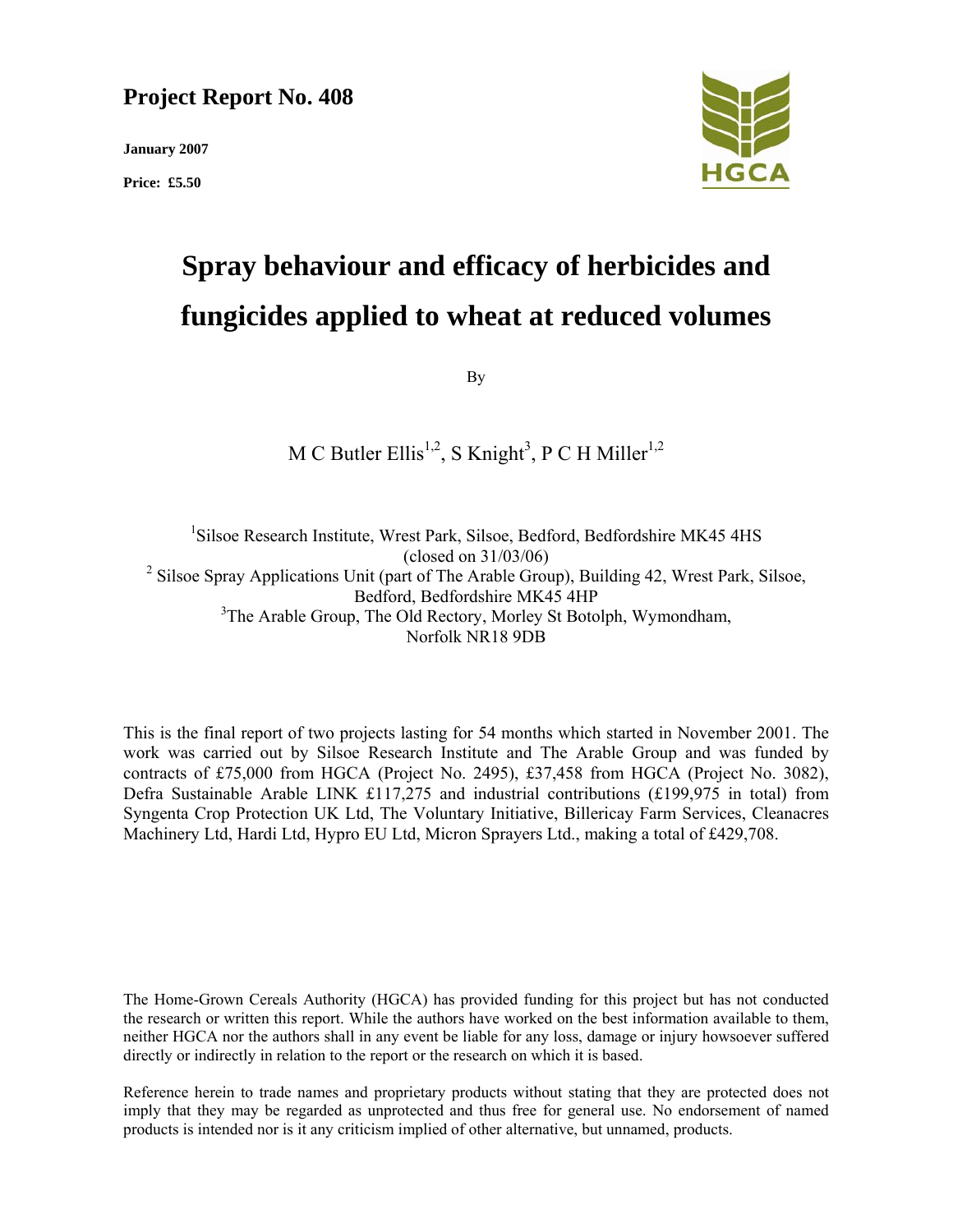# **CONTENTS**

| 1. |       |  |  |
|----|-------|--|--|
| 2. |       |  |  |
|    |       |  |  |
|    | 2.1.1 |  |  |
|    | 2.1.2 |  |  |
|    | 2.1.3 |  |  |
|    |       |  |  |
|    | 2.2.1 |  |  |
|    | 2.2.2 |  |  |
|    | 2.2.3 |  |  |
|    |       |  |  |
| 3. |       |  |  |
|    | 3     |  |  |
|    | 3.1.1 |  |  |
|    | 3.1.2 |  |  |
|    |       |  |  |
|    | 3.2.1 |  |  |
|    | 3.2.2 |  |  |
|    |       |  |  |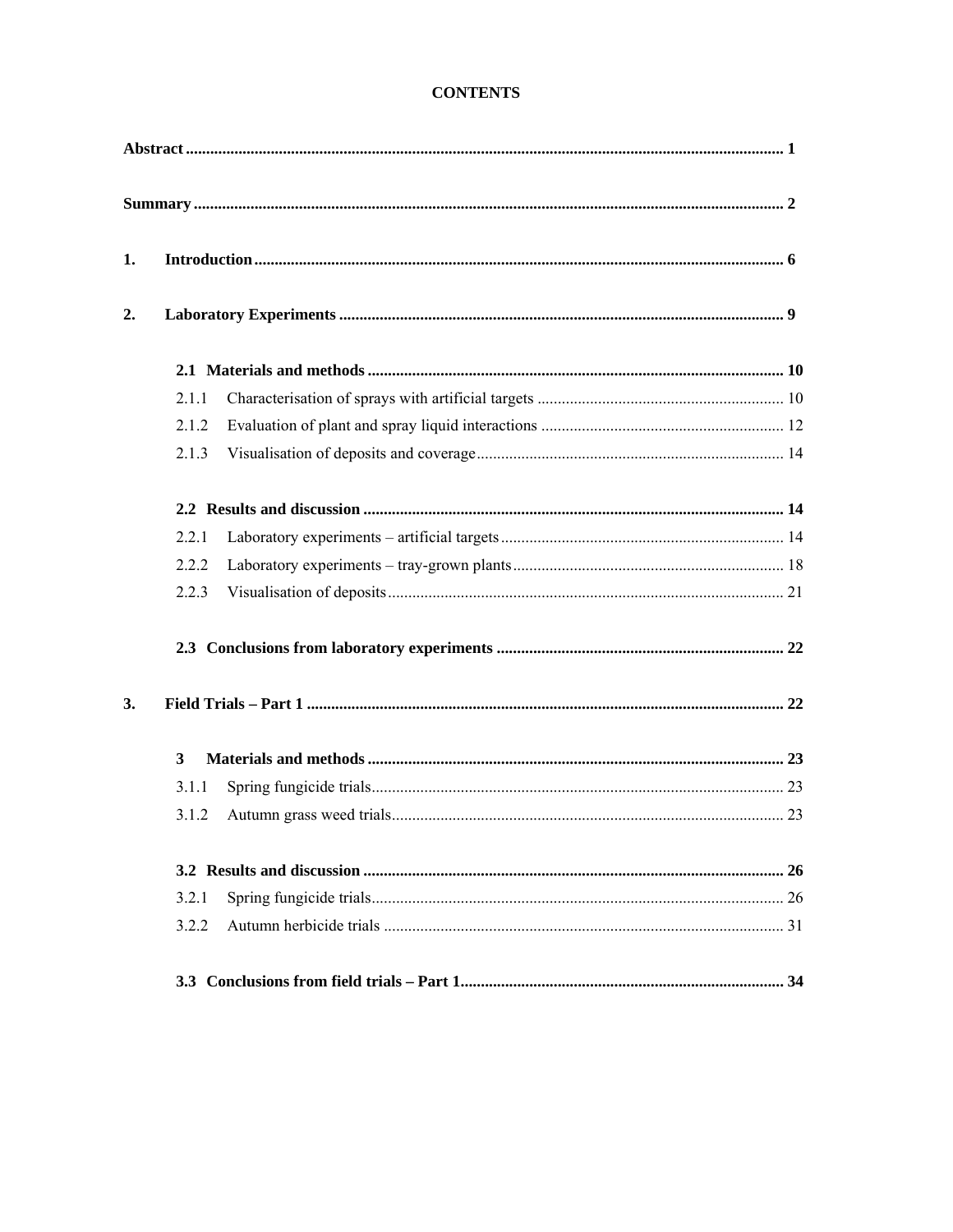| 4.                |                                                                                                  |  |
|-------------------|--------------------------------------------------------------------------------------------------|--|
|                   |                                                                                                  |  |
| 4.1.1             |                                                                                                  |  |
| 4.1.2             |                                                                                                  |  |
|                   |                                                                                                  |  |
| 4.2.1             |                                                                                                  |  |
| 4.2.2             |                                                                                                  |  |
|                   |                                                                                                  |  |
| 431               |                                                                                                  |  |
| 4.3.2             |                                                                                                  |  |
|                   |                                                                                                  |  |
|                   |                                                                                                  |  |
|                   |                                                                                                  |  |
| <b>Appendix I</b> | Spray distribution results measured by Syngenta Crop Protection (UK) Ltd in Year 1<br>at Site 1. |  |

**Appendix II** Results obtained by Syngenta Crop Protection (UK) Ltd in trials with autumn herbicide application.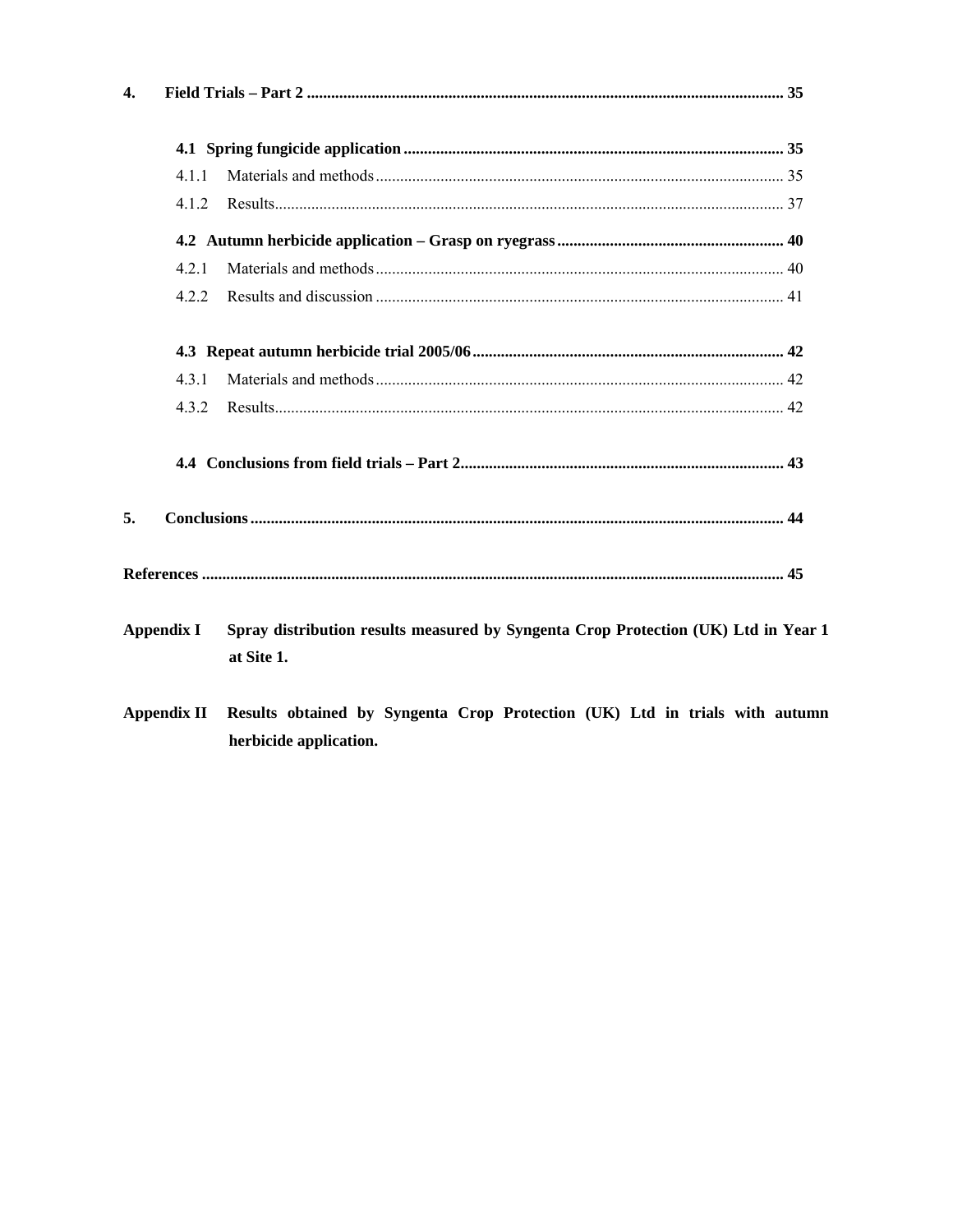#### **Abstract**

Timing is a key component of maximising the efficacy of pesticide sprays and therefore of reducing inputs relating to the production of arable crops. Timeliness is a function of work rate and the ability to make applications in as wide a range of conditions as possible. For a boom sprayer, work rate is mainly a function of spraying speed, boom width and application volume, particularly as filling the sprayer takes quite a long time. Studies have shown that reducing volumes from 200 to 100 L/ha can typically increase work rates by 30%. However, reduced volume applications may mean reduced efficacy and, with conventional nozzle systems, increased drift. While drift control has been addressed by application methods, such as nozzle design and the use of air assistance, questions relating to efficacy remain, particularly when using drift reducing application systems. This project aimed to identify acceptable limits for reducing application volumes and provide information to assist users in determining application methods appropriate for use with reduced application volumes.

Studies to characterise the delivery systems that can be used to make low volume applications used laboratory and field experiments to examine deposits on artificial vertical and horizontal target surfaces. The results showed that coverage on both target types was a function of application volume rather than delivery system. Reducing volumes increased the variability in deposits with all delivery systems and some systems increased the deposit on vertical targets as volumes were reduced. Large droplets from air induction nozzles gave greater variability in target deposits at all application volumes.

Field trials applying a T2 fungicide to winter wheat showed no significant differences between different application systems. Disease control and yield were better at 50 and 100 L/ha than at 25 and 200 L/ha, although differences at the higher volumes were not statistically significant. There was some indication that high forward speeds and low application volumes may reduce efficacy.

Results from herbicide trials conducted over a total of four growing seasons showed no effects due to volume, nozzle type or spray angle in the first two years of the study. In the second two years there was some indication of reduced efficacy at the lowest application volumes of 37 and 73 L/ha.

The results of the work strongly suggest that application volumes can be reduced from 200 L/ha without increasing the risk of drift by appropriate choice of application method. None of the field trials conducted showed a loss of efficacy at 100 L/ha, although care is needed when extrapolating the results to a wider range of products, formulations, tank mixes and application conditions.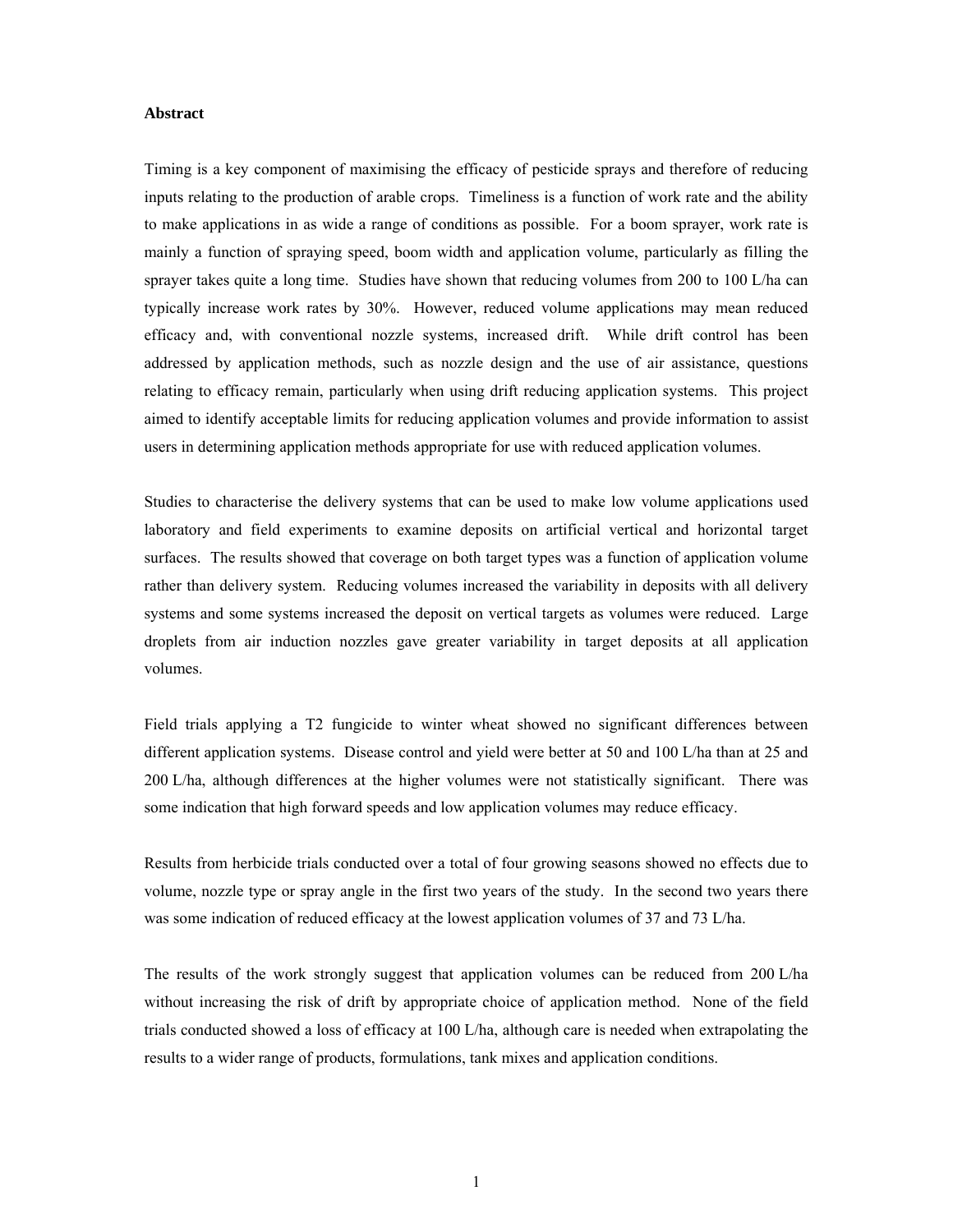#### **Summary**

Timeliness in respect to the application of crop protection chemicals is of key importance because:

- (i) achieving the correct timing of applications enables efficacy to be maximised and therefore inputs to be minimised;
- (ii) the number of spraying occasions defined in relation to crop condition, weather conditions, particularly wind speed and rain and trafficability are limited;
- (iii) capital and operating costs of application machinery need to be spread over larger areas so as to reduce costs per hectare.

Achieving high work rates is therefore a critical component in the planning of application strategies. For boom sprayers operating over arable crops, work rates are mainly a function of forward speed while spraying, boom width and application volume. Application volume is important because of the time taken to load and fill the sprayer, particularly when this is done at a dedicated loading site away from the field. A reduction in application volume from 200 to 100 L/ha can typically increase overall work rates by some 30%.

Reductions in application volumes have conventionally been limited by the risks of increasing drift with hydraulic pressure nozzles and by concerns relating to product efficacy. The risk of drift has been addressed over the past two decades by the development of application systems based on:

- the generation of relatively large droplets and reducing the percentage of spray volume in smaller droplet sizes, typically less than  $100 \mu m$  in diameter – the pre-orifice nozzles and spinning discs are examples of such systems;
- producing very large droplets but with air inclusions within the droplets so that the spray is not deflected by wind but that droplets are retained on target surfaces;
- using air assistance to increase the velocity of small droplets and establish an air flow into the crop canopy that minimises the risk of drift even with relatively fine sprays: this approach also gives the potential to adjust deposition patterns within the crop canopy.

A substantial number of studies have recently examined spray drift and the drift reducing characteristics of different application systems but less research work has been directed at examining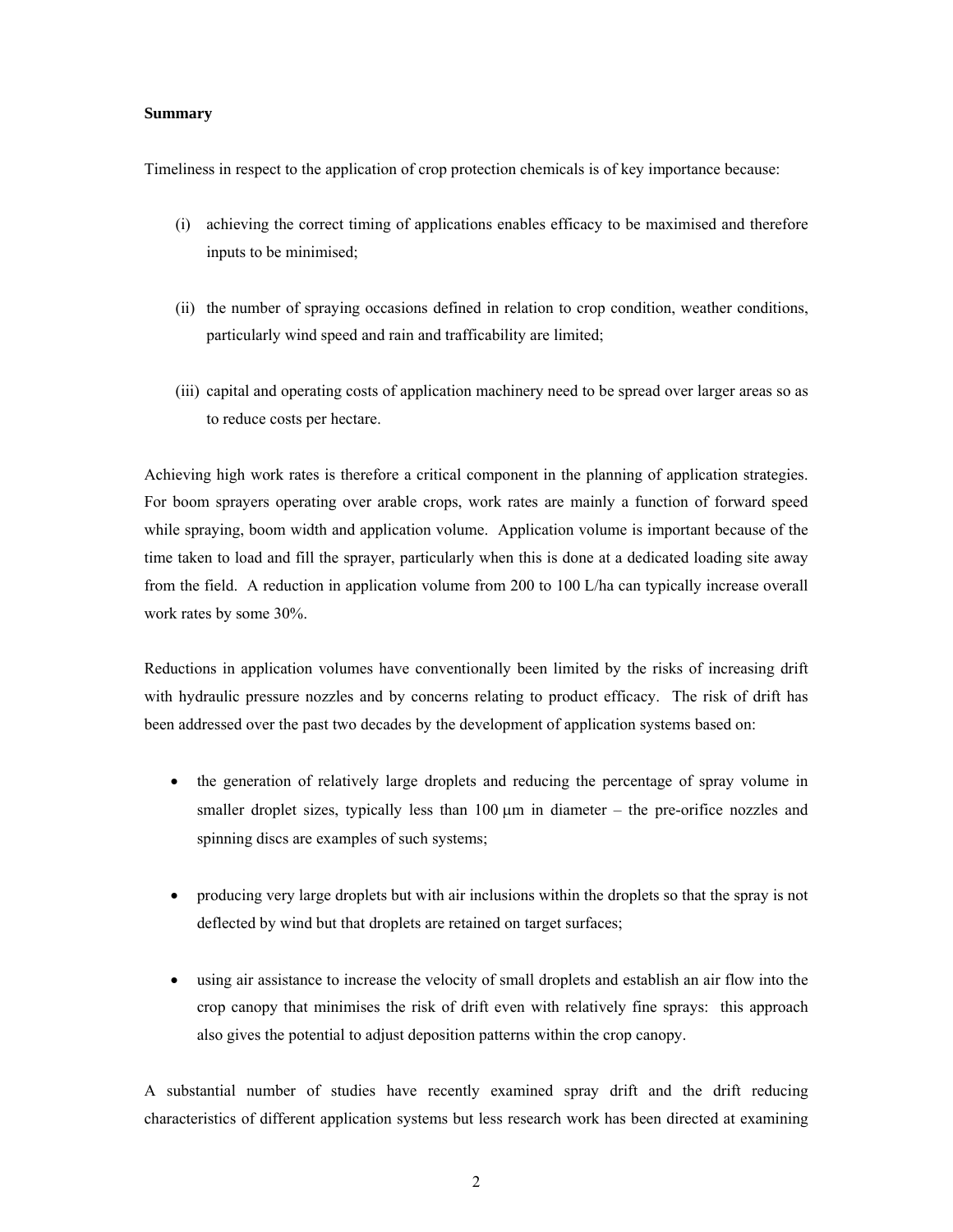the effect on efficacy of operating application systems, including those designed to reduce spray drift, at reduced application volumes. Previous work in the 1970's and 1980's examined the performance of spinning disc (CDA) application systems, often operating at reduced application volumes. The project work reported here sought to examine the performance of a wider range of application systems, particularly those designed to reduce drift, when operating at application volumes substantially less than 200 L/ha.

The approach to the project work consisted of two main elements, namely:

- (a) a study of spray deposition characteristics on a range of artificial and natural targets in both field and laboratory conditions; and
- (b) an examination of product efficacy for two main application scenarios where it was thought that application volume may be a critical parameter  $-$  i.e. the treatment of small targets such as the application of herbicides to grass weeds in the autumn and the spring application of a (T2) fungicide where target coverage may be important.

The results of laboratory studies examining deposits on different artificial collector systems showed little difference in mean levels obtained with the different application systems. This was as expected since the target collectors were relatively good collectors of spray. There was a difference in the variability of measured deposits with the large droplet air induction nozzle giving higher values for the coefficient of variation on both vertical and horizontal targets (with values up to 91%) while values from other systems used did not exceed 50%. The surface coverage of the artificial targets was mainly a function of application volume with smaller differences due to the application system used. The highest levels of coverage were achieved with conventional flat fan nozzle systems.

Measurements of spray deposits on tray-grown ryegrass plants treated in the laboratory showed that deposit levels were largely independent of application volume but that the variability in deposit was influenced by both application volume and the method of application.

The results from the laboratory studies therefore indicated that there were potentially two aspects of using low volumes that may cause problems with product efficacy, namely:

- that lower volumes resulted in reduced coverage; and
- systems applying low volumes in large droplets gave high levels of variability at the target surface (as measured by coefficient of variation) and this may have implications for product efficacy.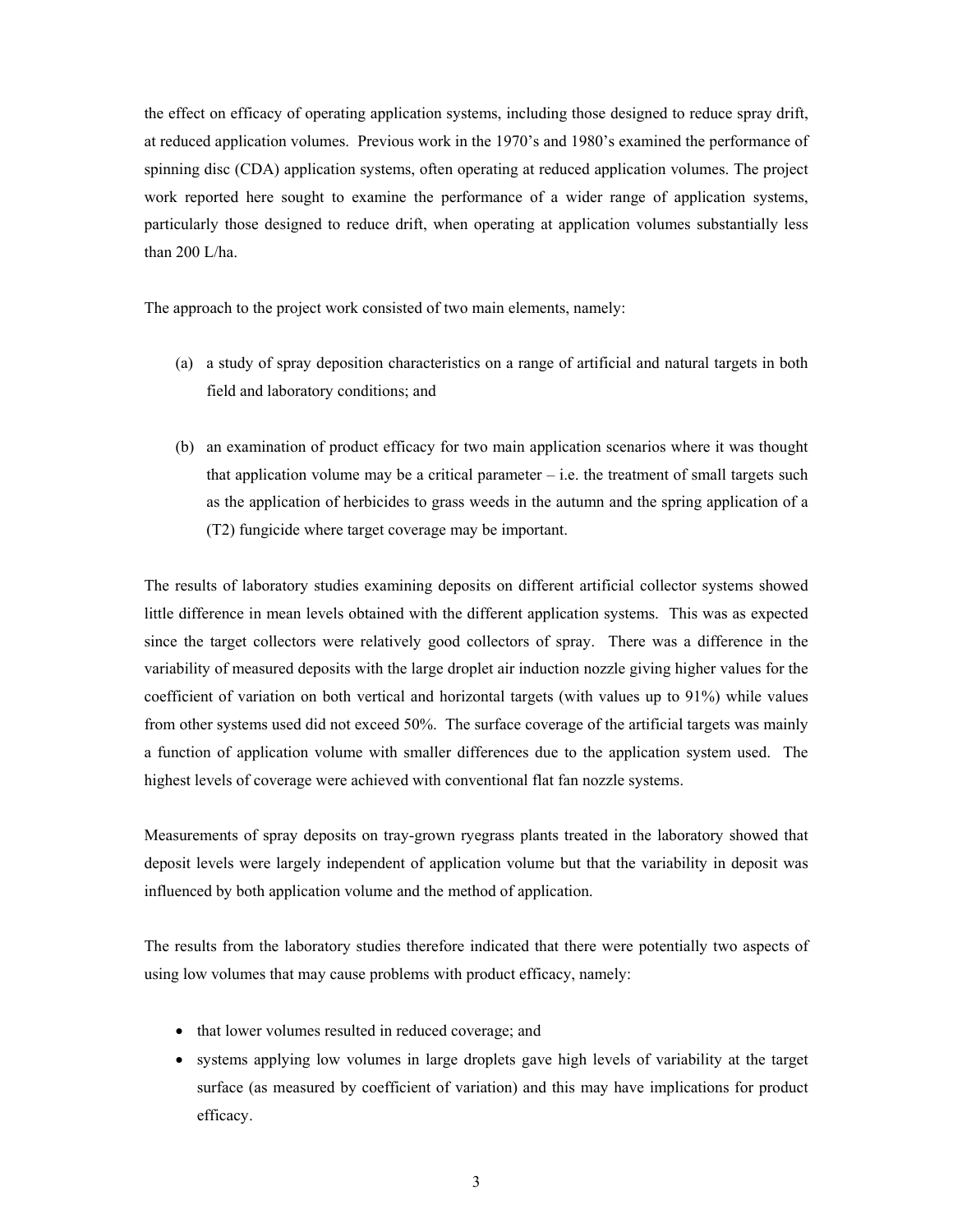Reducing application volumes tended to increase target deposits particularly on some vertical targets, and the variability in deposits from all application systems tended to increase with reducing application volumes.

Measurements of spray deposits on ryegrass plants in field conditions also showed no relationship with application volume. Wind conditions at the time of application were shown to be a factor influencing deposition on such small targets.

Field trials applying herbicide to ryegrass plants in 2003 and 2004 showed no effects on the level of control due to application volume, nozzle type or nozzle angle. The data from the 2005 trial did not show the same trends with an apparent reduction in control being observed at the lower water volumes. This may however have been due to:

- delayed treatment in this season such that the weeds were much larger at the time of treatment; and
- a moderate level of control being achieved with no consistent dose response.

The 2005 trial was therefore repeated in 2006 and again showed no statistically significant effects on the level of control with application volume, although more surviving heads were recorded at the lowest application volume and particularly at the lower herbicide dose.

Field experiments applying a T2 fungicide in 2002 and 2003 measured low levels of disease in all plots and hence low disease pressure on the treatments. Results showed no effect due to application volume or nozzle type at volumes down to 25 L/ha. There was some indication that treatments using large droplets and/or coarse sprays performed less well than those fine sprays with the large droplet air induction nozzle performing less well compared with other systems at a range of application volumes and doses. Small droplet air induction nozzles performed similarly to conventional flat fan nozzles.

For the 2005 T2 fungicide trial disease pressure was higher. Disease control on leaf 2 was better at 100 and 50 L/ha than at 200 L/ha, and for the flag leaf was better at 100 and 50 L/ha than at 25 L/ha. The 25 L/ha treatment yielded less well than the 50 and 100 L/ha treatments. There was no effect of nozzle type on either disease control or crop yield.

It is concluded that for many products and targets there are substantial timeliness advantages from making applications in volumes of between 75 and 150 L/ha and the evidence from the trial results presented in this report shows that this can be achieved without a loss of efficacy. It is recognised that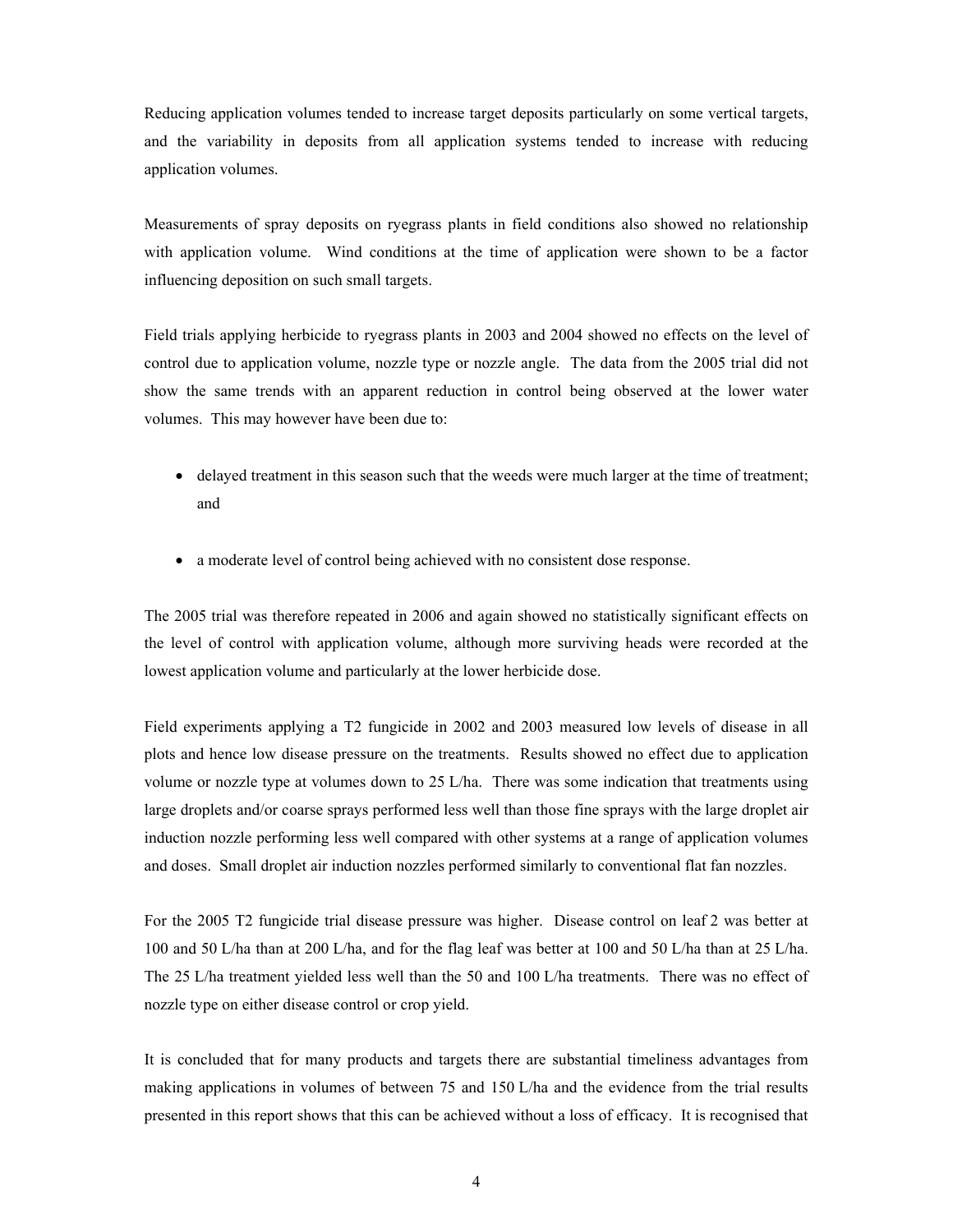not all products/targets involve the same modes of action and therefore product manufacturers must be consulted before such applications are made routinely. The use of application systems such as the air induction nozzle would enable the use of such low volumes while also delivering reductions in drift risk when compared with the use of conventional flat fan nozzles.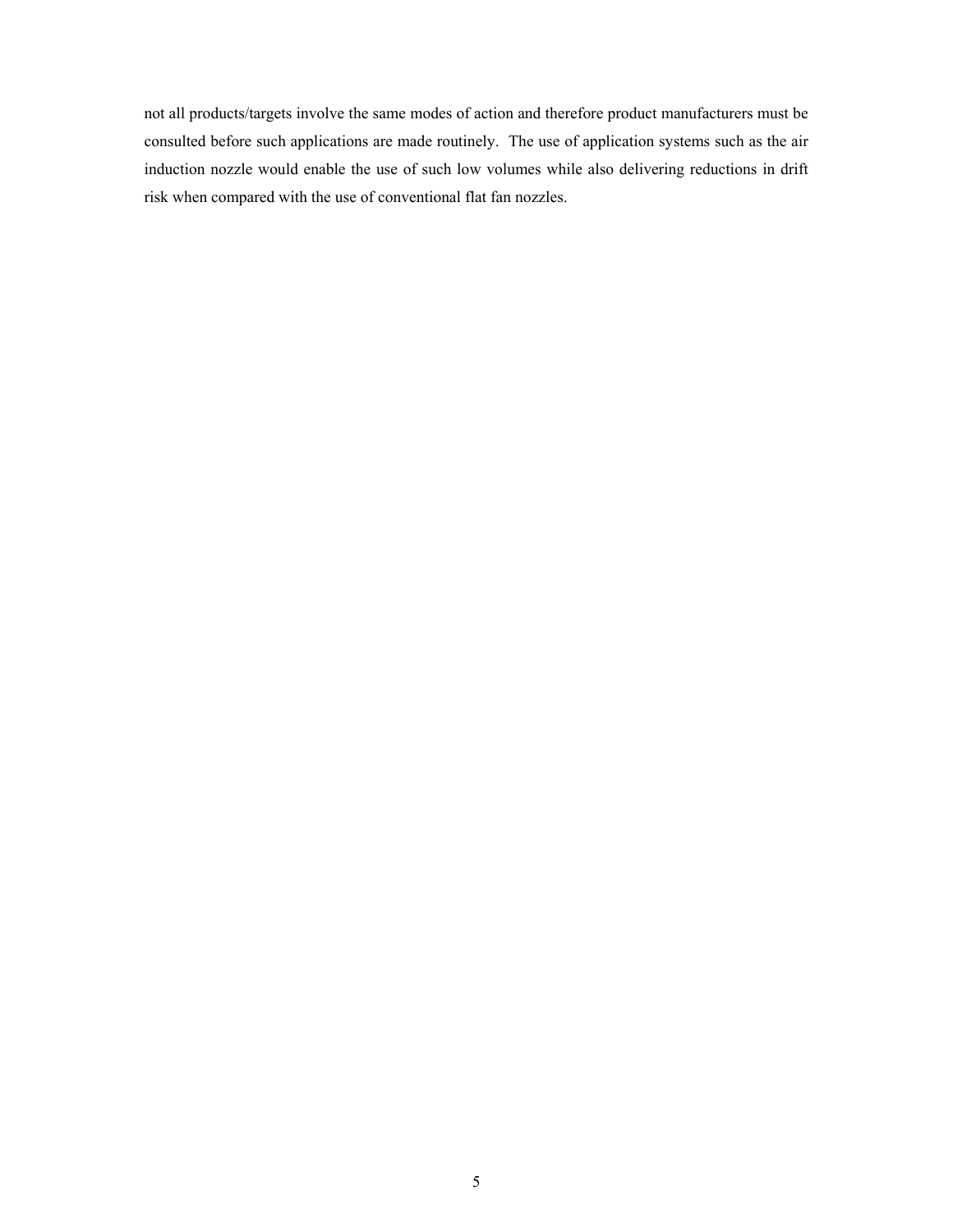# **1. Introduction**

Timeliness of application is an important factor in the control of pests, disease and weeds and is therefore fundamental to optimising pesticide inputs. Decreasing water volumes is an important component in achieving good timeliness and reducing water volumes below 200 L/ha is one of the most useful methods of increasing work rates. The results from a computer simulation of sprayer operation in a typical arable situation (see Figure 1) illustrate the advantages that can be achieved by using low application volumes.



**Figure 1. The effect of application volume on overall sprayer work rates.** 

In practice, there are two limiting factors preventing volumes from being reduced. Firstly, with conventional hydraulic nozzles, spray drift will increase as volumes are reduced. For operation at a given spraying speed, the application volume can be reduced by fitting nozzles with a lower output that will generally give a smaller droplet size distribution that will be more prone to drift. Travelling faster with the same nozzles can also reduce application volume but results from research have shown that this will also increase the risk of drift (Miller and Smith, 1997). Secondly, there is insufficient published data from field trials supporting the use of low volumes. While spray drift can be overcome by developments in application techniques (Miller, 1999), there has been concern that some of these, and in particular low-drift techniques that use coarse sprays, might reduce the efficacy of the application. There is also concern that reduced volumes themselves might, in some circumstances, reduce efficacy because of the inability to achieve sufficient coverage with a dense crop canopy or transport of the active ingredient to the site of action (e.g. into the leaf axial).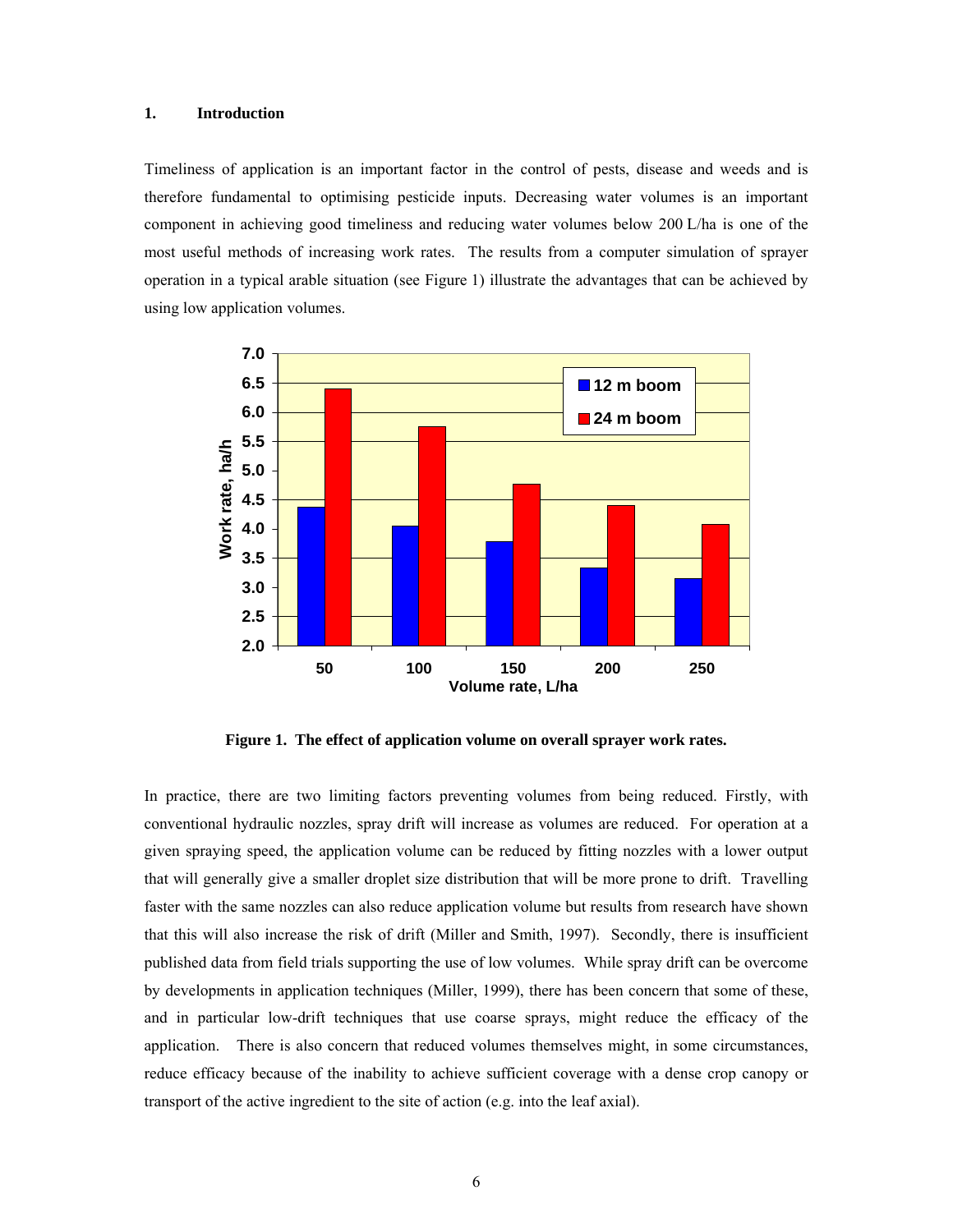Therefore it is possible that there are limits below which volumes cannot be reduced without compromising the quantity of pesticide retained and the distribution of deposits on the target. Since application techniques are known to influence the efficacy of some active ingredients, with perhaps droplet size being one of the most significant factors, these limits are likely to depend upon the application equipment and operating parameters. A potential conflict therefore exists between reducing application volumes and optimising efficacy.

It is clear that there are many variables that influence the efficacy of spray application so that evaluating the effect of reducing water volumes is not straightforward. The characteristics of the spray (determined by the spray generation equipment and operating parameters) are arguably the most important variables controlling how much is deposited on the target and how it is distributed. The properties of the spray liquid, which will be influenced by the tank mix of formulations, adjuvants and water volume, also modify the quantity and distribution of deposit (Holloway *et al*., 2000). The crop canopy (density, structure – see Miller *et al*., 2000 - and surface) and the target site are also important factors. There is a substantial amount of relevant literature, particularly relating to herbicides (e.g. Knoche, 1994), about the effect of application on pesticide performance. However, most studies have considered only one or two variables over a limited range, and cannot be extrapolated to different application methods, crops or pesticides because the underlying mechanisms are not understood. The aim of this work is to explore generic aspects of how sprays behave at low volumes, to begin to define the limits to which volume can safely be reduced in some common scenarios, and provide some information about appropriate application techniques.

This study was not specifically aimed at application systems that had been shown in other work to reduce the risk of drift in comparison with conventional flat fan nozzles although most of the methods that have been developed practically for low volume applications do also have drift-reducing characteristics. The development of the Local Environmental Risk Assessment for Pesticides (LERAP) scheme (Anon, 1999) gave a basis for assessing the drift reducing characteristics of different application systems with a "three star" system giving less than 25% of the drift of the reference system. This comparison is based on a 12.0 m wide boom sprayer operating with FF110/1.2/3.0 ("03") 110 degree flat fan) nozzles at a pressure of 3.0 bar and applies to stated boom heights, operating pressures and forward speeds for the star rated nozzle. Much of the data to support claims for LERAP star ratings has been generated in wind tunnel tests (see typical example in Figure 2) although with systems such as air assistance, data from full-scale field trials has been used.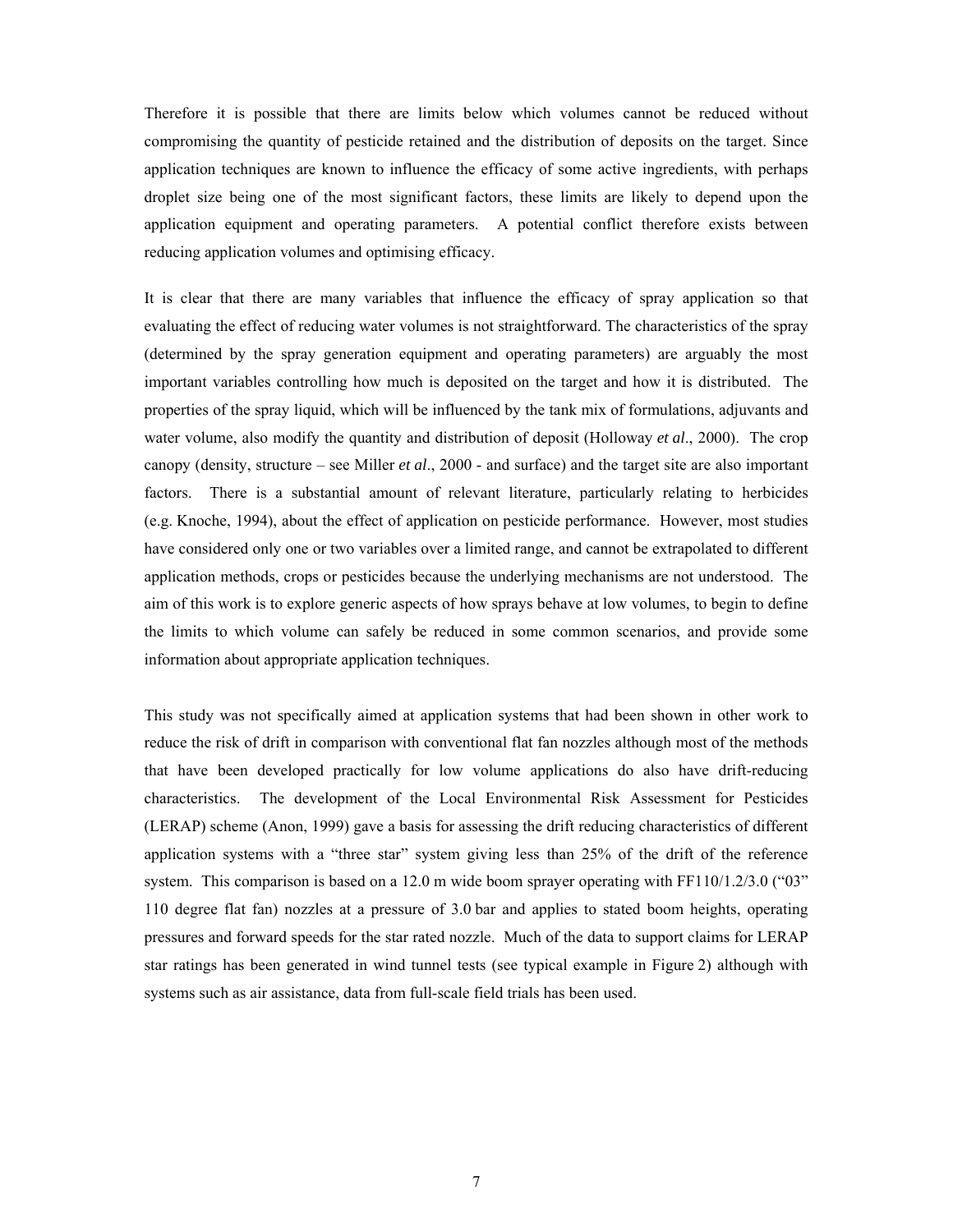

**Figure 2. An example of horizontal airborne spray profiles measured in wind tunnel tests to support claims for a LERAP three star rating.** 

Two scenarios that may be inappropriate for low volume application have been considered in this work, namely:

- (1) An established cereal crop canopy, such as for the spring application of fungicide, where coverage may be important; and
- (2) Very small targets, such as autumn grass weed control, where a low number density of droplets may be inadequate.

Powell *et al.*, 2002 suggested that large air-included droplets may not provide adequate control with small grass weeds, and a common assertion is that there are insufficient droplet numbers. This is likely to be exaggerated at lower volumes, and therefore one of the hypotheses that we aimed to test was that, with some application systems, small targets may risk receiving an inadequate dose as volumes were reduced below 100 L/ha.

In the first part of the project, laboratory studies were undertaken to assess the characteristics of sprays that could potentially be used to deliver pesticides at low volumes. These assessments included as many application techniques as possible, and subsequently in the second part of the project a subset were selected to take into field trials which assessed, over three seasons, the consequences for efficacy.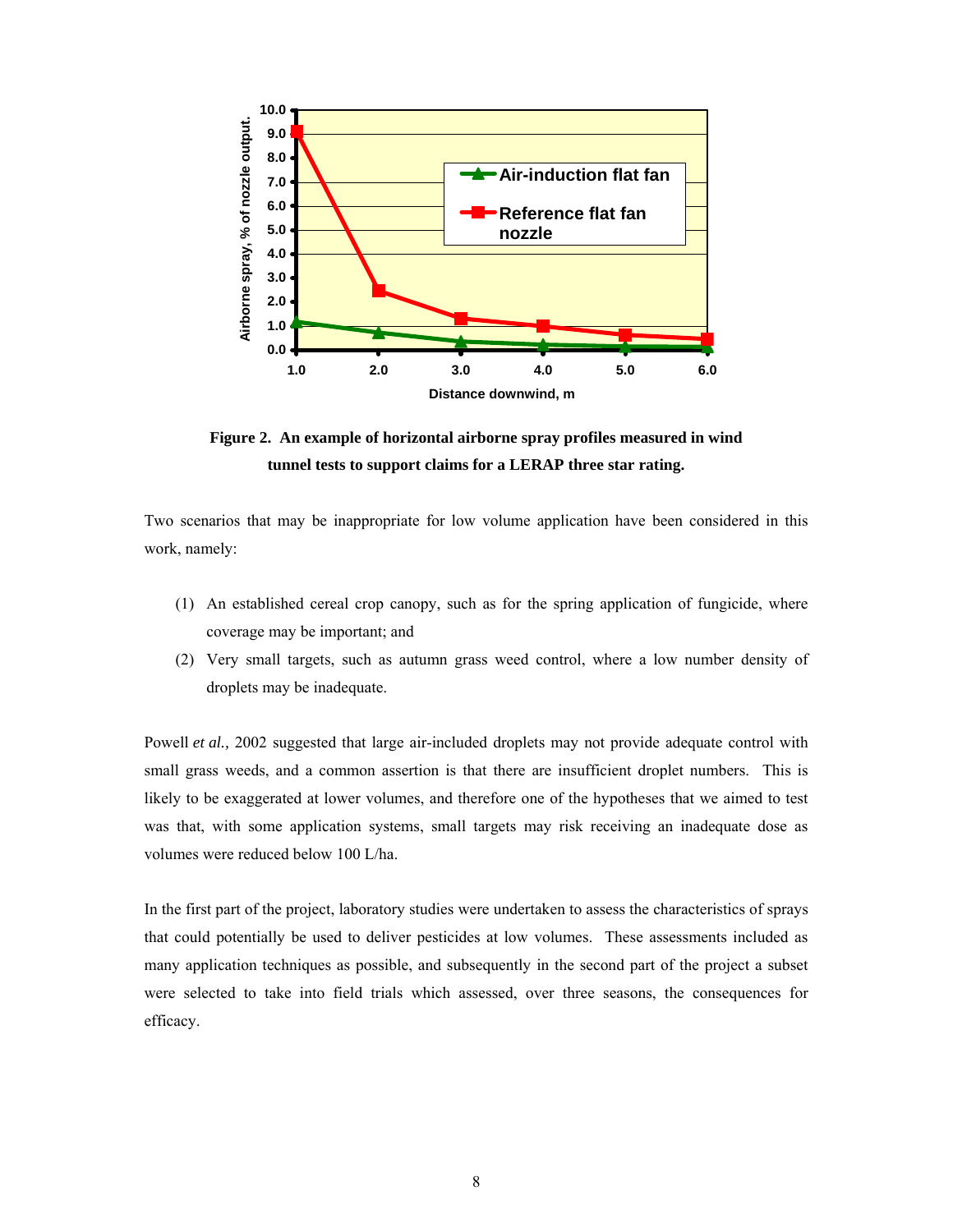The objectives of the project were:

- To determine how changing application techniques to reduce water volumes affects the characteristics of the spray delivered to the crop.
- To consider how the distribution of pesticide within crop canopies can be influenced by the interaction between application parameters, crop canopy characteristics and physical properties of the spray liquid.
- To consider the implications of (1) and (2) for biological efficacy.
- To provide scientifically based information to allow the acceptable limits to reducing water volumes to be determined.

# **2. Laboratory Experiments**

The first phase of the project made laboratory assessments of the characteristics of sprays to determine how they are influenced by a range of techniques that can be used to reduce application volume.

The main scenario that was considered was the control of small weeds. Powell *et al.,* 2002 suggested that large air-included droplets may not provide adequate control with small grass weeds, and a common assertion is that there are insufficient droplet numbers. This is likely to be exaggerated at lower volumes, and therefore these assessments aimed to test the hypothesis that, with some application systems, small targets may risk receiving an inadequate dose as volumes are reduced below 100 L/ha.

Artificial targets were used for an initial set of experiments that enabled comparison between different spray generation systems without the complication of biological variability. However, the physics of spray retention is strongly influenced by the structure and surface characteristics of the target and so while artificial targets (which will retain spray droplets relatively easily) give a good indication of how particular structures intercept sprays, they do not represent complex surfaces that have low wettability. Therefore an additional set of experiments were conducted with plants, although still within the laboratory to allow control of environmental parameters.

The nature of the spray liquid is also crucial in determining the quantity of spray retained by a target plant. Holloway *et al.* (2000) showed that with high wettability targets (such as paper or plastic), spray liquid properties make little difference to retention. Therefore any tests of the effect of changing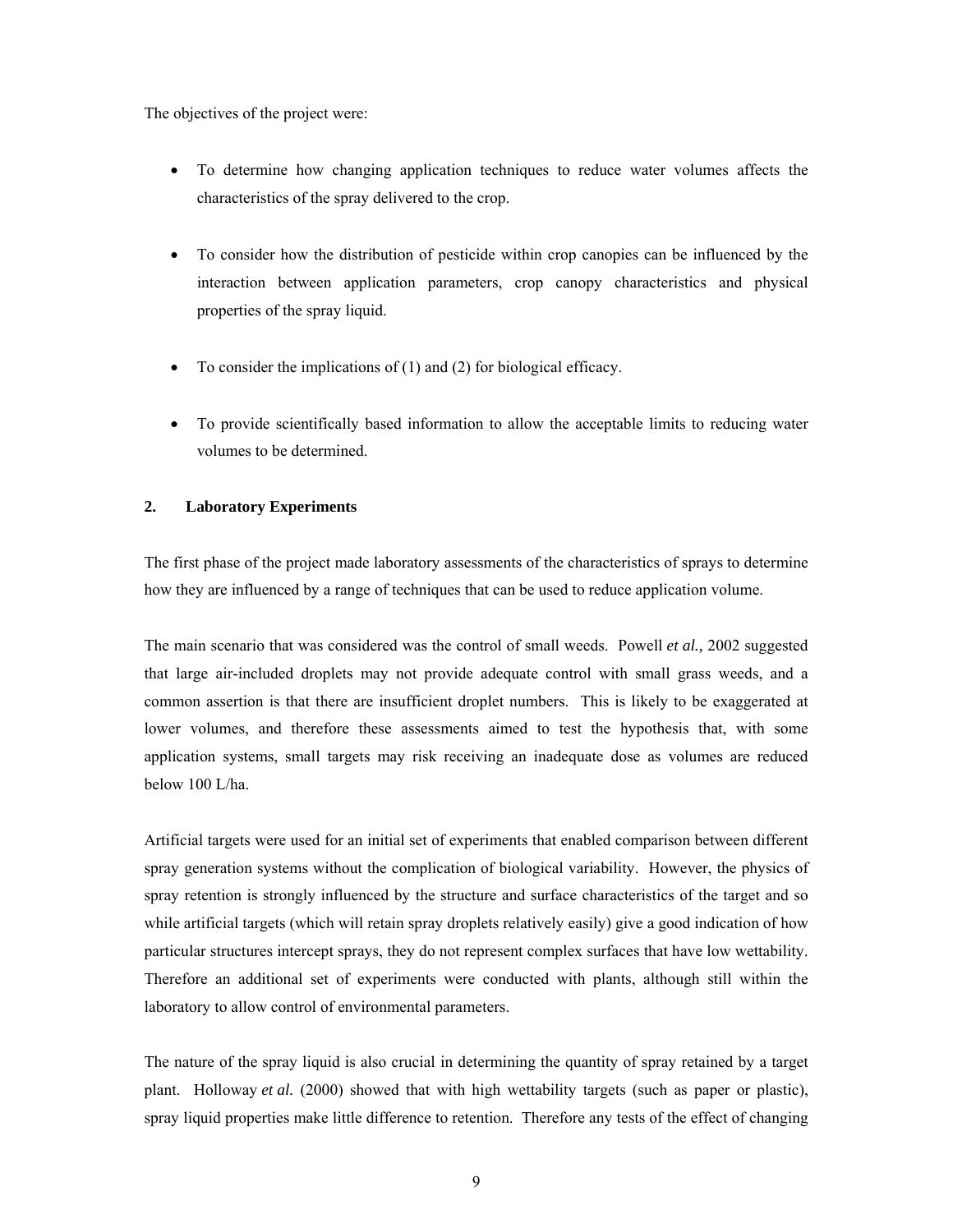liquid properties (which occurs as volumes reduce because of the increasing concentration of formulation ingredients) have to be undertaken on plants, not artificial targets. A third set of experiments was undertaken to evaluate the potential effect of increasing concentration on quantity retained.

# **2.1 Materials and methods**

#### 2.1.1 Characterisation of sprays with artificial targets

Sprays have conventionally been characterised by measuring parameters such as droplet size distributions, droplet velocities and volume distribution patterns (Tuck *et al.*, 1997). The relationship between these parameters and deposit on a target plant is not straightforward. Therefore it was seen as appropriate to use parameters directly related to deposits to characterise each of the sprays under investigation, and to evaluate those deposits on artificial targets where there would be a high collection efficiency and no biological variability. Full details of the experiments undertaken were published in Butler Ellis *et al,* 2003. The application systems used in the evaluation are shown in Table 1.

Since the hypothesis to be tested was that small targets are vulnerable when applying low volumes, small artificial targets were used to characterise the spray. These consisted of plastic discs of diameter 15 mm, placed horizontally, and drinking straws of diameter 5 mm and length 50 mm, placed vertically. Pieces of chromatography paper were also placed horizontally and vertically to allow estimation of coverage (see Figure 3). Two experiments were conducted, one at Silsoe Research Institute, and one at Hardi International in Denmark, with slightly differing layouts. The application techniques evaluated at Silsoe Research Institute were conventional flat fan nozzles, air induction nozzles, twin fluid nozzles, spinning disc CDA, some of which were combined with increased forward speed as necessary. Air assisted spraying was evaluated in the laboratory at Hardi International. Volumes between 25 and 200 L/ha were investigated.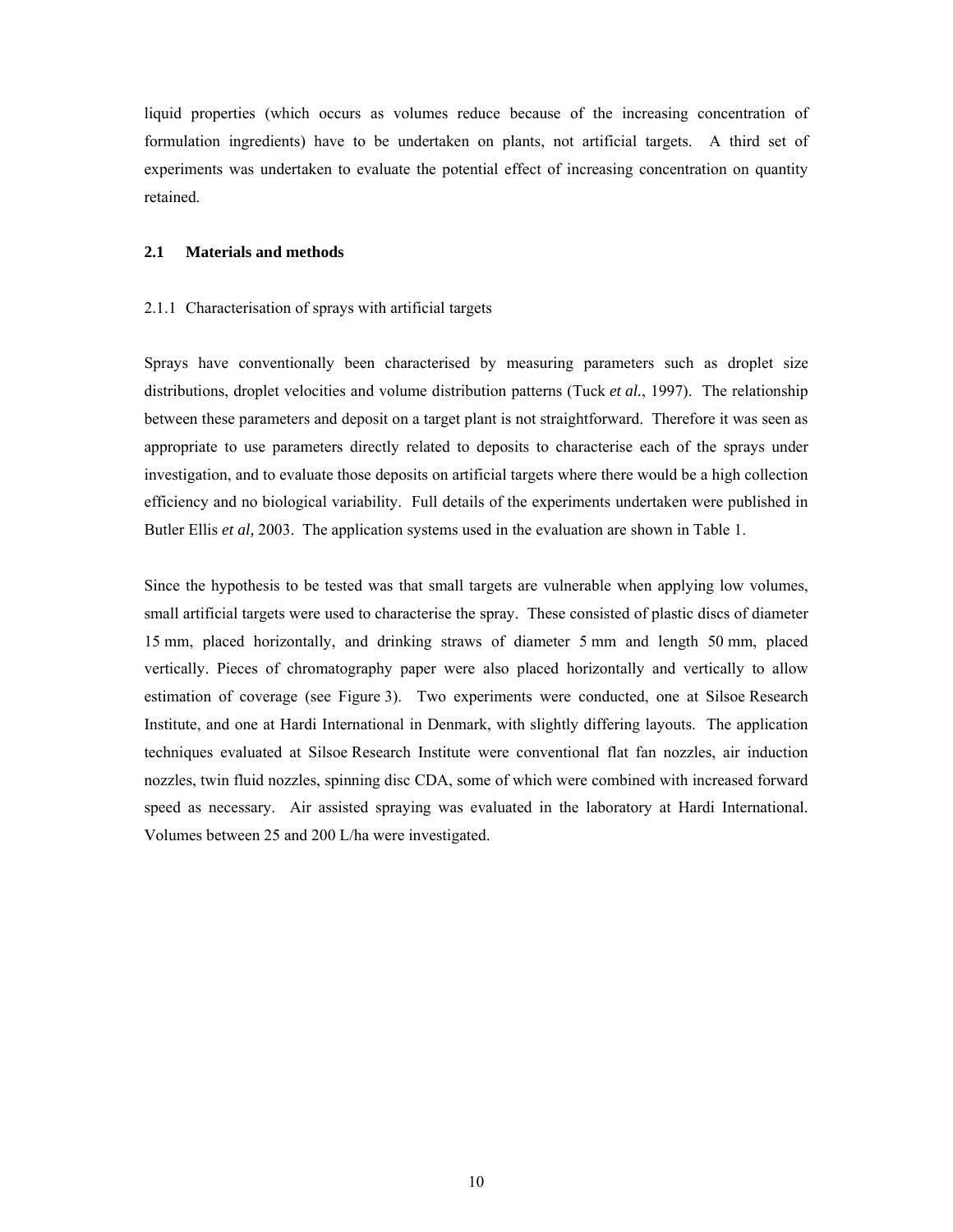| Application type                    | Volume     | Nozzle                                    | Liquid    | Other info                       | Nozzle          | Forward |
|-------------------------------------|------------|-------------------------------------------|-----------|----------------------------------|-----------------|---------|
|                                     | rate, L/ha |                                           | pressure, |                                  | output,         | speed,  |
|                                     |            |                                           | bar       |                                  | L/min           | km/h    |
| Conventional <sup>1</sup>           | 200        | $110^{\circ}$ 04                          | 2.0       |                                  | 1.33            | 8.0     |
|                                     | 100        | $110^{\circ}$ 02                          | 2.0       |                                  | 0.67            | 8.0     |
|                                     | 50         | $110^{\circ}$ 02                          | 1.8       |                                  | 0.63            | 15.1    |
|                                     | 25         | $110^{\circ} 01$                          | 1.8       |                                  | 0.32            | 15.1    |
| Air Induction,                      | 200        | Bubblejet 03                              | 3.5       |                                  | 1.33            | 8.0     |
| small <sup>2</sup>                  | 100        | Bubblejet<br>015                          | 4.0       |                                  | 0.67            | 8.0     |
|                                     | 50         | Bubblejet<br>015                          | 3.8       |                                  | 0.63            | 15.1    |
|                                     | 34         | Bubblejet<br>015                          | 1.8       |                                  | 0.43            | 15.1    |
| Air Induction,                      | 200        | DriftBeta $041$                           | 2.0       |                                  | 1.33            | 8.0     |
| Large                               | 100        | Injet $023$                               | 2.0       |                                  | 0.67            | 8.0     |
|                                     | 50         | Injet $023$                               | 1.8       |                                  | 0.63            | 15.1    |
|                                     | 36         | DriftBeta                                 | 1.8       |                                  | 0.45            | 15.1    |
|                                     |            | $015^1$                                   |           |                                  |                 |         |
| Twin Fluid <sup>4</sup>             | 120        | Airtec 40                                 | 3.79      | 2.41 bar air                     | 0.8             | 8.0     |
|                                     | 80         | Airtec 35                                 | 2.76      | $1.72$ bar air                   | 0.53            | 8.0     |
|                                     | 50         | Airtec 40                                 | 3.1       | 2.07 bar air                     | 0.63            | 15.1    |
|                                     | 25         | Airtec 35                                 | 2.14      | 1.72 bar air                     | 0.315           | 15.1    |
| <b>CDA</b>                          | 200        | No restrictor                             | 1.4       | 2000 rpm                         | 2.67            | 8.0     |
| $(Micromax)^5$                      | 100        | 55 restrictor                             | 2.55      | 3500 rpm                         | 1.33            | 8.0     |
|                                     | 50         | 37 restrictor                             | 2.4       | 3500 rpm                         | 0.67            | 8.0     |
|                                     | 25         | 37 restrictor                             | 1.25      | 5000 rpm                         | 0.33            | 8.0     |
| Air assistance <sup>3,6</sup>       | 200        | $110^{\circ} 04$                          | 2.0       | No air                           | 1.33            | 8.0     |
|                                     | 100        | $110^{\circ}$ 02                          | 2.0       |                                  | 0.67            | 8.0     |
|                                     | 50         | $110^{\circ}$ 02                          | 1.8       |                                  | 0.63            | 15.0    |
|                                     | 25         | $110^{\circ} 01$                          | 1.8       |                                  | 0.31            | 15.0    |
|                                     | 200        | $110^{\circ}$ 04                          | 2.0       | Vertical air                     | 1.33            | 8.0     |
|                                     | 100        | $110^{\circ}$ 02                          | 2.0       |                                  | 0.67            | 8.0     |
|                                     | 50         | $110^{\circ}$ 02                          | 1.8       |                                  | 0.63            | 15.0    |
|                                     | 25         | $110^{\circ}$ 01                          | 1.8       |                                  | 0.31            | 15.0    |
|                                     | 200        | $110^{\circ}$ 04                          | 2.0       | Angled air                       | 1.33            | 8.0     |
|                                     | 100        | $110^{\circ}$ 02                          | 2.0       | and nozzles                      | 0.67            | 8.0     |
|                                     | 50         | $110^{\circ}$ 02                          | 1.8       |                                  | 0.63            | 15.0    |
|                                     | 25         | $110^{\circ}$ 01                          | 1.8       |                                  | 0.31            | 15.0    |
| <sup>1</sup> Hypro EU Ltd (Lurmark) |            | <sup>2</sup> Billericay Farm Services Ltd |           | <sup>3</sup> Hardi International | 4<br>Cleanacres |         |

# **Table 1. Application systems used in laboratory tests.**

Machinery Ltd <sup>5</sup> Micron Sprayers Ltd <sup>6</sup> Conducted at Hardi International, Denmark with targets placed on a table below the track sprayer.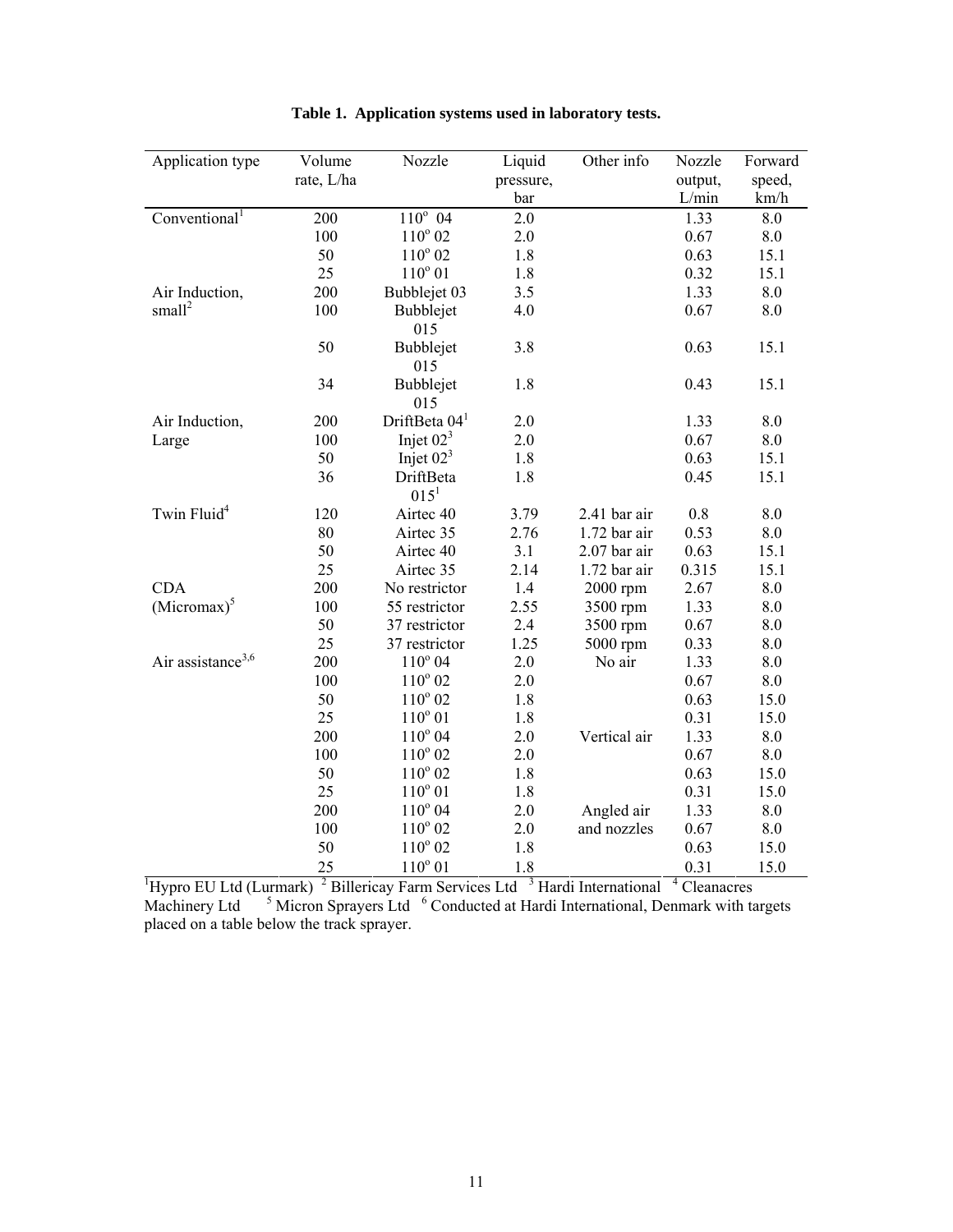

**Figure 3. Sampling arrangement used at Silsoe Research Institute.** 

2.1.2. Evaluation of plant and spray liquid interactions

A set of similar experiments to those described above were conducted at Silsoe Research Institute using real plants. Trays of Italian ryegrass plants were grown outdoors and brought into the laboratory to spray at two growth stages: GS 11-15 and GS 20-30. The ryegrass was thinned out to a low density so that there was minimal interaction between plants (see Figure 4). The treatments applied, a subset of those used with the artificial targets, are given in Table 2. For each treatment, there were three replicate applications.



**Figure 4. Trays of Italian ryegrass used for laboratory measurement of deposition on plants. Large plants (GS 20–30) are at the top, small plants (GS 11–15) at the bottom.**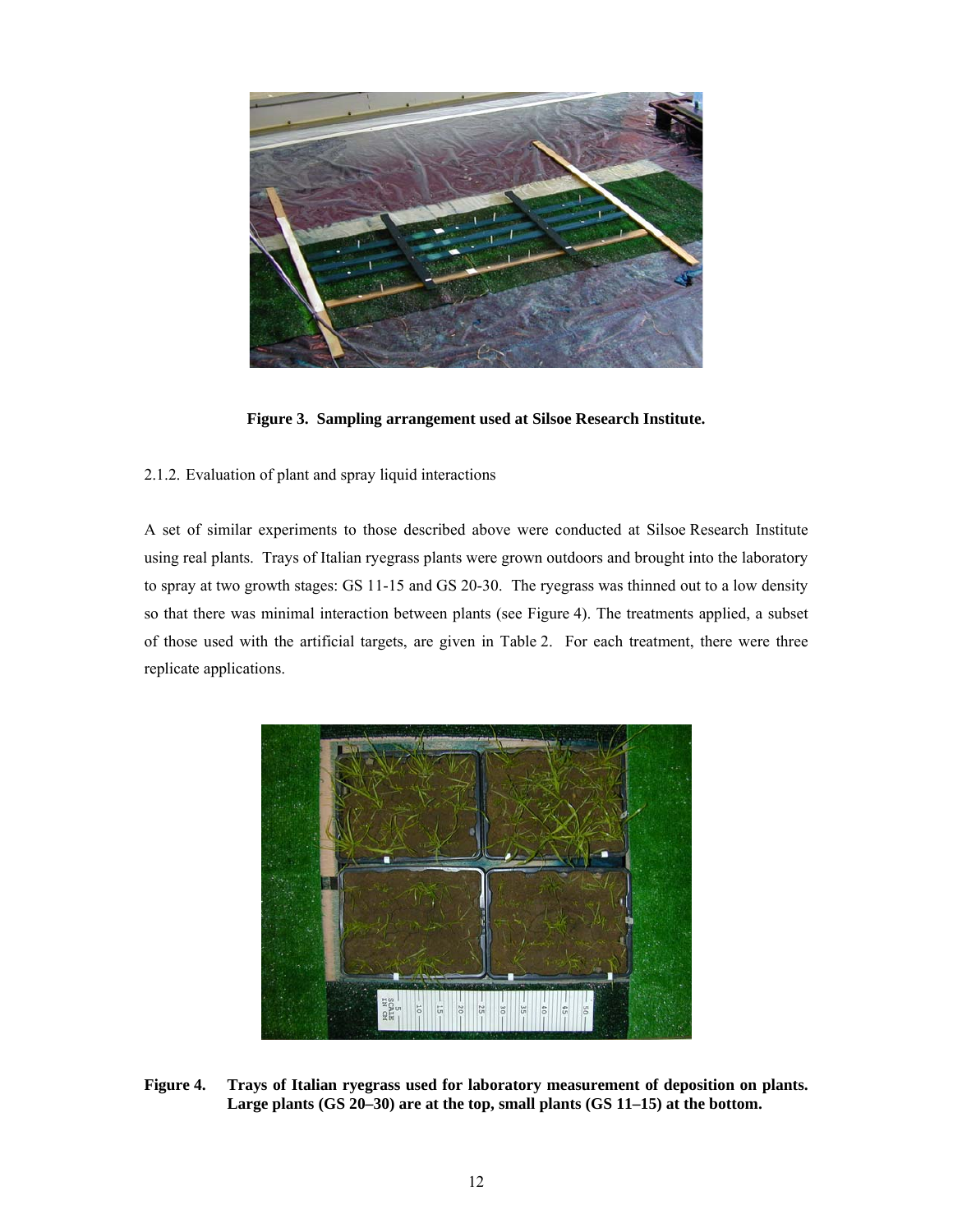| Application type          | Volume         | Nozzle                       | Liquid    | Other info                       | Nozzle                  | Forward |
|---------------------------|----------------|------------------------------|-----------|----------------------------------|-------------------------|---------|
|                           | rate, L/ha     |                              | pressure, |                                  | output,                 | speed,  |
|                           |                |                              | bar       |                                  | L/min                   | km/h    |
| Conventional <sup>1</sup> | 200            | $110^{\circ}$ 04             | 2.0       |                                  | 1.33                    | 8.0     |
|                           | 50             | $110^{\circ} 02$             | 1.8       |                                  | 0.63                    | 15.1    |
|                           | 25             | $110^{\circ} 01$             | 1.8       |                                  | 0.32                    | 15.1    |
| Air Induction,            | 50             | <b>Bubblejet</b>             | 3.8       |                                  | 0.63                    | 15.1    |
| small <sup>2</sup>        |                | 015                          |           |                                  |                         |         |
|                           | 34             | <b>Bubblejet</b>             | 1.8       |                                  | 0.43                    | 15.1    |
|                           |                | 015                          |           |                                  |                         |         |
| Air Induction,            | 50             | Injet $023$                  | 1.8       |                                  | 0.63                    | 15.1    |
| Large                     | 36             | DriftBeta                    | 1.8       |                                  | 0.45                    | 15.1    |
|                           |                | $015^1$                      |           |                                  |                         |         |
| Twin Fluid <sup>4</sup>   | 50             | Airtec 40                    | 3.1       | $2.07$ bar air                   | 0.63                    | 15.1    |
|                           | 25             | Airtec 35                    | 2.14      | $1.72$ bar air                   | 0.315                   | 15.1    |
| <b>CDA</b>                | 50             | 37 restrictor                | 2.4       | 3500 rpm                         | 0.67                    | 8.0     |
| $(Micromax)^3$            | 25             | 37 restrictor                | 1.25      | 5000 rpm                         | 0.33                    | 8.0     |
| Hypro EU Ltd (Lurmark)    | $\overline{z}$ | Billericay Farm Services Ltd |           | <sup>3</sup> Hardi International | <sup>4</sup> Cleanacres |         |

#### **Table 2. Application systems used in laboratory tests on plants.**

Machinery Ltd<sup>5</sup> Micron Sprayers.

Nine plants were sampled at random from each tray, following spraying, by cutting at soil level. The plant material was weighed and then washed off in de-ionised water. The quantity of spray liquid was then determined in the same way as the artificial targets. The quantity of spray liquid per gram of plant material was then calculated.

The original plan included a number of experiments to evaluate the effect of spray liquid properties – and in particular the effect of increasing the concentration of spray liquid components – on the deposit on plants in the laboratory. Health and safety considerations unfortunately required that the use of relatively high concentrations of chemicals in an enclosed space had to be kept to a minimum and therefore a very restricted set of experiments was conducted. Only one test spray liquid was used – a solution of Agral (Syngenta Crop Protection Ltd) at 0.5% - which could then be compared with the results from the previous experiments which included Agral at 0.1%. Only the large (GS 20–30) ryegrass plants were treated, and the treatments evaluated are the same as those given in Table 2, but excluding the CDA treatment.

A third set of experiments was undertaken to evaluate deposit on winter wheat at GS 65 using conventional flat fan nozzles and CDA. This aimed to provide data for the field trials, where the use of CDA at low volumes for the application of a T2 fungicide was evaluated. Full details of this are given in Butler Ellis *et al.*, 2004.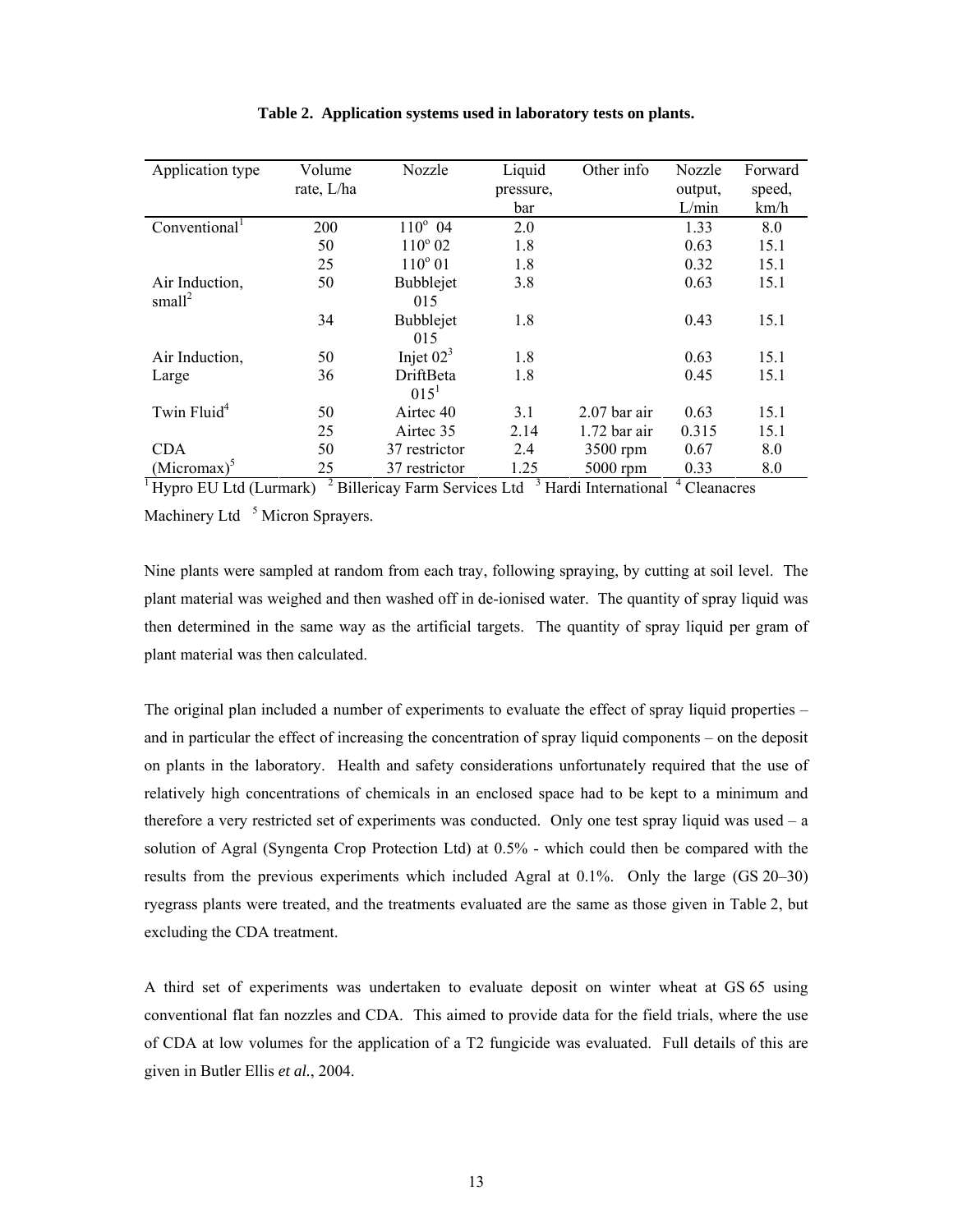#### 2.1.3 Visualisation of deposits and coverage

Experiments were conducted using a track sprayer fitted with a three-nozzle boom that was supplied from pressurised canisters. Lengths of chromatography paper were supported on boards and placed at ground level and across the sprayed swath. Applications of a tracer dye and non-ionic surfactant were then made using a range of nozzle types, sizes and forward speeds to give a range of application volumes with different droplet size distributions. Measurements of the droplet size distributions produced by each of the nozzle conditions were measured in the spray chamber at Silsoe Research Institute using standardised protocols (Tuck *et al*., 1997)

### **2.2 Results and discussion**

# 2.2.1 Laboratory experiments – artificial targets

The mean levels of deposit on horizontal targets did not differ significantly either with volume or with application system. This was expected, since the chosen targets are good collectors and would be expected to collect all of the spray impacting them. The mean deposits on vertical targets were expected to differ, since the droplet trajectory is a crucial component in determining whether a droplet will contact a vertical surface. Those application systems that have a significant horizontal component (CDA, twin fluid, angled air assistance) would be expected to have higher levels of vertical deposit; fine sprays can take advantage of horizontal air movements to increase vertical deposits, and higher forward speeds also might increase vertical deposition. Figures 5 (UK) and 6 (Denmark) show the mean vertical deposits obtained for the different application systems.



**Figure 5. Deposit on vertical targets at Silsoe Research Institute, UK (error bars show SEM).**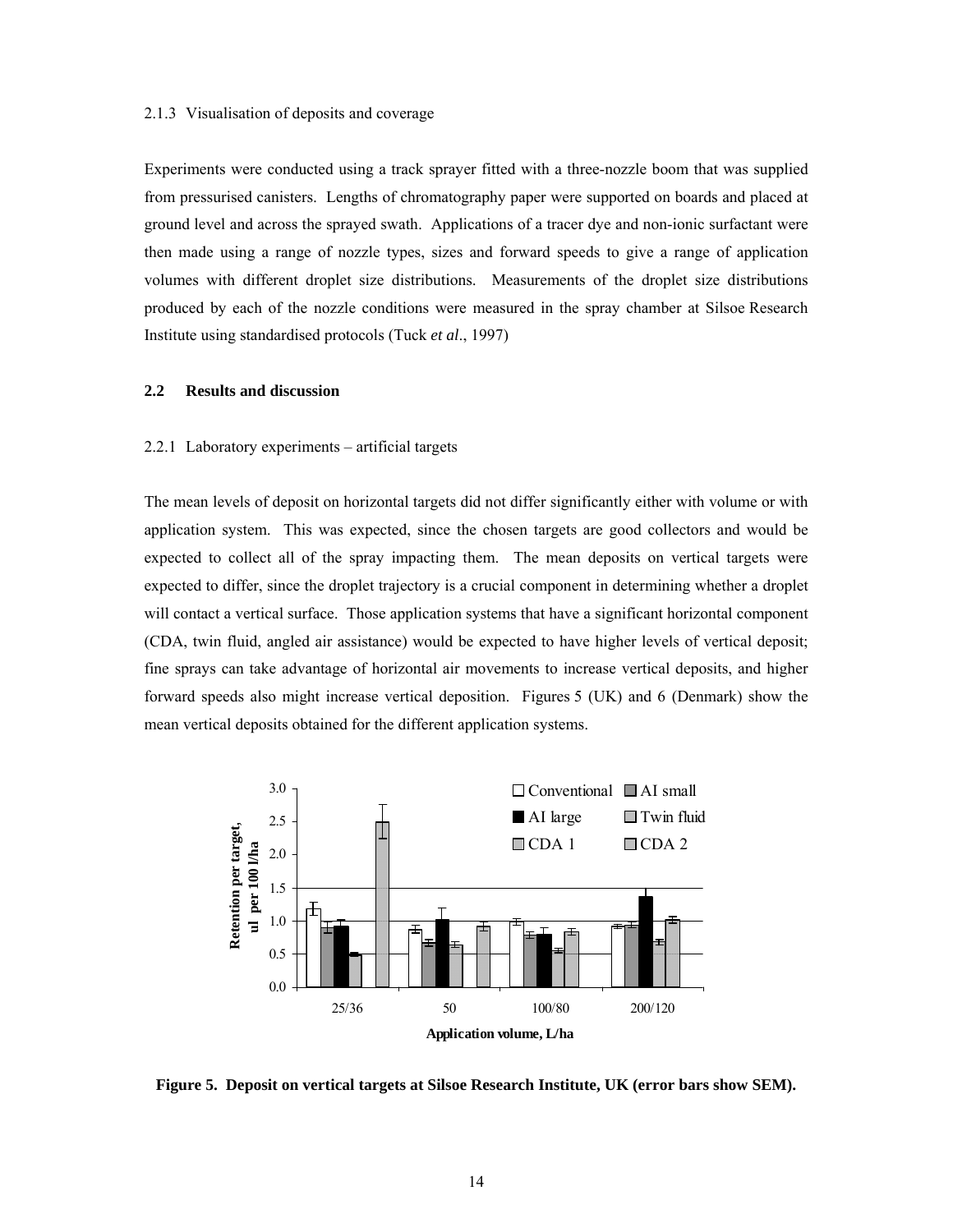

**Figure 6. Deposit on vertical targets at Hardi International, Denmark (error bars show SEM).** 

There were problems with the CDA treatment in sampling over a representative swath, because its "nozzle spacing" of 1 m differs from the other systems tested, which had a nozzle spacing of 0.5 m. This was exacerbated by uneven patternation of the CDA system at low volumes. The first data set (CDA 1) used the same target spacing of 12.5 cm as the other systems, covering a width of 25 cm. This led to extremely high deposit values at the lowest two volumes that were not thought to be representative of the average. The measurements were then repeated at the two lowest volumes (CDA 2) with a target spacing of 25 cm, covering a width of 50 cm and lower average values were measured.

Differences between application systems are small, but significant in some cases, particularly at 25 L/ha, where the CDA treatment gave extremely high levels, which may have been due to high horizontal droplet velocities. The expected higher levels of deposit with conventional and twin fluid nozzles were not seen, nor with the increase of speed that occurred between 100 and 50 L/ha in the experiments conducted at Silsoe (Figure 5). There was therefore, little effect of reducing volume. However, at Hardi International, there was a noticeable increase in deposit with reducing volume (Figure 6). The angled treatment also showed higher levels of deposit, particularly at 25 L/ha, and there may be a forward speed effect since deposits were higher at 50 L/ha than 100 L/ha. The difference between the two experiments is likely to be as a result of different experimental layouts. In Denmark, there was less space and more blockage from the boom than in the laboratory at Silsoe, leading to more turbulence and potentially higher horizontal droplet trajectories. Neither situation is entirely representative of the situation in the field, which, with naturally occurring air currents, may be somewhere between the two. Deposition will also be different (probably much lower) on real plants with real spray liquids. The data shown indicate the likely differences between application systems and volume.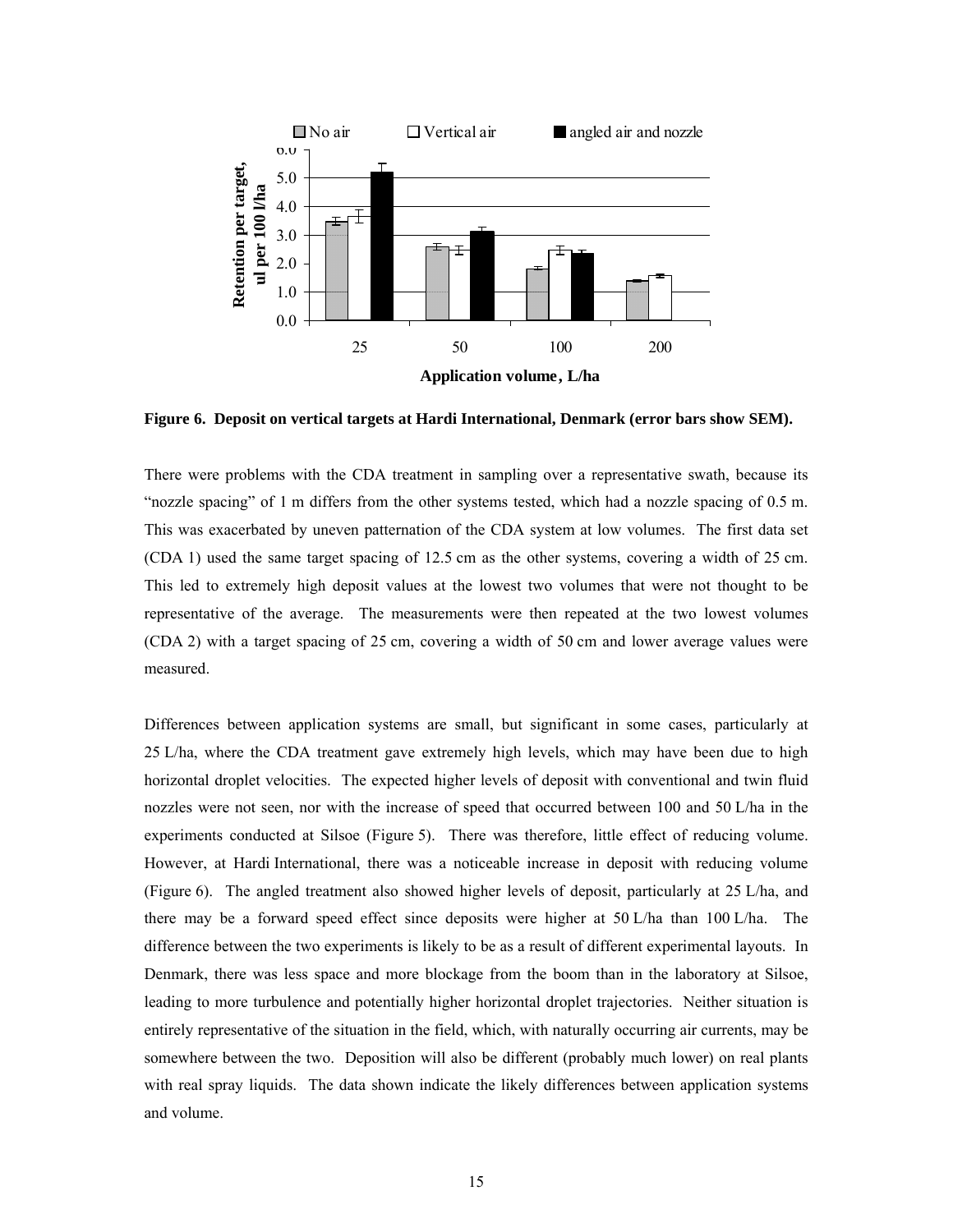The hypothesis that small targets may risk receiving inadequate doses with some low volume treatments cannot be tested by looking solely at mean deposit levels. Table 3 shows the coefficients of variation for each of the replicate measurements for each treatment, and indicates the level of variability. The greatest values for each volume rate are shaded, and it can be seen that the large droplet air induction treatment is always the most variable.

| Application type     |          | CV horizontal targets |      |         | CV vertical targets |                  |      |         |
|----------------------|----------|-----------------------|------|---------|---------------------|------------------|------|---------|
| Applic. vol, L/ha    | $200$ or | $100 \text{ or}$      | 50   | $25$ or | $200$ or            | $100 \text{ or}$ | 50   | $25$ or |
|                      | $120*$   | $80*$                 |      | $36*$   | $120*$              | $80*$            |      | $36*$   |
| Conventional         | 20.3     | 17.0                  | 18.6 | 21.3    | 18.9                | 18.8             | 20.6 | 28.4    |
| Air Induction,       | 14.8     | 14.8                  | 14.2 | $23*$   | 19.8                | 33.4             | 32.1 | $49.0*$ |
| small                |          |                       |      |         |                     |                  |      |         |
| Air Induction,       | 22.9     | 37.0                  | 45.5 | $37*$   | 55.8                | 70.5             | 91.0 | $56.9*$ |
| large                |          |                       |      |         |                     |                  |      |         |
| Twin fluid           | $18.5*$  | $16.1*$               | 16.3 | 22.5    | $30*$               | $34.1*$          | 29.6 | 28.5    |
| CDA (Micromax)       | 19.4     | 21.9                  | 38.8 | 24.9    | 24.7                | 29.2             | 33.4 | 37.6    |
| Air assist, no air   | 7.0      | 8.4                   | 11.5 | 10.0    | 16.5                | 16.5             | 20.8 | 17.5    |
| Air assist, vertical | 15.7     | 13.4                  | 15.2 | 18.1    | 17.7                | 25.6             | 28.6 | 32.2    |
| Air assistance,      |          | 13.4                  | 10.2 | 16.8    |                     | 16.4             | 24.7 | 28.0    |
| angled               |          |                       |      |         |                     |                  |      |         |

**Table 3. Coefficients of variation (CV), %, of the deposit per target, normalised to 100 L/ha, for different application systems and volumes.** 

It must be pointed out that the low pressures deliberately used to generate very large droplets were at or below the limit of manufacturers' recommendations and the results do not necessarily reflect normal practice. There are few other differences in the horizontal CVs. There is a tendency, although not strong, for the CV to increase with reducing volume, and this trend is more noticeable for vertical deposit CVs. These high CVs indicate that there may be some targets which receive less than an acceptable dose, leading to potential poorer performance. However, no treatments resulted in a zero deposit, even at the lowest volumes and with the largest droplets.

A second parameter that may influence efficacy is the surface coverage. It has been suggested that finer sprays associated with lower volumes when using conventional hydraulic nozzles give better levels of coverage. The percentage target area covered by droplets was estimated and examples are shown in Figures 7 and 8 to show the range. This data has not been normalised to 100 L/ha but shows the absolute coverage. There were some differences between application systems, with conventional sprays giving the best coverage on horizontal targets, and large AI droplets and vertical air assistance the worst.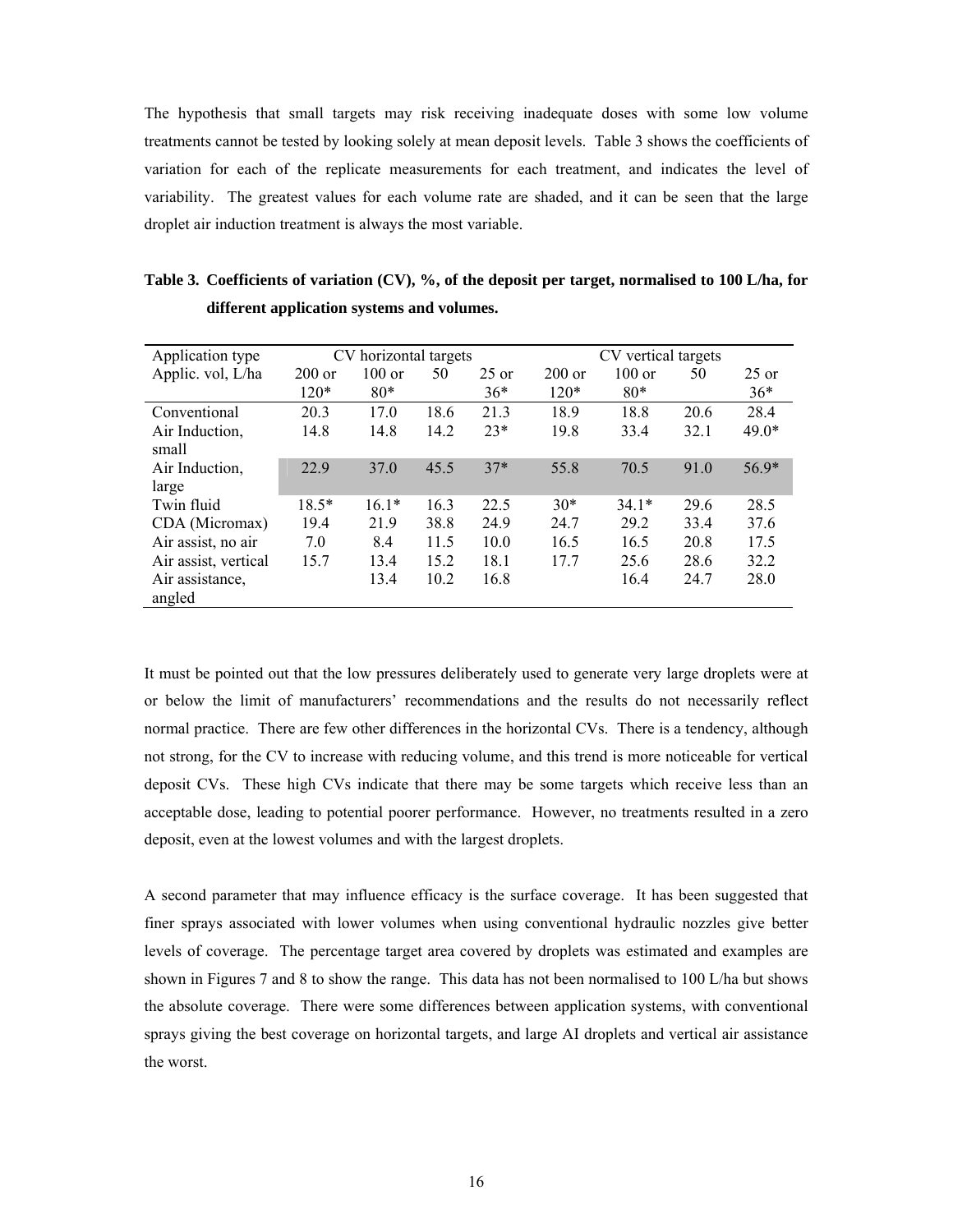There was much less coverage of vertical targets, with angled air assistance giving the highest, and CDA the lowest. The large droplet AI treatment was seen to give good coverage at low volumes because individual droplets ran down the target, leaving long tracks, and enhancing the spread. There is a clear volume effect, showing that coverage increases with volume despite the finer sprays used at some lower volumes. Again, these results only indicate how different application systems and volumes influence coverage. In practice surface properties of both plant and liquid will have a significant effect on droplet spreading.



**Figure 7. Coverage of horizontal targets (error bars show SEM).** 



**Figure 8. Coverage on vertical targets (error bars show SEM).** 

.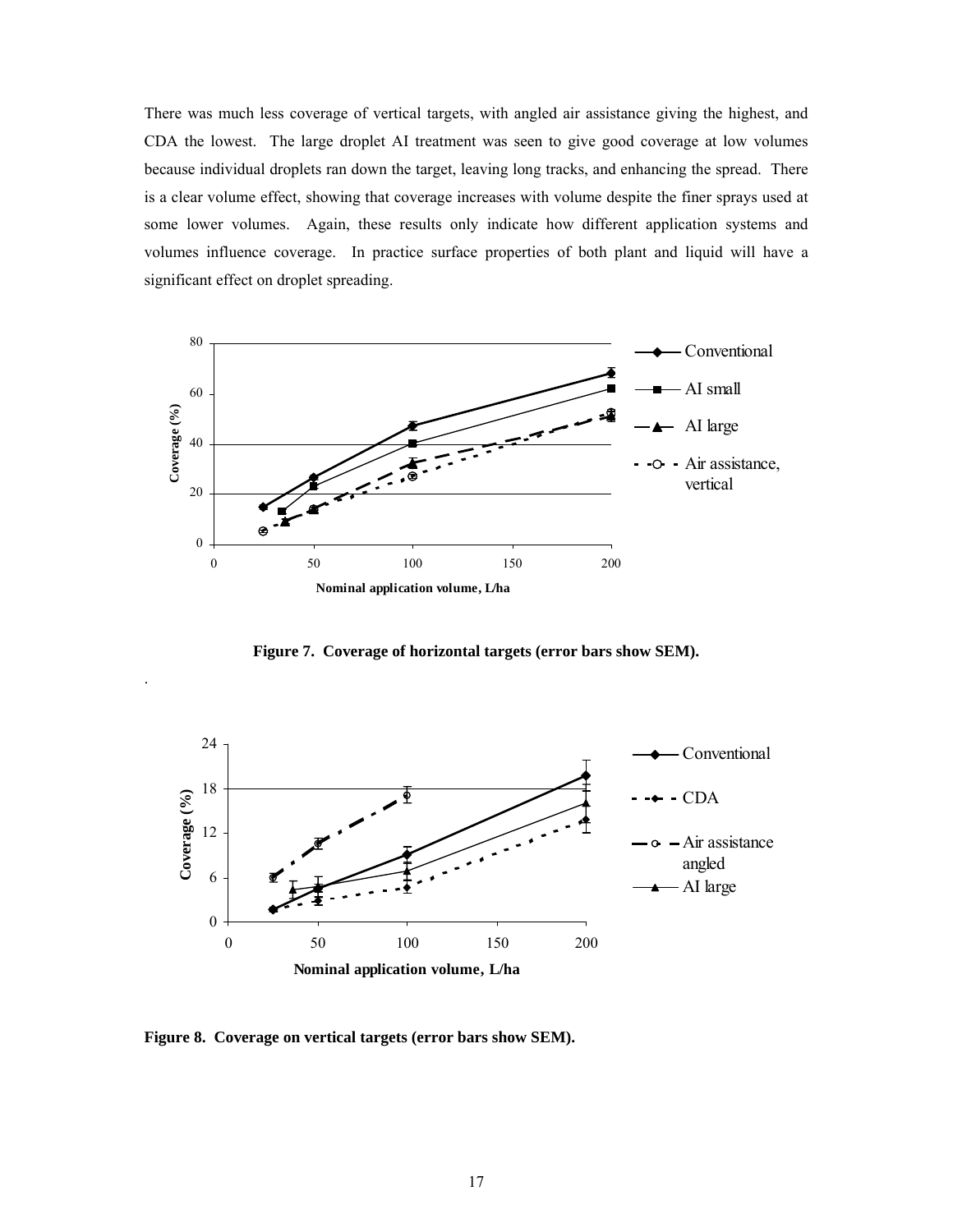#### 2.2.2 Laboratory experiments – tray-grown plants

#### 2.2.2.1 Ryegrass

Figure 9 shows the deposit per gram of plant material on both large and small ryegrass plants, normalised to 100 L/ha application volume. None of the application equipment at volumes 22 – 36 L/ha produced deposits significantly different from that for a flat fan nozzle at 200 L/ha, although the large droplet air induction nozzle produced significantly lower deposits at 50 L/ha, with both sizes of plants. This was not supported by results from artificial targets.

The coefficients of variation (CV) of deposit for the ryegrass plants are shown in Table 4. The CVs are in general higher than those measured with artificial targets, not unexpectedly, since variations in plant structure will add to the variability. No single application system had consistently high or low CVs, although when averaged over two volumes and both plant sizes, the conventional flat fan was the lowest and CDA followed by large droplet air induction nozzle the highest. On average, CVs were higher for smaller plants and lower volumes.

There is, therefore, a strong suggestion that application volume will not have a strong effect on the quantity of spray liquid deposited on small grass weeds, but that both volume and application technique may increase the variability of the quantity deposited, potentially leading to poorer performance in the field.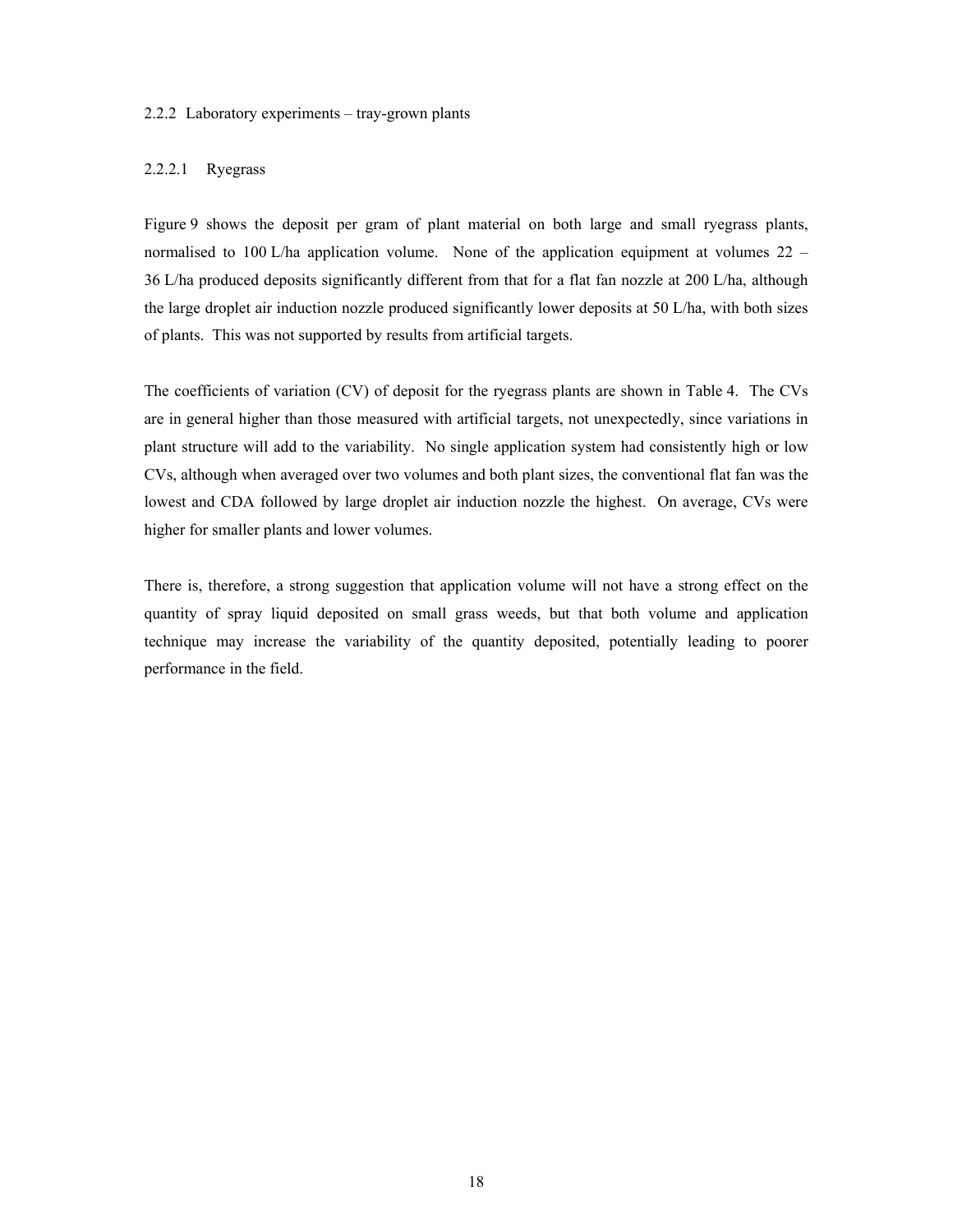

**Figure 9. Deposit on large and small ryegrass plants, per gram of plant material, normalised to 100 L/ha volume.** 

**Table 4. Coefficients of variation for deposit on ryegrass plants, obtained in laboratory experiments. The highest CV in each case is shaded.** 

| Volume,<br>L/ha    | 200                      |                          | 50    |       | $22 - 36$ |       | Mean |
|--------------------|--------------------------|--------------------------|-------|-------|-----------|-------|------|
| <b>Plant size:</b> | large                    | small                    | large | small | large     | small |      |
| <b>Nozzle</b>      |                          |                          |       |       |           |       |      |
| FF                 | 34.3                     | 21.1                     | 19.0  | 26.5  | 21.9      | 44.3  | 27.9 |
| AI small           | $\overline{\phantom{a}}$ | $\overline{\phantom{a}}$ | 23.1  | 28.1  | 28.9      | 50.7  | 32.7 |
| AI large           |                          | $\overline{\phantom{a}}$ | 19.5  | 68.5  | 36.8      | 42.6  | 41.9 |
| TF                 |                          | $\overline{\phantom{0}}$ | 21.0  | 36.4  | 27.6      | 52.2  | 34.3 |
| <b>CDA</b>         | -                        | $\overline{\phantom{a}}$ | 57.3  | 46.5  | 40.9      | 37.9  | 45.6 |
|                    |                          | mean                     | 28.0  | 41.2  | 31.2      | 45.5  |      |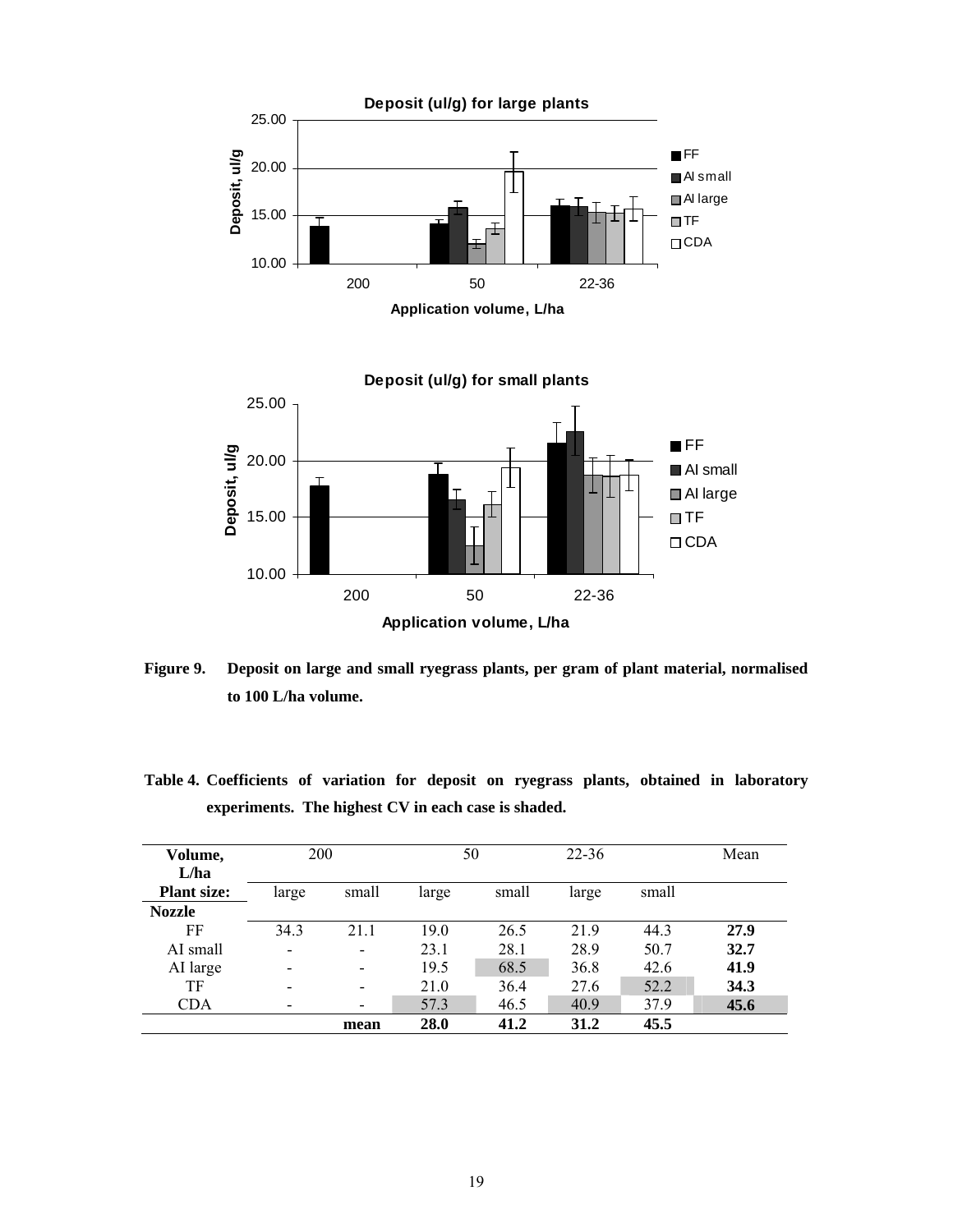The experiments that tested the effect of increased surfactant concentration showed no interaction with volume or equipment (Table 5) and therefore the effect of spray liquid was not considered further in the project.

**Table 5. Comparison of deposits with low and high concentration of surfactant (Agral – Syngenta Crop Protection Ltd) evaluated at the lowest volume for each treatment on the large ryegrass plants.** 

| Concentration     | $0.10\%$     |      | $0.50\%$     |      |
|-------------------|--------------|------|--------------|------|
|                   | Mean deposit | sem  | Mean deposit | sem  |
| Flat fan          | 16.11        | 0.68 | 16.08        | 1.12 |
| AI small          | 15.95        | 0.89 | 15.85        | 0.95 |
| AI large          | 15.36        | 1.09 | 13.32        | 0.88 |
| <b>Twin Fluid</b> | 15.28        | 0.81 | 15.18        | 0.76 |

#### 2.2.2.2 Wheat

Measurements of deposit achieved using flat fan conventional nozzles and CDA, on winter wheat under laboratory conditions are shown in Figure 10. From this graph it can be seen that the CDA had slightly higher deposit levels on leaves 2, 3 and 4 than either of the flat fan treatments. Although the deposit on the flag leaf was slightly lower, this was not significantly different. The implications for these data are discussed along side field trials results in Section 3.3.1.2.



**Figure 10. Effect of application method on deposition levels with flat fan nozzles and CDA (Laboratory trials). Error bars indicate sem.**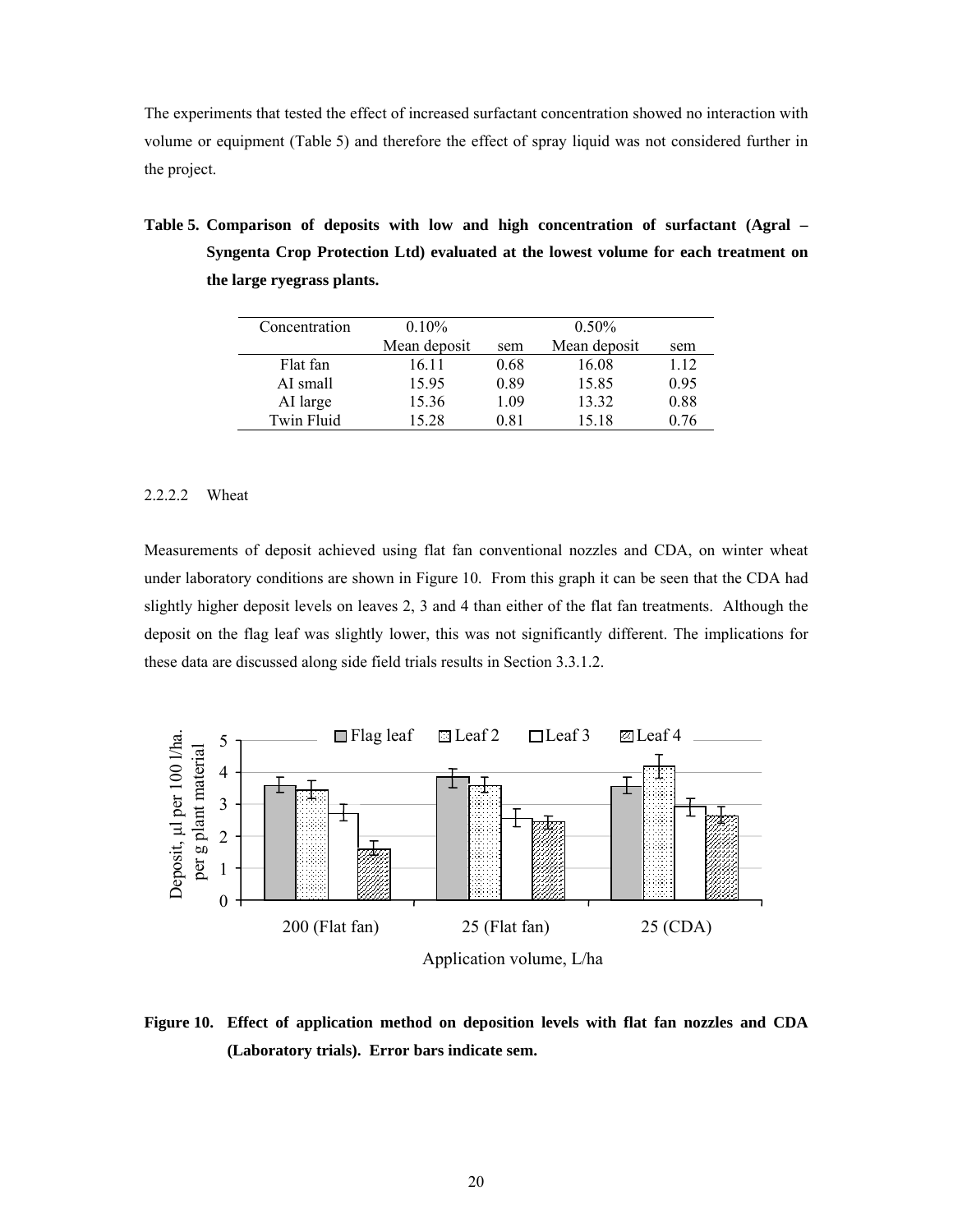#### 2.2.3 Visualisation of deposits

Typical examples of the deposits and coverage achieved with different nozzle conditions are shown in Figures 11 and 12. The results demonstrate the expected trends with levels of coverage visually higher at the higher application volumes and the larger droplet sizes giving a more discrete form of target coverage. The differences in target coverage when using conventional and large droplet air induction nozzles are clearly visible when comparing the results in Figures 11 and 12.



**Figure 11. Deposits from conventional flat fan nozzles in the visualisation experiments.** 



**Figure 12. Deposits from flat fan air induction nozzles in the visualisation experiments.**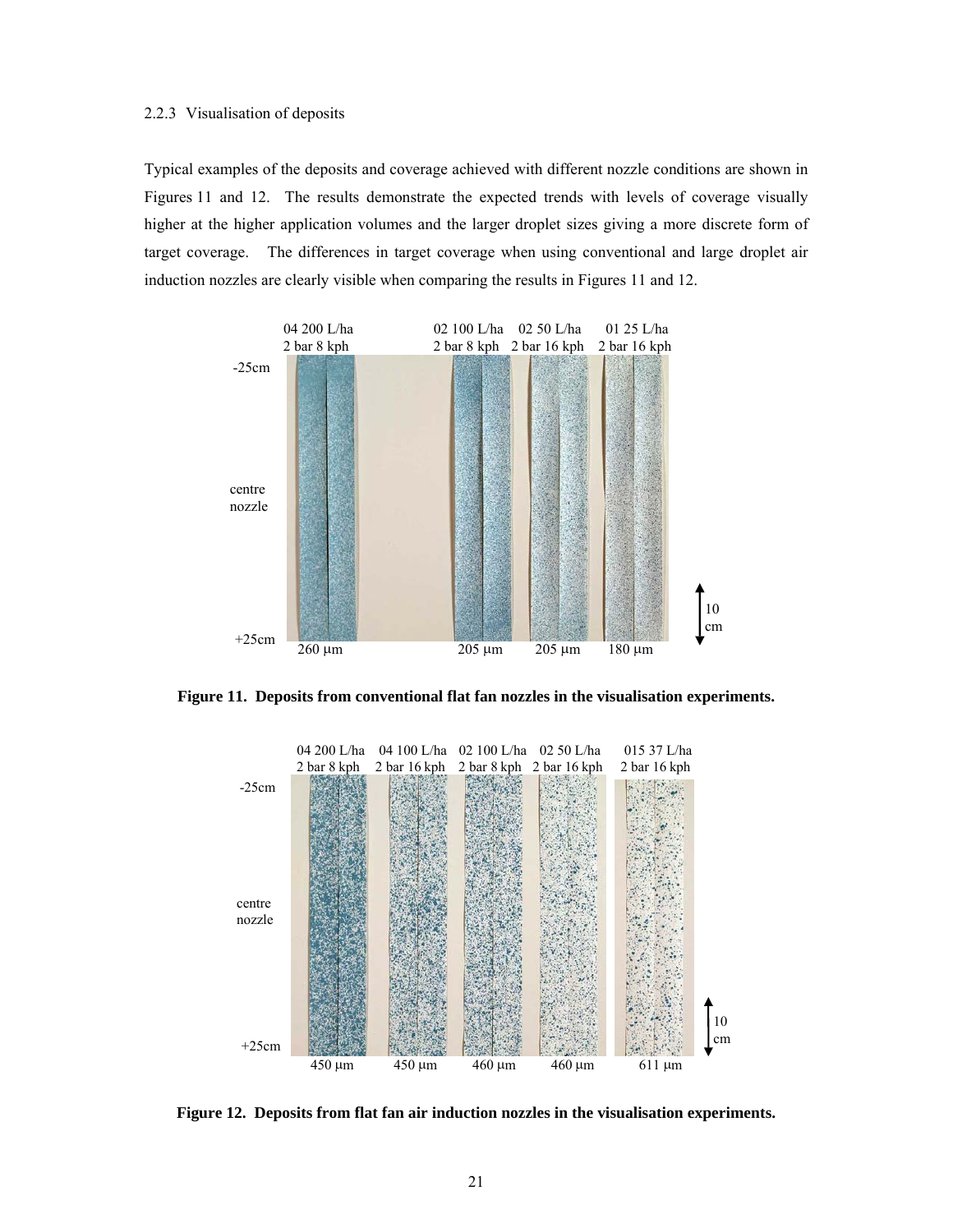#### **2.3 Conclusions from laboratory experiments**

The differences in the characteristics of sprays between application systems and volumes were small. The most notable findings were:

- Increased deposits on vertical targets with some systems at low volumes.
- Greater variability between target deposits for large droplets from air induction nozzles.
- Coverage was mostly affected by volume, not application system.

This suggests that, if there is a reduction in performance with reducing volume, it is not because of mean deposit levels, but may be because of greater variability or poorer coverage. The high variability with large AI droplets may be a factor in the poorer performance of these nozzles on small grass weeds, demonstrated by Powell *et* al. (2002). Any increase in performance with reduced volume could be because of increased concentration, or because of a direct link between deposit size or number and behaviour of the pesticide on the plant.

Thus laboratory measurements indicated that there were potentially two causes of problems when using volumes lower than the  $100 - 200$  L/ha that are most common practice:

- Lower volumes lead to lower coverage, and therefore an application where good coverage is required for good performance would be expected to be less effective at lower volumes;
- The largest droplet sprays had the highest coefficients of variation on small targets, and therefore it is possible that some small targets may have insufficient deposit to be effective, which may become most noticeable at lower volumes.

# **3. Field Trials – Part 1**

In order to test whether the effects observed in the laboratory are also apparent in field conditions, two model systems were evaluated. These were a spring fungicide application to determine whether lower levels of coverage resulted in poorer performance at low volumes, and an autumn herbicide application to determine whether greater variability of deposit would result in poorer control at lower volumes with large droplet sprays.

A subset of the treatments evaluated in the laboratory was used, a conventional flat-fan treatment compared with an alternative (with some emphasis on systems that can control drift). The effect of angling nozzles was also investigated for the herbicide application, since purpose-designed angled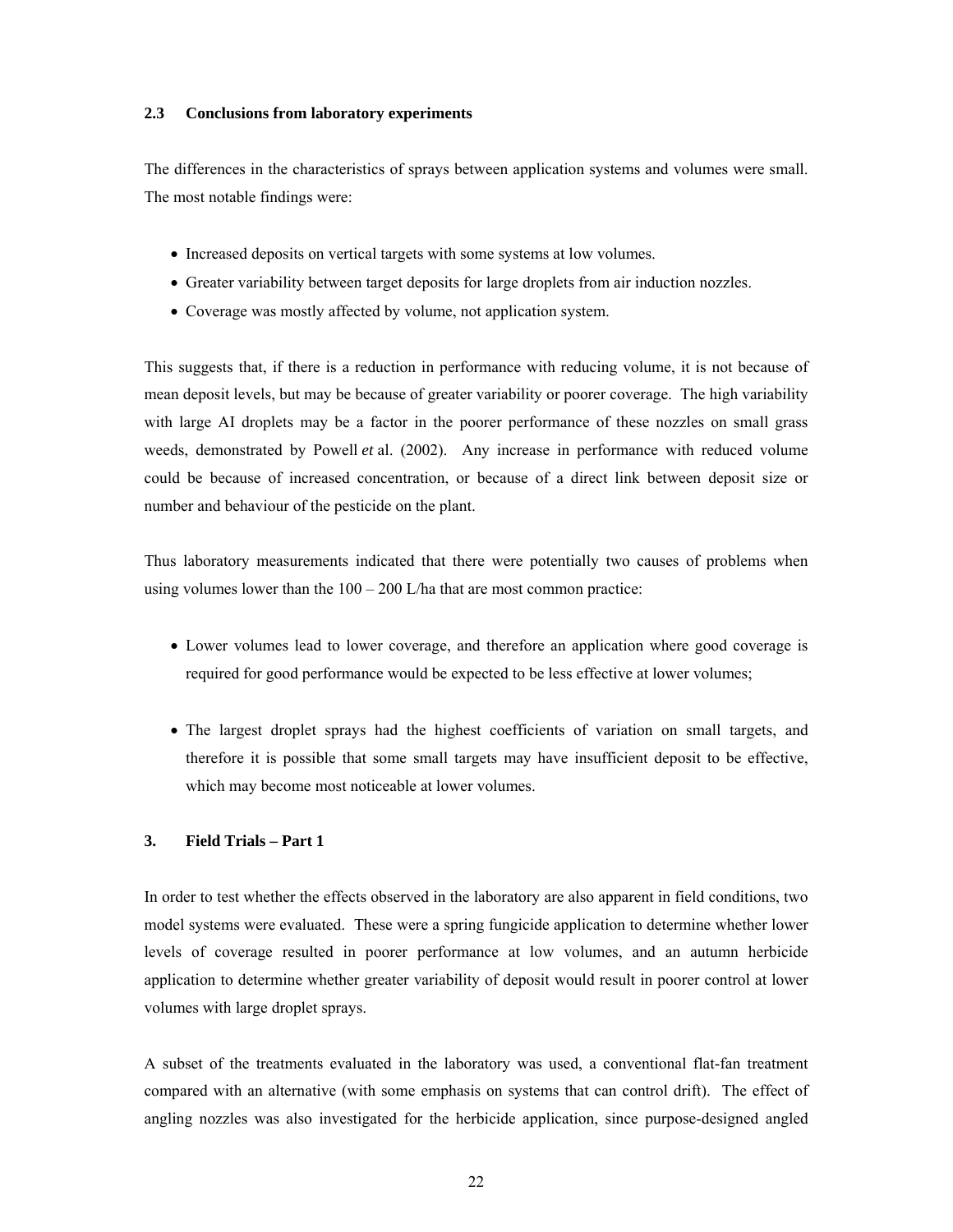nozzles for grass weed control are becoming commercially available and the previous laboratory measurements had suggested that backward-angled nozzles could improve deposits on small vertical targets, particularly with some nozzle designs and at low volumes. Some assessments were also made to evaluate deposits in the field.

# **3.1 Materials and methods**

#### 3.1.1 Spring fungicide trials

Field experiments were conducted at two sites (Site 1: Cambridgeshire, Site 2: Hampshire) over two consecutive winter wheat growing seasons, 2001/2002 and 2002/2003. In each season a range of application methods and application volumes were assessed with a T2 fungicide treatment, each treatment being replicated four times over the field area. No other fungicide treatments were applied to the plots (i.e. no T1 or T3 sprays). Disease was visually assessed and yields were measured using a plot combine harvester fitted with a weighing system. In the first year at Site 2, problems were encountered with the experimental procedure and as a consequence, both the dose of pesticide and the application volume were varied, whereas the dose should have remained constant. At Site 1 in Year 2, assessments of spray deposits were also made. Further details of the 2001/2 and 2002/3 trials were published in Butler Ellis *et a*l. (2004). Table 6 shows the treatments evaluated.

#### 3.1.2 Autumn grass weed trials

Field trials were carried out in two successive seasons, 2002/03 and 2003/04 at two different sites in Dorset. In order to ensure a uniform, susceptible weed population, plots of winter wheat drilled in mid October were under-sown with Italian ryegrass at a rate of 6 kg/ha. This produced an average pre-treatment ryegrass population of about 180 plants/ $m^2$  in 2002/03, but only 50 plants/ $m^2$  in 2003/04 as a result of the drier autumn.

#### 3.1.2.1 Efficacy trials

Eight spray treatments were applied with a Hardi Master MB800 to plots measuring 5.0 m wide and 20.0 m long, and replicated four times. An additional area was left untreated. The herbicide used was the foliar-acting product Tralkoxydim ("Grasp", Syngenta Crop Protection UK Ltd) at a rate of 0.7 L/ha, applied with the adjuvant "Output" (Syngenta Crop Protection UK Ltd) at a fixed dose of 0.36 L/ha. Application dates (and ryegrass growth stages) were 12/2/03 (GS 13-15) in 2002/03 and 15/12/03 (GS 12) in 2003/04. Treatments are shown in Table 7.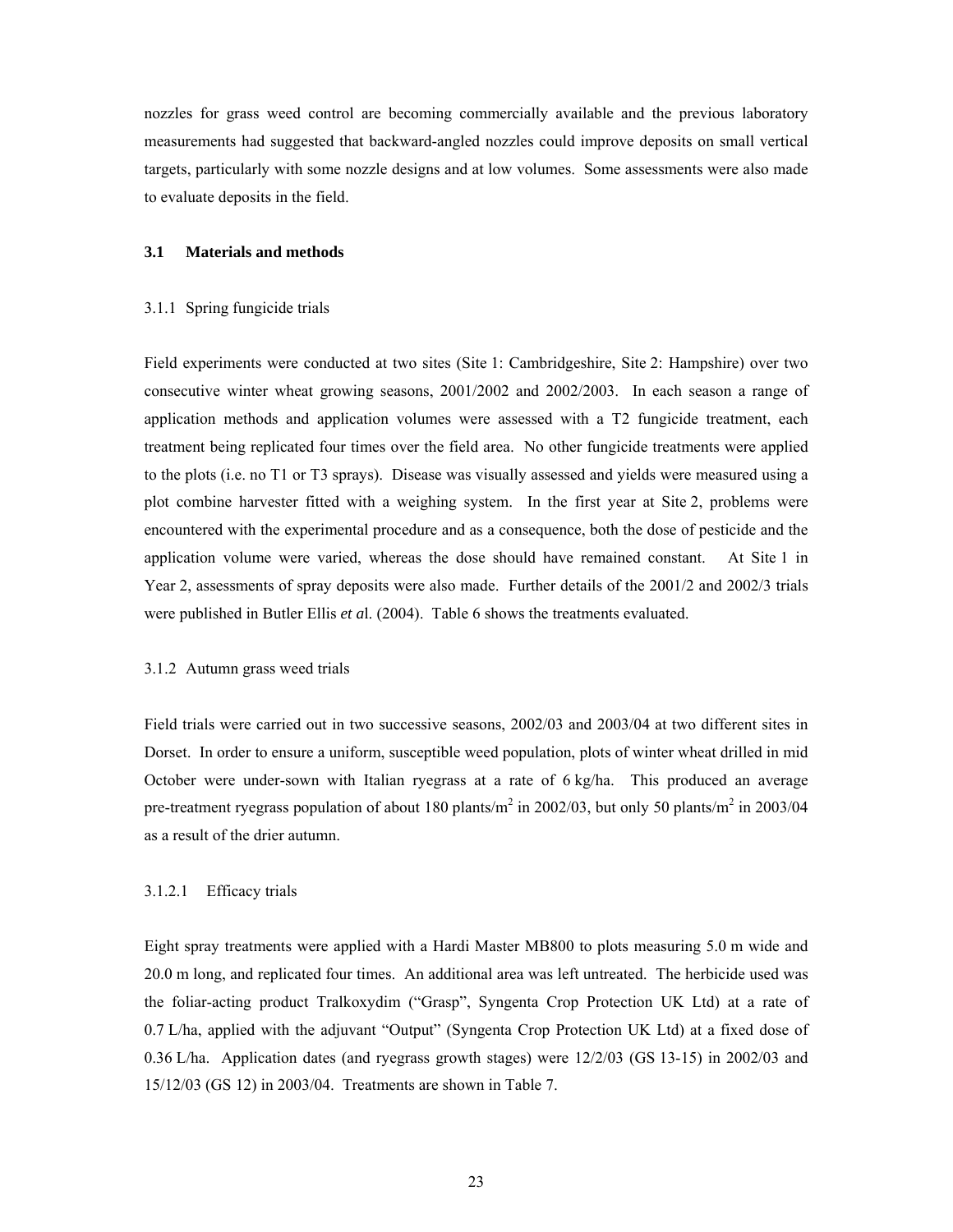|                                          |  | Table 6. Application systems and treatment details for the field trials conducted during |  |  |  |  |  |  |  |  |
|------------------------------------------|--|------------------------------------------------------------------------------------------|--|--|--|--|--|--|--|--|
| 2001/2002 and 2002/2003 growing seasons. |  |                                                                                          |  |  |  |  |  |  |  |  |
|                                          |  |                                                                                          |  |  |  |  |  |  |  |  |

 $\overline{\phantom{a}}$ 

| Application type                          | Volume     | Nozzle                                                                                | Liquid    | Forward     | Other info                                                                                       |
|-------------------------------------------|------------|---------------------------------------------------------------------------------------|-----------|-------------|--------------------------------------------------------------------------------------------------|
|                                           | rate, L/ha |                                                                                       | pressure, | speed, km/h |                                                                                                  |
|                                           |            |                                                                                       | bar       |             |                                                                                                  |
|                                           |            |                                                                                       |           |             | 2001/2002, Site 1, Variety: Claire, Fungicide Amistar, 0.5 L/ha (azoxystrobin) + Opus, 0.25 L/ha |
| (epoxiconazole), Date applied: 27/05/02   |            |                                                                                       |           |             |                                                                                                  |
| Flat fan                                  | 200        | F110/1.6/3.0 <sup>1</sup>                                                             | 2.0       | 8           |                                                                                                  |
| Flat fan                                  | 100        | F110/0.8/3.0 <sup>1</sup>                                                             | 2.0       | 8           |                                                                                                  |
| Flat fan                                  | 50         | F110/0.8/3.0 <sup>1</sup>                                                             | 2.0       | 16          |                                                                                                  |
| Flat fan                                  | 25         | $F110/0.4/3.0$ <sup>1</sup>                                                           | 2.0       | 16          |                                                                                                  |
| Twin<br>fluid                             | 120        | Airtec $40^2$                                                                         | 3.0       | 8           | 1.3 bar air                                                                                      |
| medium                                    |            |                                                                                       |           |             |                                                                                                  |
| Twin fluid - fine                         | 80         | Airtec $35^2$                                                                         | 2.4       | 8           | 1.3 bar air                                                                                      |
| Twin fluid - fine                         | 50         | Airtec $40^2$                                                                         | 2.5       | 16          | 1.3 bar air                                                                                      |
| Twin fluid - fine                         | 25         | Airtec $35^2$                                                                         | 1.5       | 16          | 1.3 bar air                                                                                      |
|                                           |            | 2001/2002, Site 2, Variety: Consort, Fungicide Amistar + Opus, Date applied: 31/05/02 |           |             |                                                                                                  |
| Flat fan                                  | 200        | F110/1.6/3.0 <sup>1</sup>                                                             | 2.0       | 8           | $200$ L/ha                                                                                       |
| Flat fan                                  | 100        | F110/0.8/3.0 <sup>1</sup>                                                             | 2.0       | 8           | 0.94 L/ha Amistar                                                                                |
| Flat fan                                  | 50         | F110/0.8/3.0 <sup>1</sup>                                                             | 2.0       | 16          | $+$                                                                                              |
| Air induction<br>$\overline{\phantom{a}}$ | 200        | AI110/1.6/3.0 <sup>1</sup>                                                            | 2.0       | 8           | 0.94 L/ha Opus                                                                                   |
| large droplet                             |            |                                                                                       |           |             | $100$ L/ha                                                                                       |
| Air induction<br>$\overline{\phantom{a}}$ | 100        | AI110/0.8/3.0 <sup>3</sup>                                                            | 2.0       | 8           | 0.78 L/ha Amistar                                                                                |
| large droplet                             |            |                                                                                       |           |             | $+$                                                                                              |
| Air induction $-$                         | 50         | AI110/0.8/3.0 <sup>1</sup>                                                            | 2.0       | 16          | 0.78 L/ha Opus                                                                                   |
| large droplet                             |            |                                                                                       |           |             | 50 L/ha                                                                                          |
|                                           |            |                                                                                       |           |             | $0.65$ L/ha <sup>-1</sup> Amistar                                                                |
|                                           |            |                                                                                       |           |             | $^+$                                                                                             |
|                                           |            |                                                                                       |           |             | $0.65$ L/ha Opus                                                                                 |
|                                           |            |                                                                                       |           |             |                                                                                                  |

2002/2003, Site 1, Variety: Consort, Fungicide Amistar, 0.6 L/ha + Opus, 0.3 L/ha + Helios 0.12 L/ha, Date applied: 25/05/03

| Untreated         | $\theta$ |                           |     |    |                |
|-------------------|----------|---------------------------|-----|----|----------------|
| Flat fan          | 100      | F110/0.8/3.0 <sup>1</sup> | 1.9 | 8  |                |
| Twin<br>fluid     | 100      | Airtee $35^2$             | 2.2 | 8  | $0.7$ bar air  |
| coarse            |          |                           |     |    |                |
| Twin<br>fluid     | 50       | Airtec $35^2$             | 2.1 | 8  | $0.7$ bar air  |
| coarse            |          |                           |     |    |                |
| Twin<br>fluid     | 25       | Airtec $35^2$             | 1.0 | 16 | $0.7$ bar air  |
| coarse            |          |                           |     |    |                |
| Twin fluid - fine | 100      | Airtee $35^2$             | 2.8 | 16 | $1.75$ bar air |
| Twin fluid - fine | 50       | Airtee $35^2$             | 2.5 | 16 | 1.4 bar air    |
| Twin fluid - fine | 25       | Airtee $35^2$             | 1.5 | 16 | 1.4 bar air    |
|                   |          |                           |     |    |                |

2002/2003, Site 2, Variety: Napier, Fungicide Comet, 0.3 L/ha (pyraclostrobin) + Opus, 0.4 L/ha, Date applied: 02/06/03

| Untreated         |     |                            |     |    |
|-------------------|-----|----------------------------|-----|----|
| Flat fan          | 100 |                            | 2.0 |    |
| Flat fan          | 50  |                            | 2.0 | 16 |
| Flat fan          | 25  |                            | 2.0 | 16 |
| Air induction $-$ | 100 | AI110/0.8/3.0 <sup>4</sup> | 2.0 |    |
| small droplet     |     |                            |     |    |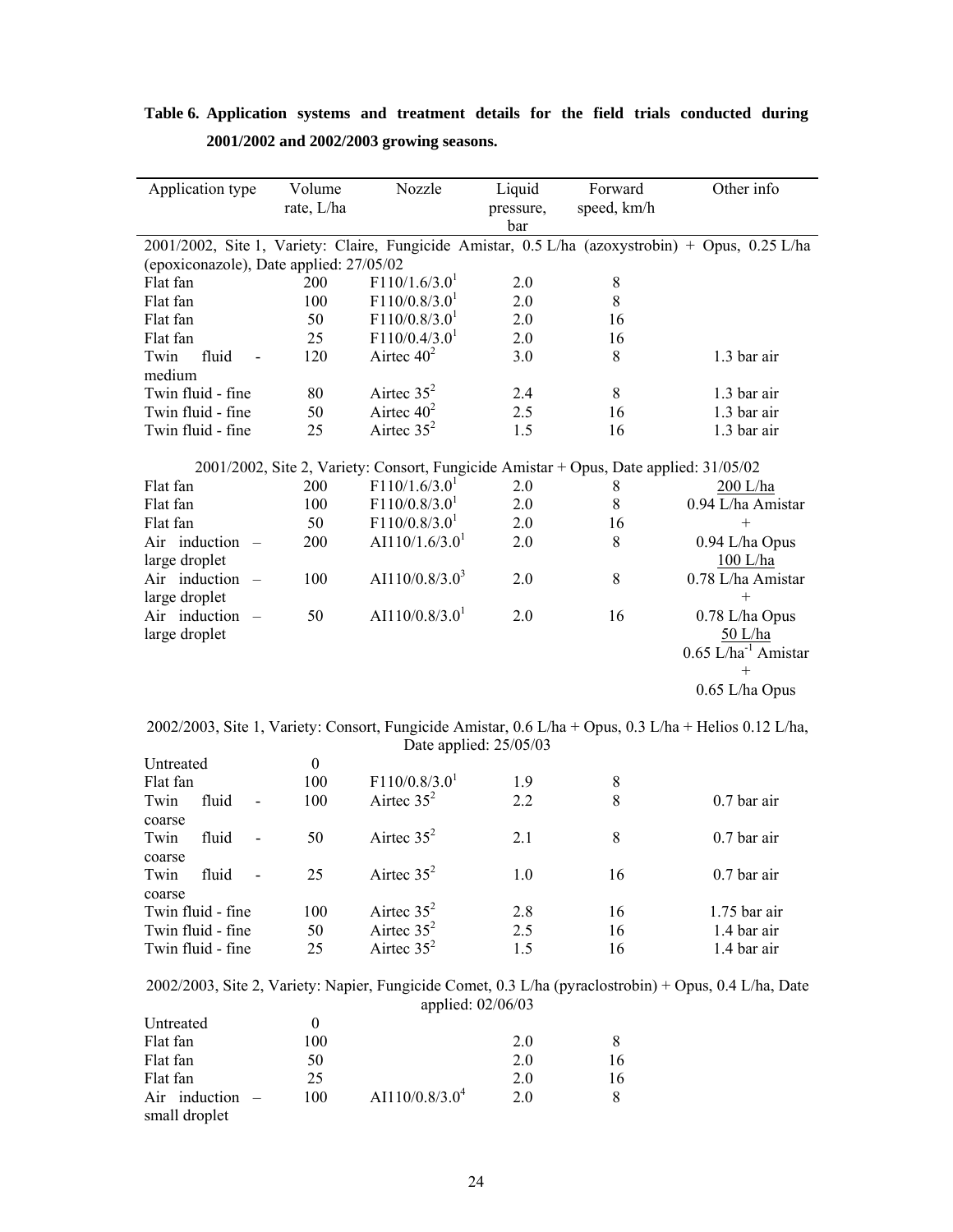| Application type                   | Volume<br>rate, L/ha | Nozzle                     | Liquid<br>pressure,<br>bar | Forward<br>speed, km/h | Other info                                                                                                                                                  |
|------------------------------------|----------------------|----------------------------|----------------------------|------------------------|-------------------------------------------------------------------------------------------------------------------------------------------------------------|
| Air induction $-$<br>small droplet | 50                   | AI110/0.8/3.0 <sup>4</sup> | 2.0                        | 16                     |                                                                                                                                                             |
| Air induction -<br>small droplet   | 25                   | AI110/0.4/3.0 <sup>4</sup> | 20                         | 16                     |                                                                                                                                                             |
| <b>CDA</b>                         | 25                   | Spinning disc $5$          | 13                         | 8                      | 37 Restriction, disc<br>speed 5000 rpm                                                                                                                      |
|                                    |                      |                            |                            |                        | <sup>1</sup> Hypro EU Ltd; <sup>2</sup> Cleanacres Machinery Ltd; <sup>3</sup> Hardi International; <sup>4</sup> Billericay Farm Services Ltd; <sup>5</sup> |

Micron Sprayers Ltd

| Application volume, Speed, km/h<br>L/ha |      | Nozzle type/size                | Pressure,<br>bar | Angle                   |
|-----------------------------------------|------|---------------------------------|------------------|-------------------------|
| 164                                     | 8.0  | FF/110/1.2/3.0 (03)             | 2.5              | Vertical                |
| 164                                     | 8.0  | Air induction, Drift Beta (03)  | 2.5              | Vertical                |
| 73                                      | 8.0  | FF/110/0.6/3.0 (015)            | 2.0              | Vertical                |
| 73                                      | 8.0  | Air induction, Drift Beta (015) | 2.0              | Vertical                |
| 37                                      | 16.0 | FF/110/0.6/3.0 (015)            | 2.0              | Vertical                |
| 37                                      | 16.0 | Air induction, Drift Beta (015) | 2.0              | Vertical                |
| 73                                      | 8.0  | FF/110/0.6/3.0(015)             | 2.0              | 30 degrees<br>backwards |
| 73                                      | 8.0  | Air induction, Drift Beta (015) | 2.0              | 30 degrees<br>backwards |

**Table 7. Treatments for herbicide trials.** 

Control of ryegrass was evaluated 2 months after application, on 16/04/03 and 18/02/04 respectively. This was achieved by counting the number of weeds that had survived treatment in five  $0.10 \text{ m}^2$ quadrats per plot. These had been marked and counted prior to application. The percentage control in each quadrat was then calculated and an average taken. Further assessments of the ryegrass population were carried out at 3 months after application and at heading, but these were considered less reliable due to the difficulty by that stage in differentiating plants that had emerged after the treatment application.

# 3.1.2.2 Deposit trial

The spray liquid used was 0.1% Agral (Syngenta Crop Protection UK Ltd) with 1.0 g/L "Green S" (Merck Chemicals) tracer dye. While there is likely to have been differences in spray liquid properties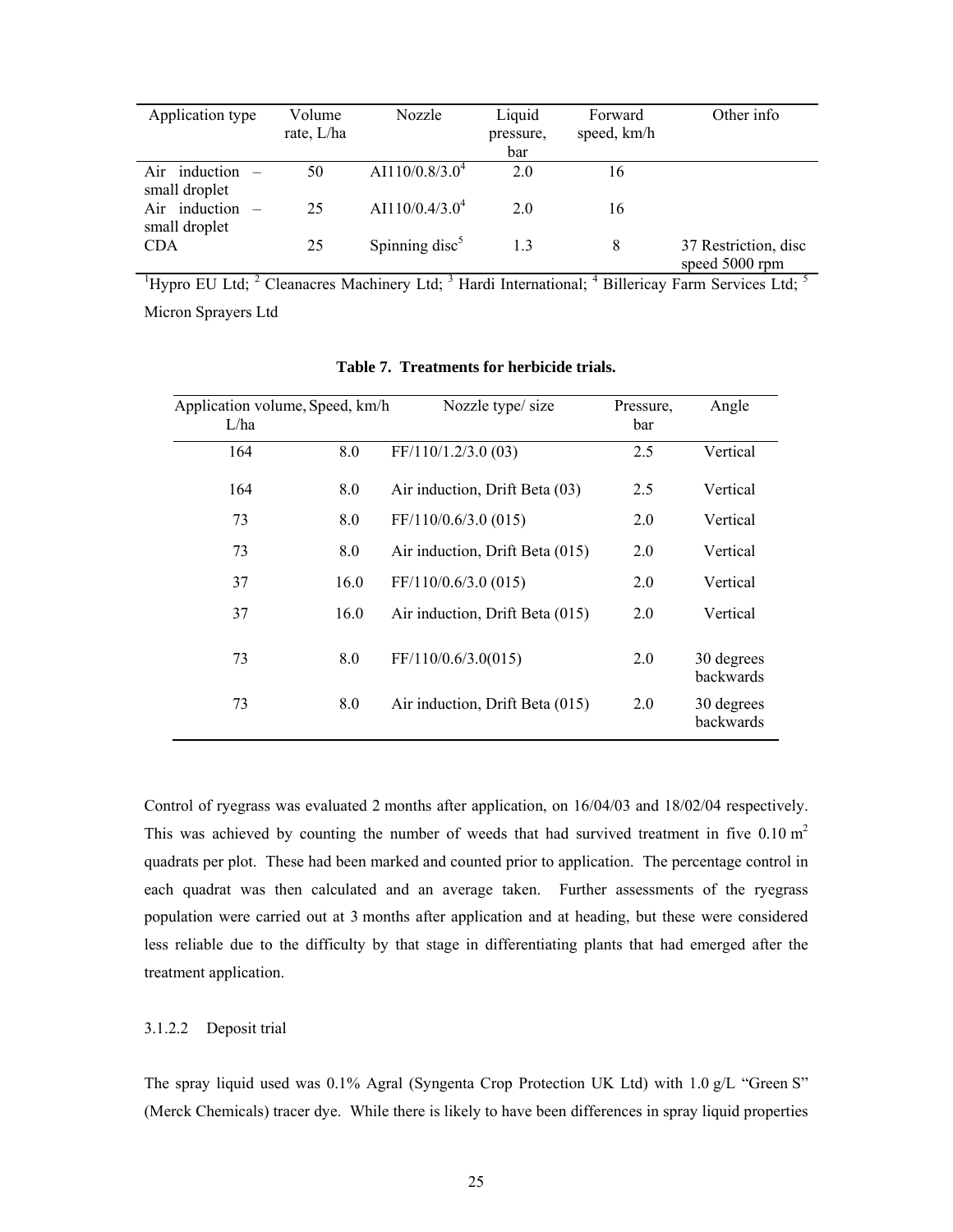between this test liquid and the tank mix containing the herbicide and adjuvant, and this might lead to differences in retention on ryegrass plants, the earlier laboratory measurements of deposit on ryegrass suggest that any differences are likely to be small and the relative levels of spray deposit for different application techniques are expected to be similar. Applications were made with a 1000 litre, 12 m mounted air assisted sprayer but without the air assistance being used and the air bag tied down to the boom to minimise the disturbance to air flow around the boom. Wind speeds at a height of 2.0 m at the time of application were measured with a vane anemometer.

The same treatments that were used for the efficacy trials (Table 7) were evaluated, with three replicate plots per treatment. Following spraying, five samples of 10 plants were taken randomly from each plot and washed in de-ionised water. The washed-off solution was analysed by spectrophotometry and compared with a tank sample to determine the quantity of spray liquid retained.

In addition to the direct sampling of plants, 50 mm wide strips of chromatography paper were mounted on wooden lathes and laid in line with crop rows at the edge of each plot. These strips enabled spray deposits to be visualised for each plot treatment and strips from replicated plots were collected together and photographed to give a record of the treatments applied.

# **3.2 Results and discussion**

#### 3.2.1 Spring fungicide trials

### 3.2.1.1 Twin fluid nozzles vs conventional nozzles (Site 1)

Disease pressure was very low during both trials on Site 1. During the first year, levels of Septoria tritici assessed 42 days after application showed negligible levels present on the flag leaf, around 2 – 3% on leaf 2 and, over all treatments, an average of 34% on leaf 3. There were no significant differences between treatments. In the second year there was negligible disease on leaves  $1 - 4$ . However, azoxystrobin can have a direct yield effect even when disease levels are very low. Figure 13 shows there is no effect of volume on yield with either conventional flat fan nozzles or twin fluid nozzles in Year 1. Although there were no significant differences between any of the treatments, Figure 13 clearly suggests that the twin fluid nozzle treatments tended to give a slightly higher yield than the flat fan nozzle conventional treatment at all volumes.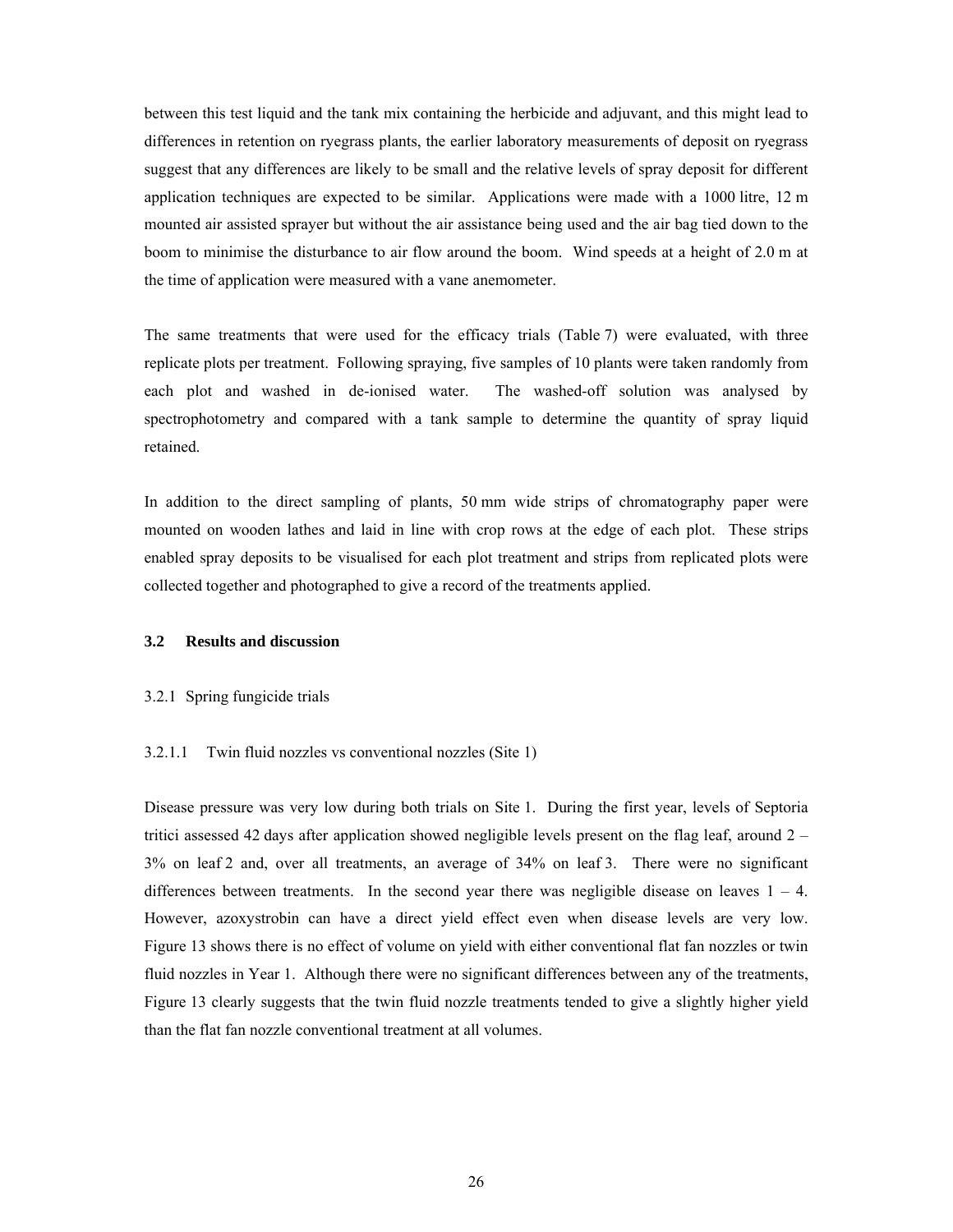

**Figure 13. The effect of application volume on yield with flat fan conventional and twin fluid nozzles. (Site 1, Year 1). Least significant difference (LSD) = 1.2 t/ha.** 

In the second year, the experiment was modified to evaluate the difference between a coarse and a fine setting of twin fluid nozzles. The fine setting used in Year 1 would be expected to have drift levels similar to that of a conventional flat fan nozzle, whereas a drift reduction would be preferable. Once again there were no significant differences between any of the treatments. Nevertheless, there is a suggestion (Figure 14.) that the twin fluid nozzle treatments again gave higher yields than either the untreated or the conventional flat fan treatment. Moreover, the twin fluid nozzles set to give a fine spray application gave a slightly higher yield than when producing a coarse spray at all application volumes.



**Figure 14. Effect of application volume on yield with flat fan conventional and twin fluid nozzles (Site 1, Year 2). LSD = 0.9 t/ha.** 

Measurements of deposit were also made in both years of the study. Results of the deposit distribution within the crop canopy made in Year 1 are given in Appendix I. These show relatively low deposit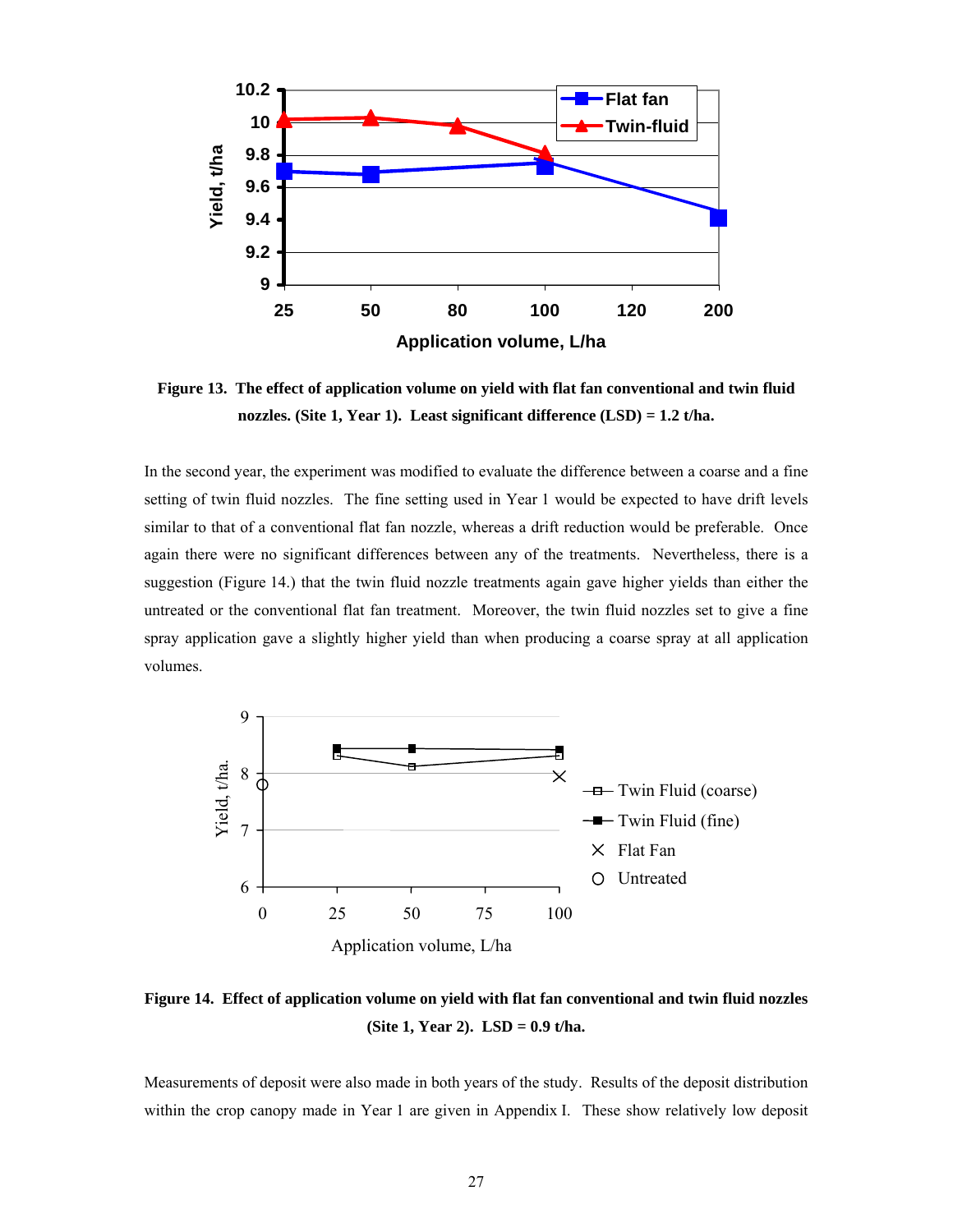levels for the twin fluid nozzles operating at 120 L/ha and for the conventional nozzles operating at 25 L/ha. There was no definable correlation between measured deposits and levels of disease control.

Figure 15 shows the effect of volume and application method on deposit levels measured in the second year of the study. In this case there were significant differences ( $p = 0.016$ ) with the twin fluid nozzles giving a fine spray having higher deposition levels compared with the twin fluid nozzles giving a coarse spray. This corresponds with the higher yields achieved with the fine twin fluid nozzle spray (Figure 14). However the flat fan conventional nozzle at 100 L/ha gave a higher deposit level than the twin fluid nozzles, which contradicts the findings of the yield data. Figure 15 shows a noticeable increase in deposit as volume reduced but this may be largely due to an increase in forward speed, from 8 to 16 km/h between the 100 and 50 L/ha treatments. There appears to be a poor relationship between the quantity of spray liquid retained and the efficacy of the treatment in terms of yield.



**Figure 15. The effect of application volume on deposit with flat fan conventional and twin fluid nozzles. Error bars denote standard error of the mean (SEM). (Site 1, Year 2).** 

Results from these experiments suggest that differences in deposit did not result in meaningful differences in efficacy or yield. With little or no disease pressure and small variations in crop yield it is not possible to draw strong conclusions relating to treatment effects on efficacy.

# 3.2.1.2 Air induction nozzles vs conventional nozzles (Site 2)

Much higher levels of disease were observed at Site 2 than Site 1 (Figure 16). Although no significant difference in disease assessment between the treatments was observed, the disease levels were slightly higher for the air induction nozzles than for the conventional flat fan nozzles. However, higher yields were achieved for those plots treated with flat fan conventional nozzles than those treated with large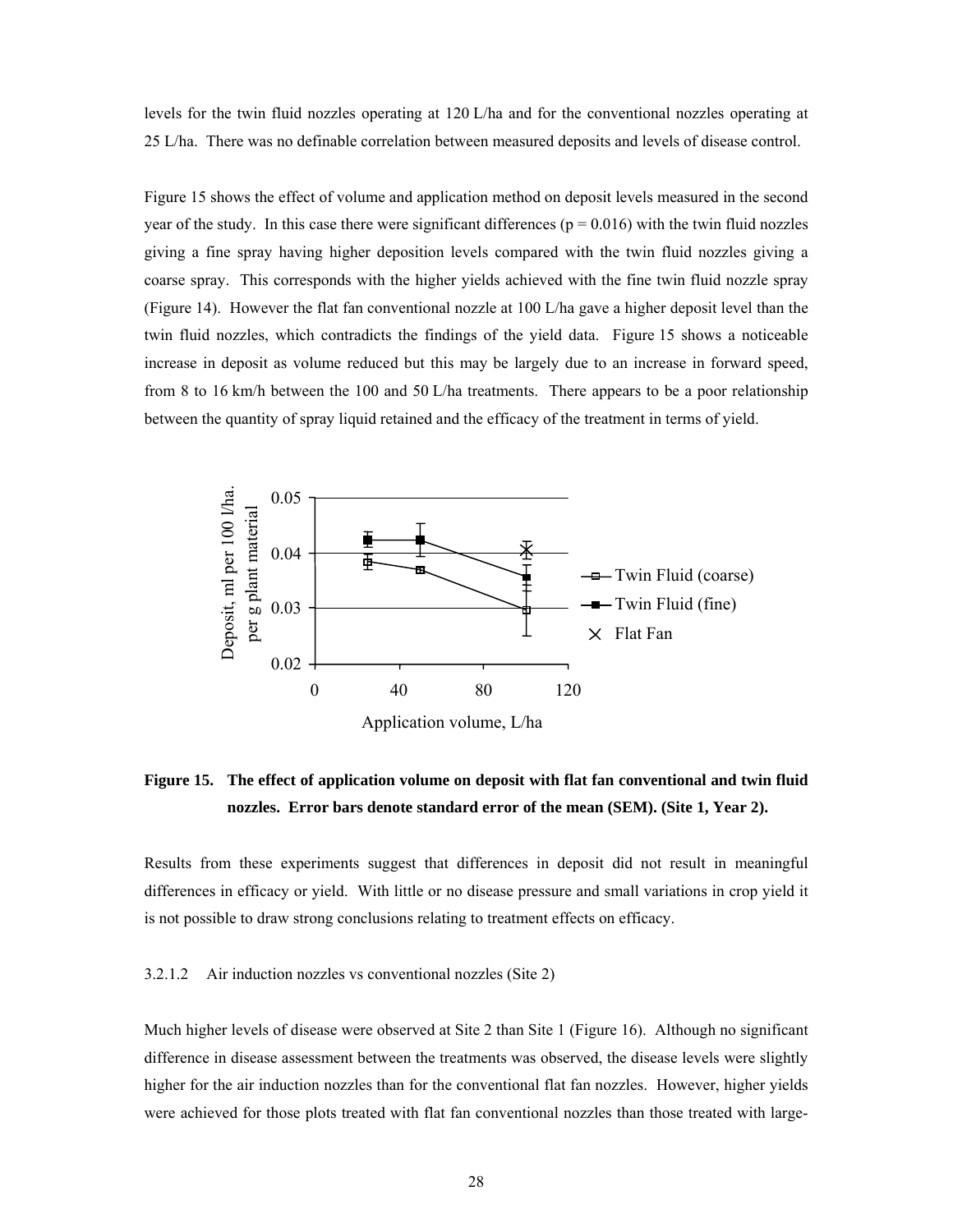droplet air induction nozzles for all volumes and doses (Figure 17). These differences were significant at 100 and 50 L ha-1. The changing dose with volume in the first year unfortunately meant that the effect of volume could not be deduced.



**Figure 16. Effect of application volume and dose (see Table 1) on levels of Septoria tritici with flat fan and air induction nozzles (Site 2, Year 1). LSD flag leaf = 19.8%; LSD leaf 2 = 4.2%.** 



**Figure 17. Effect of application volume and dose (see Table 1) on yield using flat fan and air induction nozzles (Site 2, Year 1). LSD = 0.33 t/ha.** 

The air induction nozzles used for this experiment produced droplets that are at the larger end of the air-included spectrum, and were deliberately used at relatively low pressures to make them larger still. The results do not therefore necessarily apply to the same nozzles used under different conditions, but are indicative of the effect of very large air included droplets. The lower yields and higher disease level with large-droplet air induction nozzles suggest that droplet size is potentially important in the efficacy of these fungicides. Since no deposit data was available, it is possible that this was because the air induction nozzles resulted in a lower deposit. Previous work (Robinson *et al.*, 2001) has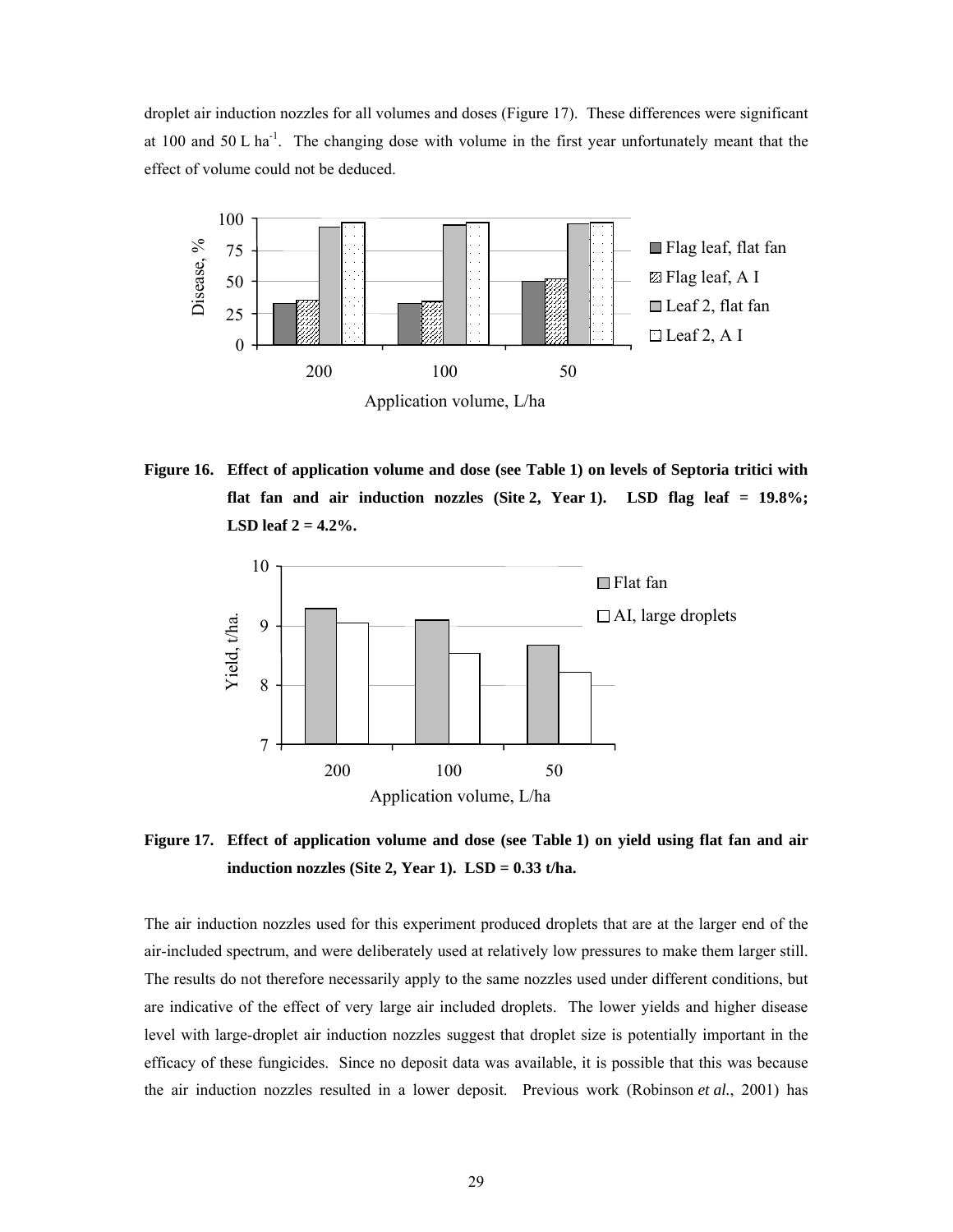suggested that the difference in deposit between conventional and air induction nozzles is small, and unlikely to account for the differences in yield seen here.

In the second year, a similar experiment was undertaken, comparing a conventional treatment with a smaller-droplet air induction nozzle. While this would not be expected to give as good drift control as the large-droplet sprays used in Year 1, it was hoped that this would give better performance with a substantially greater level of drift control than a conventional spray. An additional treatment, using a spinning disc (CDA) system, was also introduced at 25 L/ha, since this technique was specifically designed to deliver low volumes and had been shown to give good deposit characteristics in laboratory trials (Butler Ellis *et al.*, 2003).



# **Figure 18. The effect of application volume on disease levels with flat fan (FF), CDA and air induction (AI) nozzles (Site 2, Year 2). LSD flag leaf = 3.1%; leaf 2 = 14.2% (CDA treatment excluded from the statistical analysis).**

Disease levels in the second year (Figure 18) were lower than those in the first year. All treatments had similar levels of disease on the flag leaf (less than 2%) and leaf 2 (less than 18%) with the untreated plots having significantly higher levels of disease at 15% and 40% for the flag leaf and leaf 2 respectively. Generally this corresponds with the yield data (Figure 19) where most treatments gave similar yields. There was no effect of application volume on yield, and the performance of the small droplet air induction nozzles was equivalent to that of flat fan nozzles at all application volumes. The two trials, Year 1 and Year 2, indicated that there is an important difference in performance between large and small droplet air induction nozzles, as identified by Powell *et al.* (2002) with small grass weed control.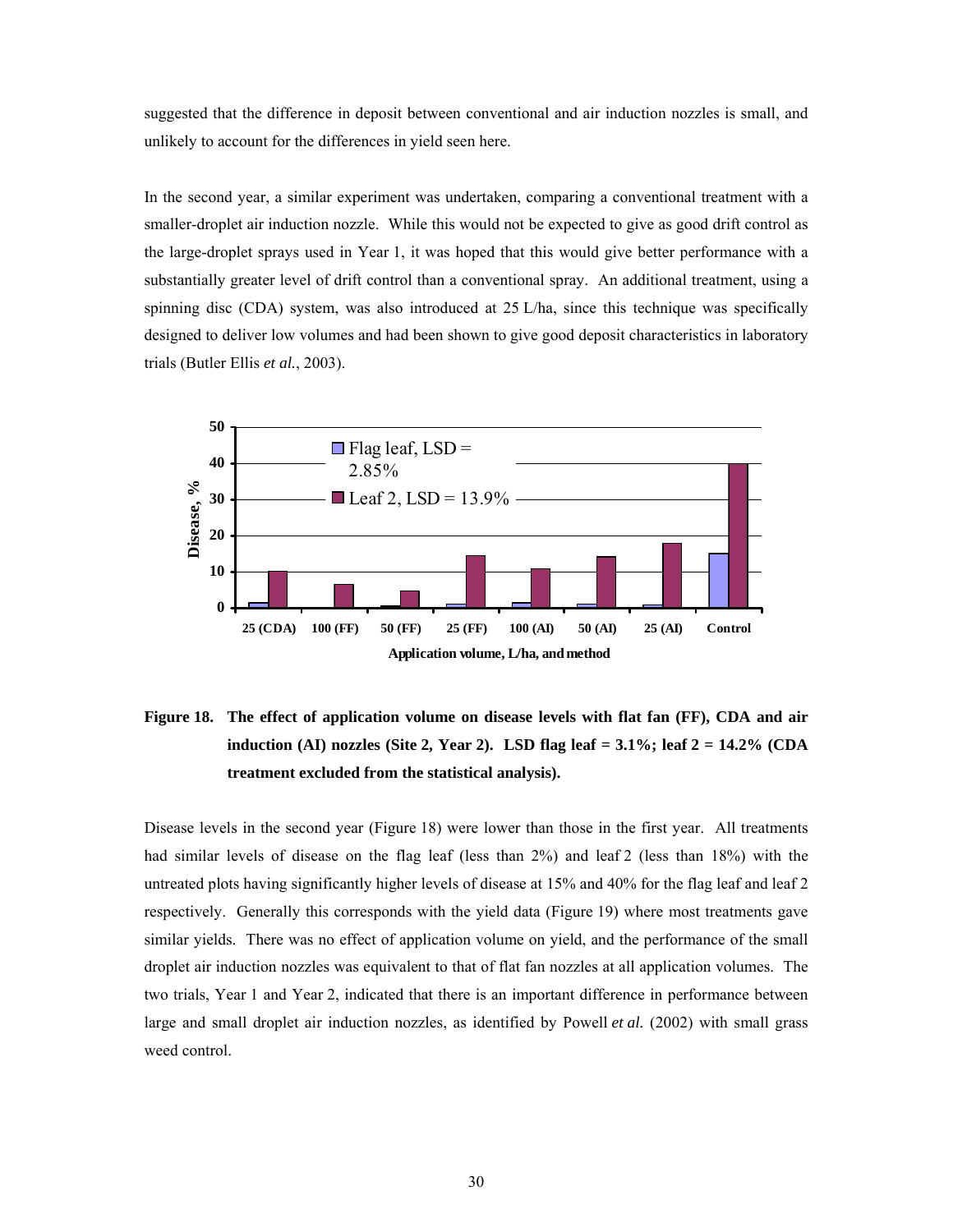

**Figure 19. The effect of application volume on yield with flat fan conventional and air induction nozzles (Site 2, Year 2). LSD = 0.34 t/ha.** 

The untreated plot gave a significantly lower yield as expected. However the CDA also gave a significantly lower yield than the other treatments, which was not expected especially as the disease levels did not show significant differences from any of the other treatments. The laboratory measurements of deposit on wheat, reported in Section 2.2.2.2, indicated that the cause of this low yield was unlikely to be as a result of a reduction in the quantity deposited compared with conventional treatments.

The layout of the field experiments was such that all the CDA plots were together in one block. This was essential to avoid the potential contamination of adjacent plots with the CDA sprayer since the droplet trajectories are very wide with this system. Thus there may have been environmental effects that caused the low measured yields.

3.2.2 Autumn herbicide trials

#### 3.2.2.1 Efficacy

Results for the two trials (Table 2) showed that there were no statistically significant differences in 2002/3, and only between the best (air induction nozzle at 73 L/ha) and the worst (flat fan at 73 L/ha angled backwards) in 2003/4. No trends in terms of application volume or application type were apparent.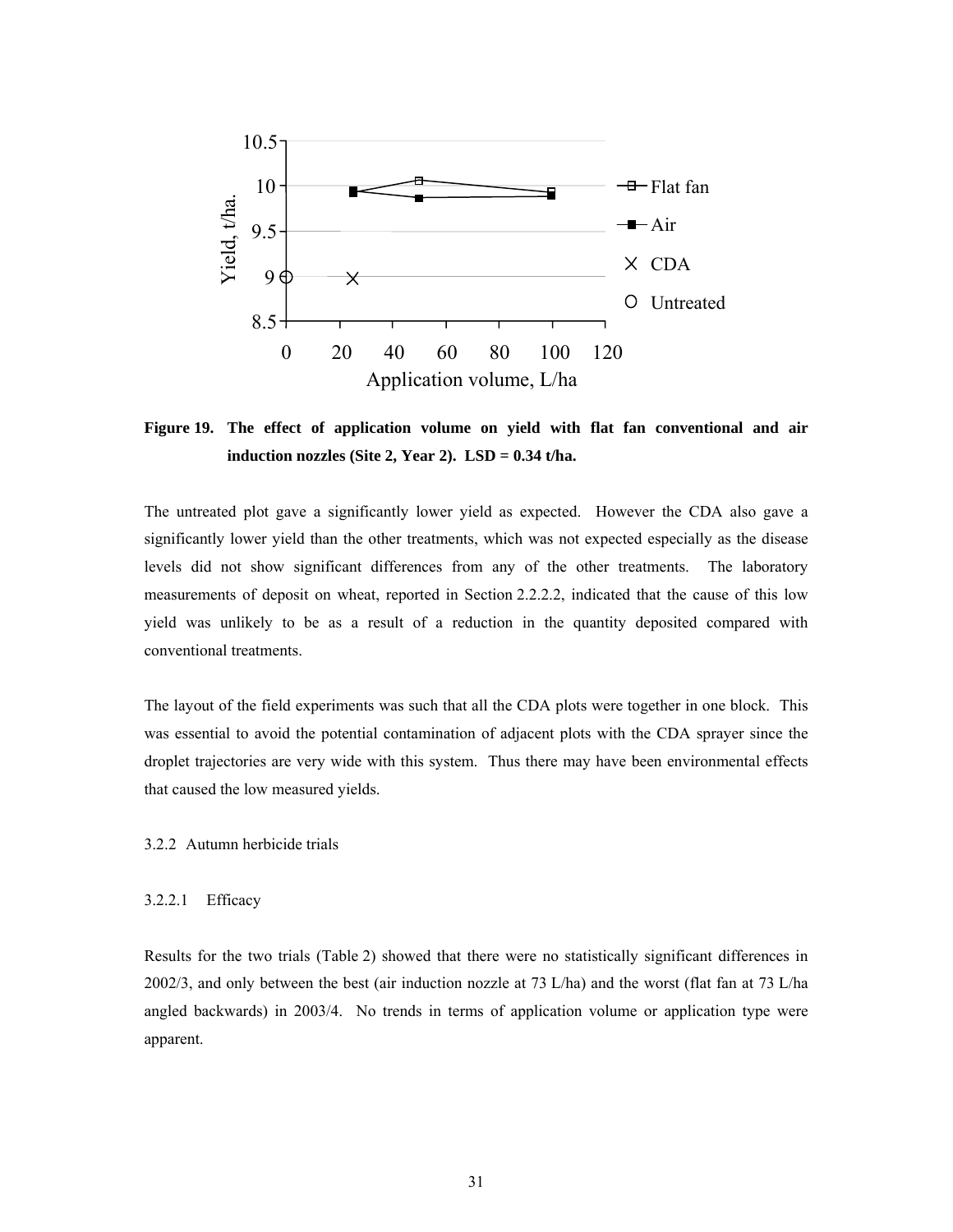| Application<br>volume, L/ha  | Speed,<br>km/h | Nozzle type/size | Angle                   | % Control<br>2002 | % Control<br>2003 |
|------------------------------|----------------|------------------|-------------------------|-------------------|-------------------|
| 164                          | 8.0            | Flat fan         | Vertical                | 70                | 89                |
| 164                          | 8.0            | Air induction    | Vertical                | 80                | 92                |
| 73                           | 8.0            | Flat fan         | Vertical                | 77                | 83                |
| 73                           | 8.0            | Air induction    | Vertical                | 75                | 98                |
| 37                           | 16.0           | Flat fan         | Vertical                | 69                | 95                |
| 37                           | 16.0           | Air induction    | Vertical                | 65                | 97                |
| 73                           | 8.0            | Flat fan         | 30 degrees<br>backwards | 70                | 80                |
| 73                           | 8.0            | Air induction    | 30 degrees<br>backwards | 68                | 90                |
| Least significant difference |                |                  |                         | 23                | 16                |

# **Table 8. Percent weed control for the 2002 and 2003 trials, measured two months after application.**

Angling nozzles 30 degrees backwards also had no statistically significant effect on performance, although the angled treatments were consistently poorer than the vertical treatments. There is therefore no evidence to support the hypothesis that backward-angled nozzles improve control of small grass weeds.

# 3.2.2.2 Deposit trial

Measurements of the quantity of spray liquid deposited on ten ryegrass plants are shown in Figure 20. During application of the 73 L/ha angled treatments on two plots (one flat fan and one air induction), a gust of wind was measured of more than 3.5 m/s compared with mean speeds for most of the applications that were between 2.0 and 2.6 m/s. When the deposit data was analysed, it was apparent that this had an important effect on deposit and was therefore removed from the results shown in Figure 20. An analysis of variance of all data showed that there is a statistically significant interaction between gust and nozzle  $(F(2,11) = 17.4, p<0.001)$  and there were no other statistically significant treatment effects or interactions. The interpretation of this interaction may relate to the gust of wind having a greater effect on the spray from the flat fan nozzle compared with that from the air induction nozzle. In both cases, the deposition was increased but for the air induction nozzle, the response was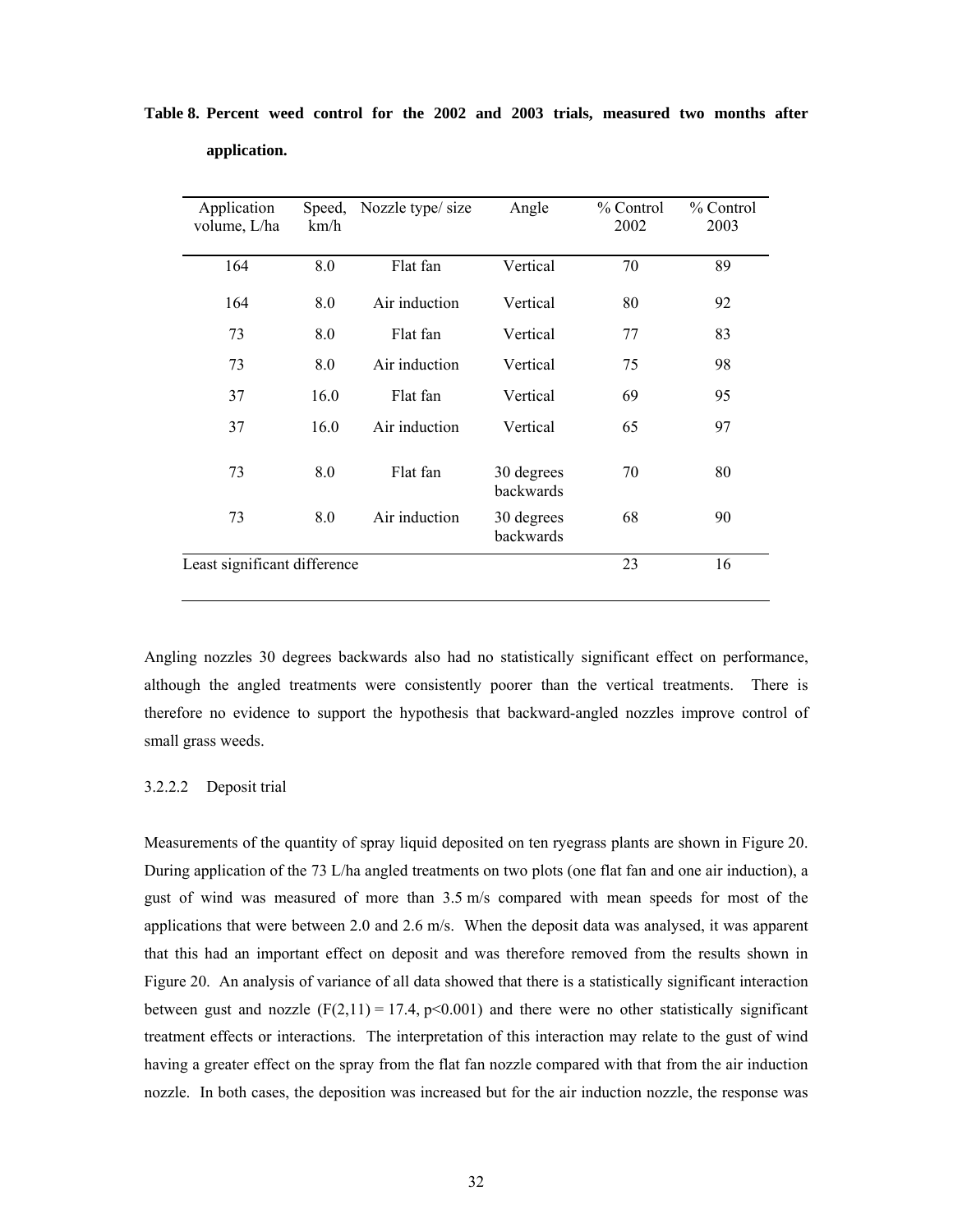1.4 times greater whereas for the flat fan nozzle, the response was 2.6 times greater. Similarly, the difference between the flat fan and air induction nozzles was dependent on the wind speed – i.e. the flat fan nozzle produced deposits 1.6 times that of the air induction nozzle without the gust, but 2.8 times greater when there was a gust.



**Figure 20. The effect of application volume and nozzle type on the deposit on 10 ryegrass plants.** 

Although there is an apparent increase in deposit as volume reduces with a flat fan nozzle, this was not statistically significant. This is consistent with laboratory results, (Butler Ellis *et al.*, 2003) where in two separate experiments, one showed no effect of reducing volume, and the other an increase in deposit. It was hypothesised that under more natural conditions, something between the two, i.e. a small volume effect might occur. This is due to the ability of a fine spray to take advantage of air currents that will provide horizontal trajectories and increase the probability of making contact with vertical targets. The spray from the air induction nozzle, since it is relatively unaffected by air currents (and hence controls drift) would not be deflected from its original trajectory, leading to lower deposit levels.

The variability of deposit on individual plants could not be determined because insufficient quantity retained on such small plants would lead to poor resolution. However, coefficients of variation for 10 plants (Table 9) showed that for flat fan nozzles there was again no volume effect while for air induction nozzles, there was a noticeably higher CV at 37 L/ha, suggesting that the lowest volume treatment with the air induction nozzle might result in poorer levels of control on some plants.

Despite this, results from the first two seasons showed no effect of either nozzle or volume. The mean wind speed during the deposit trial was around 2.2 m/s. It is possible that, in lower wind conditions,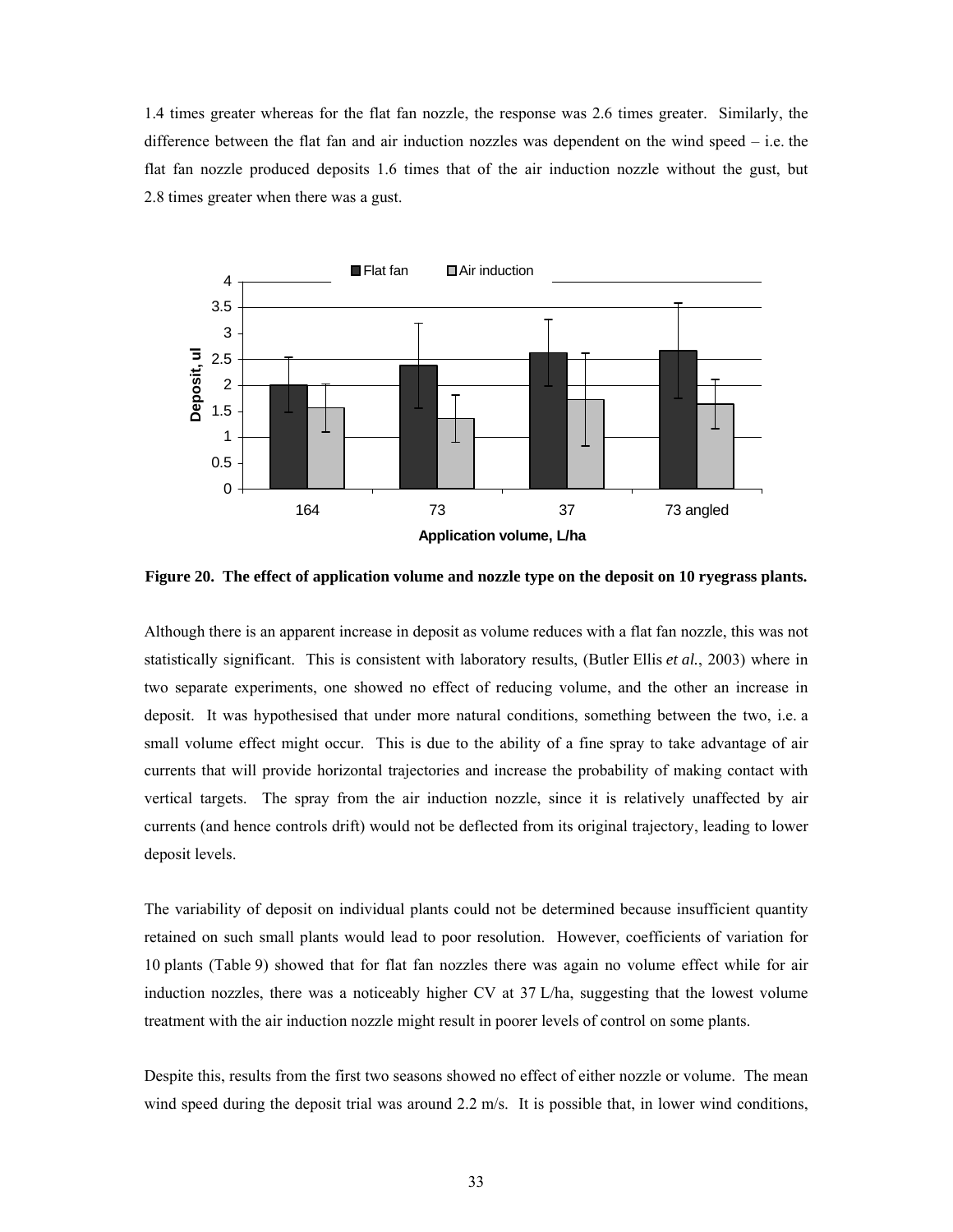there would have been lower deposit levels from the flat fan nozzle and therefore much smaller differences. Previous laboratory measurements in still air showed no difference between conventional flat fan nozzles and air induction nozzles with artificial targets (Butler Ellis *et al.,* 2003). However, the laboratory measurements with ryegrass plants (Section 2.2.2.1), although not statistically significant, also suggested lower retention with an air induction nozzle producing very large droplets. It would be interesting to establish whether the deposit from an air induction nozzle used in "windy" conditions would be equivalent to the deposit from a flat fan nozzle used in "ideal" conditions.

| Application volume, | Flat fan | Air       |
|---------------------|----------|-----------|
| L/ha                |          | Induction |
| 164                 | 26.51    | 29.53     |
| 73                  | 34.52    | 33.72     |
| 37                  | 24.41    | 52.02     |
| 73 - angled         | 34.31    | 28.81     |
| Mean                | 29 94    | 36.02     |

**Table 9. Coefficients of variation of deposit on ryegrass plants.** 

# **3.3 Conclusions from field trials – Part 1**

There was no measured effect of application volume on the performance of azoxystrobin plus epoxiconazole or pyraclostrobin plus epoxiconazole with conventional sprays, twin fluid sprays or air included sprays at volumes down to 25 L/ha under low disease pressure.

There was a strong indication that droplet size may be an important factor in the performance of these fungicides, with coarse sprays performing less well than fine sprays. Large droplet air induction nozzles performed consistently poorly at a range of volumes and doses. Small droplet air induction nozzles were similar in performance to conventional flat fan nozzles but would give significantly better drift control, particularly at low volumes.

There was no effect of volume on the performance of the grass weed herbicide tralkoxydim on ryegrass, nor was there any effect of nozzle type, when comparing conventional flat fan nozzles with an air induction nozzle. Angling nozzles backwards at 30 degrees also had no effect on performance.

Measurements of deposit on ryegrass plants showed that there is a possibility of a difference in deposit between flat fan and air induction nozzles but this depends on the wind speed at the time of the experiment. Flat fan nozzles produce a fine spray that can be influenced by air movements that potentially increase the deposit on small vertical targets. The use of the flat fan nozzle resulted in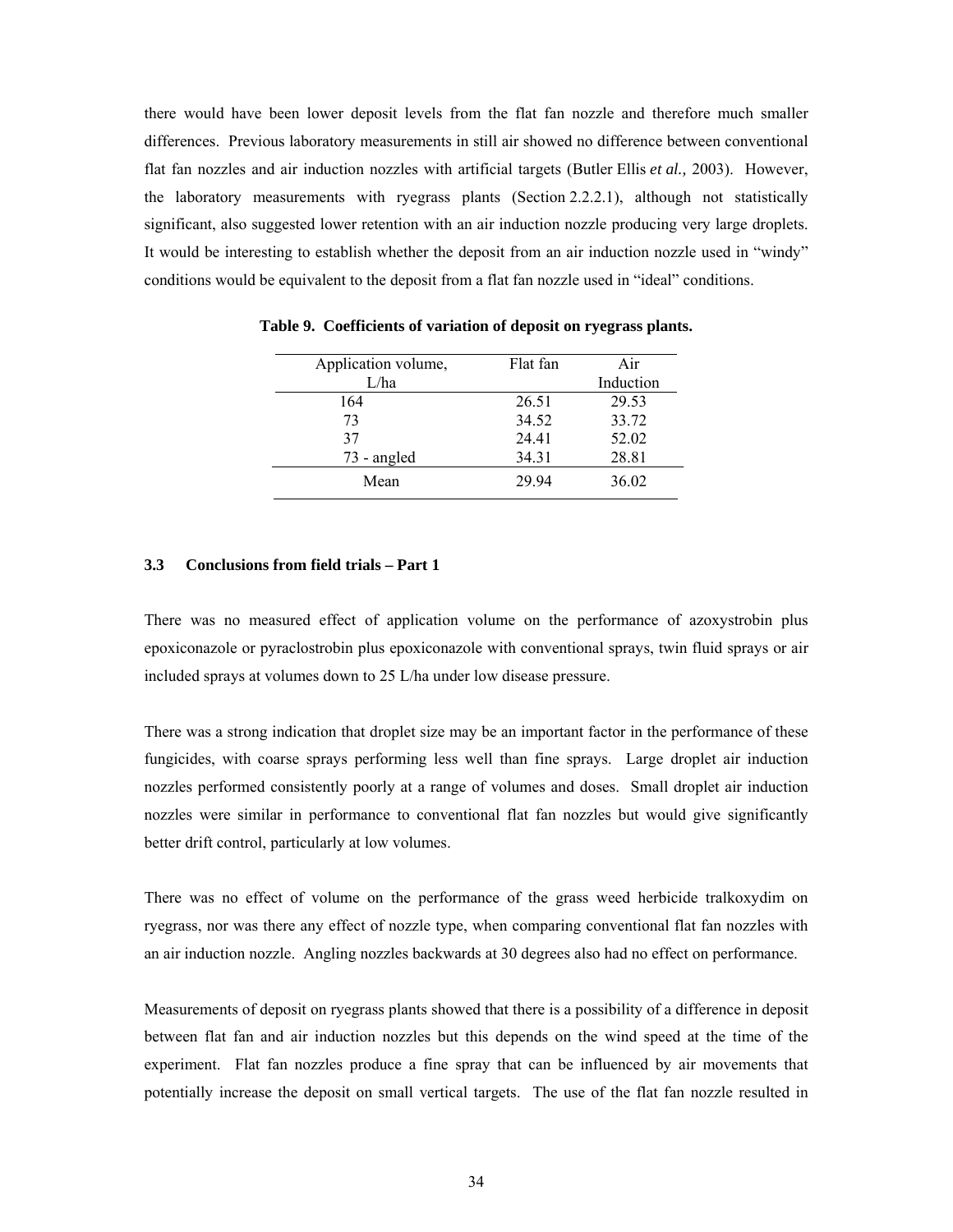deposits that were significantly higher than those from an air induction nozzle, and the difference increased as the wind strength increased. Spraying during "ideal" low wind speed conditions would be likely to reduce the difference between the two nozzle types.

Since no differences in control were observed in any of the field trials, it is likely that any differences in the quantity deposited on ryegrass plants were too small to have any effect.

# **4. Field Trials – Part 2**

A further season of field trials were undertaken, with additional project funding, to provide greater reassurance of the results which, particularly in the case of the spring fungicide application where disease pressure was low in the second year, were not seen as sufficiently robust to provide advice to farmers. An additional objective was to begin to test the principle of lower volumes with a wider range of chemicals and pests. Therefore two further trials were undertaken to repeat the autumn herbicide application and the spring fungicide application, and a third separate trial was carried out by Syngenta Crop Protection (UK) Ltd to investigate a model system of their choice – autumn application of clodinafop-propargyl and trifluralin (Hawk) to control blackgrass. A summary of the results of this Syngenta trial is given in Appendix II.

# **4.1 Spring fungicide application**

#### 4.1.1 Materials and methods

The field experiment was conducted at a site in Hampshire in a crop of winter wheat (variety: Consort) that was drilled on 28 September 2003. A range of application methods and application volumes were assessed with a T2 fungicide treatment that was  $0.3 \text{ L}$  ha<sup>-1</sup> of pyraclostrobin (as Comet) and  $0.5 \text{ L}$  ha<sup>-1</sup> of expoxiconazole (as Opus) applied on 2 June 2004. Each treatment was replicated four times over the field area. No other fungicide treatments were applied to the plots (i.e. no T1 or T3 sprays). Treatments were applied with a Hardi Master MB800 sprayer to plots that were 5.0 m wide and 20.0 m long. Yields of each plot were measured using a plot combine harvester fitted with a weighing system and the disease on different crop leaves was visually assessed. Details of the treatments used are given in Table 10.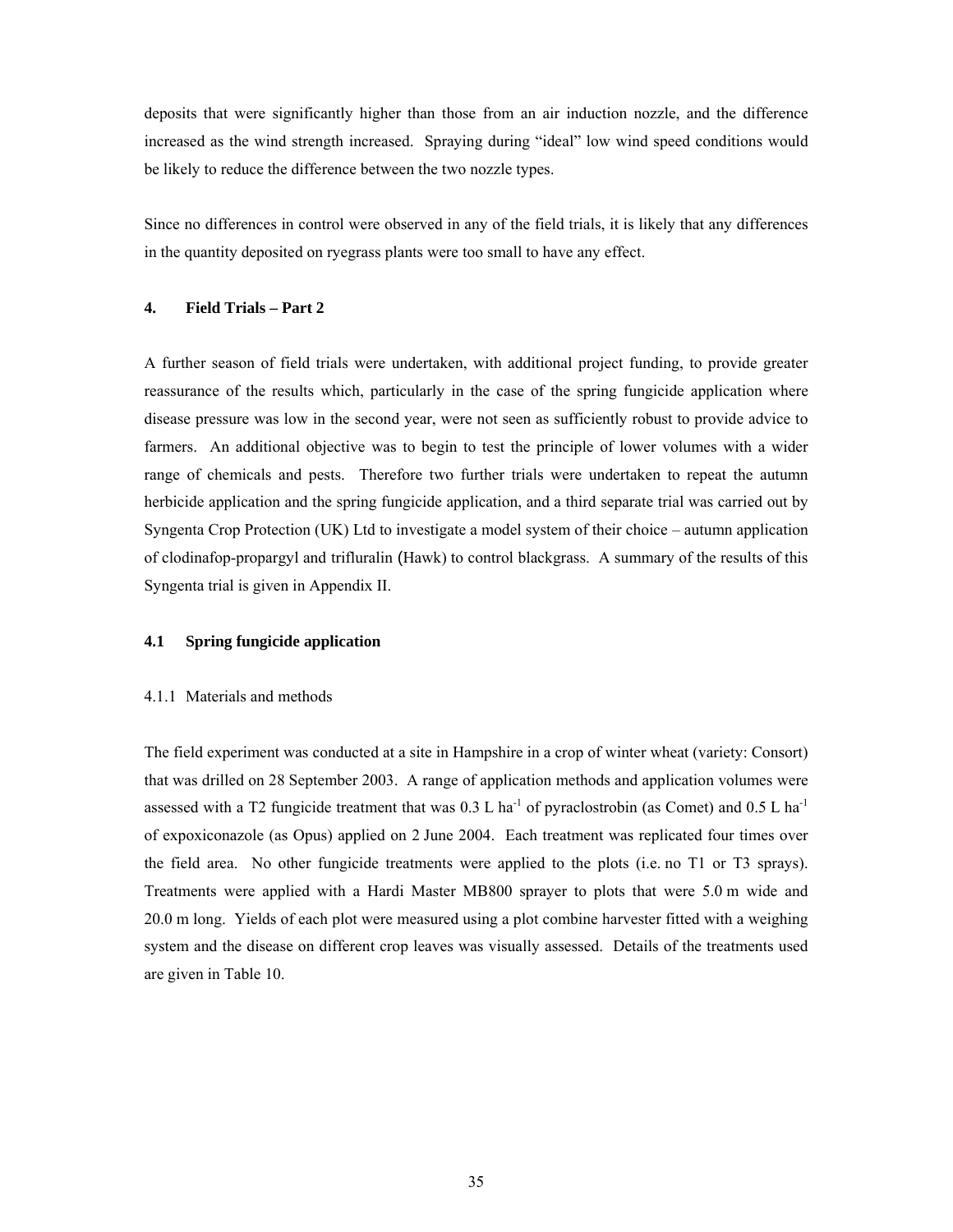| Application type                                                                                                                      | Volume<br>rate, L/ha | Nozzle                     | Liquid<br>pressure,<br>bar | Forward<br>speed, km/h |
|---------------------------------------------------------------------------------------------------------------------------------------|----------------------|----------------------------|----------------------------|------------------------|
| Untreated                                                                                                                             | $\boldsymbol{0}$     |                            |                            |                        |
| Flat fan                                                                                                                              | 25                   | FF110/0.4/3.0 <sup>1</sup> | 2.0                        | 16.0                   |
| Flat fan                                                                                                                              | 50                   | FF110/0.8/3.0 <sup>1</sup> | 2.0                        | 16.0                   |
| Flat fan                                                                                                                              | 100                  | FF110/0.8/3.0 <sup>1</sup> | 2.0                        | 8.0                    |
| Flat fan                                                                                                                              | 100                  | FF110/1.2/3.0 <sup>1</sup> | 3.5                        | 16.0                   |
| Flat fan                                                                                                                              | 200                  | FF110/1.2/3.0 <sup>1</sup> | 3.5                        | 8.0                    |
| induction<br>Air                                                                                                                      | 25                   | AI110/0.4 $/3.0^2$         | 2.0                        | 16.0                   |
| small droplet                                                                                                                         |                      |                            |                            |                        |
| induction<br>Air                                                                                                                      | 50                   | AI110/0.8/3.0 <sup>2</sup> | 2.0                        | 16.0                   |
| small droplet                                                                                                                         |                      |                            |                            |                        |
| Air<br>induction                                                                                                                      | 100                  | AI110/0.8/3.0 <sup>2</sup> | 2.0                        | 8.0                    |
| small droplet                                                                                                                         |                      |                            |                            |                        |
| Air induction                                                                                                                         | 50                   | AI110/0.8/3.0 <sup>1</sup> | 3.5                        | 16.0                   |
| medium droplet                                                                                                                        |                      |                            |                            |                        |
| Flat fan                                                                                                                              | 25                   | TP110/0.2/3.0 <sup>4</sup> | 2.0                        | 8.0                    |
| <b>CDA</b>                                                                                                                            | 25                   | Spinning disc <sup>3</sup> | 1.3                        | 8.0                    |
| <sup>1</sup> Hypro EU Ltd; <sup>2</sup> Billericay Farm Services Ltd; <sup>3</sup> Micron Sprayers Ltd, <sup>4</sup> Spraying Systems |                      |                            |                            |                        |

**Table 10. Application systems and treatment details.** 

industrial nozzle.

As in previous trials (Butler Ellis *et al*., 2004), application volumes were varied by using a combination of nozzle size and forward speed. The speed range of 8.0 to 16.0 km/h was selected as being representative of practical sprayer operation. The emphasis on the small droplet air included nozzle was because results from earlier work had suggested that such nozzles could achieve levels of performance that were comparable with that from conventional flat fan nozzles but with the ability to give an improved level of drift control. An additional treatment with a medium droplet AI nozzle was included in order to begin to probe at what droplet size performance becomes noticeably poorer. The droplet sizes of the air induction nozzles were known from previous droplet size measurement (Butler Ellis *et al.*, 2001).

The CDA spinning disc system was operated with a disc speed of 5000 rev/min with the disc fed via a 37 restrictor. Plots were laid out in a fully randomised trial design. However, it was recognised that the CDA spinning disc and the very fine flat fan nozzle treatments posed a significant drift risk that could lead to the contamination of neighbouring plots. These treatments were therefore not included in the randomised layout design but plots were laid out at the edge of the main trial area. It was also recognised that the use of the very small flat fan nozzle (TP110/0.2/3.0) was much too small for practical on-farm use but was included in the trial for comparison purposes. Such a nozzle size is not supplied as part of any agricultural nozzle range and was sourced for this work from an industrial nozzle catalogue.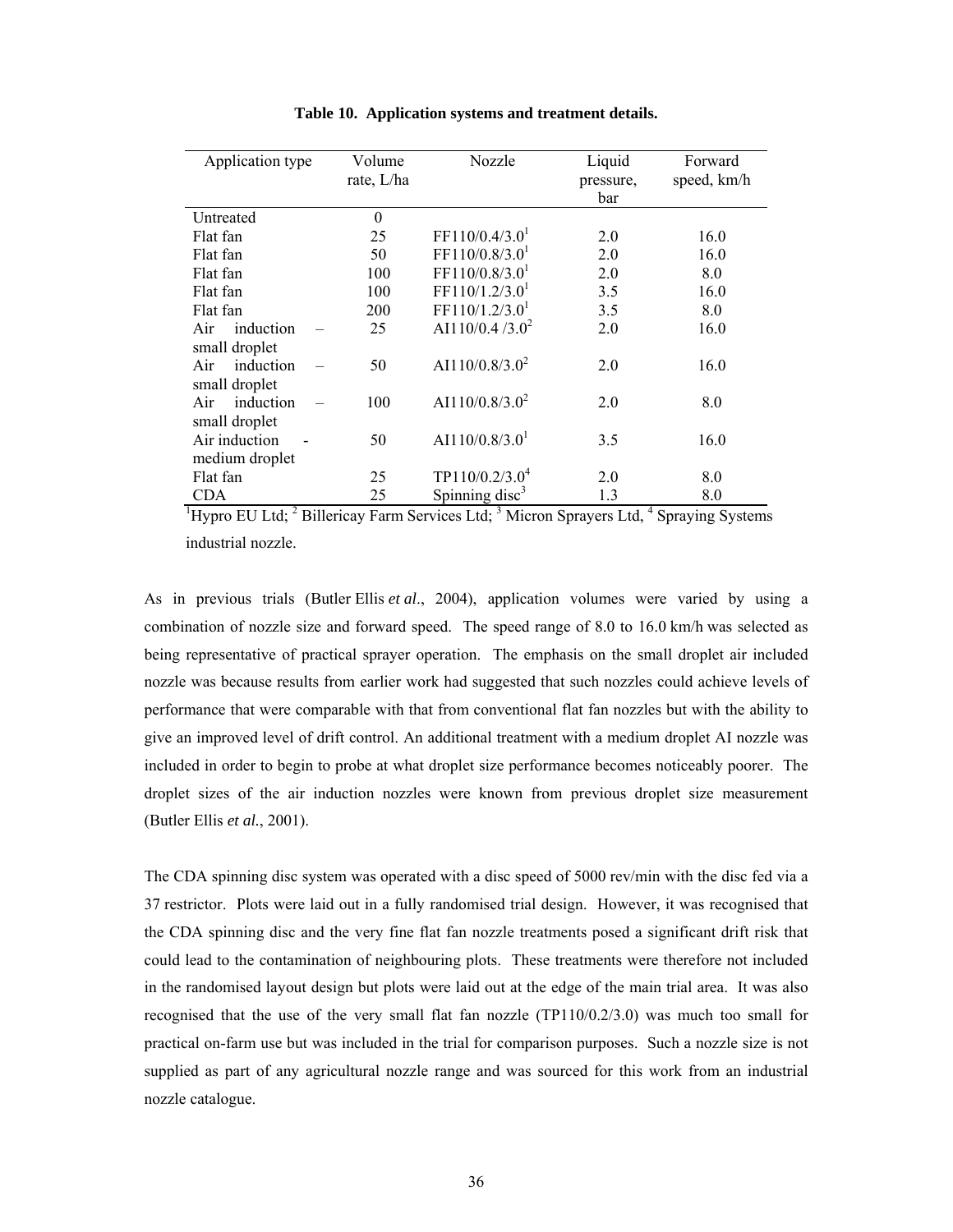### 4.1.2 Results

### 4.1.2.1 Disease control

The levels of disease control achieved are summarised in Table 11. Because of the layout of the trial, the results for the CDA and very fine nozzle applications have not been included in the main analysis although the results for these treatments are consistent with data from the fully randomised treatments.

| Nozzle type                 | Speed, km/h | Volume, L/ha | % Septoria on flag<br>leaf | % Septoria on<br>leaf 2 |
|-----------------------------|-------------|--------------|----------------------------|-------------------------|
|                             |             |              |                            |                         |
| Untreated                   |             |              | 43.8                       | 92.5                    |
| Flat fan                    | 16.0        | 25           | 22.5                       | 71.3                    |
| Flat fan                    | 16.0        | 50           | 11.5                       | 58.8                    |
| Flat fan                    | 8.0         | 100          | 13.8                       | 62.5                    |
| Flat fan                    | 16.0        | 100          | 12.5                       | 57.5                    |
| Flat fan                    | 8.0         | <b>200</b>   | 18.3                       | 76.3                    |
| Small droplet AI            | 16.0        | 25           | 19.3                       | 72.0                    |
| Small droplet AI            | 16.0        | 50           | 14.0                       | 55.0                    |
| Small droplet AI            | 8.0         | 100          | 18.3                       | 67.5                    |
| Medium droplet              | 16.0        | 50           | 13.3                       | 59.6                    |
| AI                          |             |              |                            |                         |
|                             |             | <b>LSD</b>   | 8.3                        | 14.3                    |
|                             |             | P            | 0.0001                     | 0.0004                  |
| Flat fan                    | 8.0         | 25           | 13.3                       | 67.5                    |
| <b>CDA</b> Spinning<br>disc | 8.0         | 25           | 18.8                       | 76.3                    |

**Table 11. Disease results assessed 4 weeks after application.** 

The results show that the experiment was conducted with a high level of disease pressure (*Septoria tritici*) and that moderate control was achieved. For the flat fan treatments, control was good for application volumes between 50 and 100 L/ha but less good at both 25 and 200 L/ha. Comparing the 100 L/ha treatments at 8.0 and 16.0 km/h would suggest that forward speed was not a factor influencing performance. However, where performance had deteriorated at 25 L/ha there is some indication that forward speed as well as the reduced volume could account for the reduction in control. The performance of the small droplet air induction nozzles generally matched that of the conventional flat fan nozzles although there was some evidence of reduced performance at the 100 L/ha volume. The medium droplet size air induction nozzle gave levels of control at 50 L/ha that were comparable with the small droplet size nozzles but the yield was not as high as for small droplet size air induction nozzle applying the same volume. The spinning disc system at 25 L/ha also gave levels of control that were of the same order as for the conventional nozzles applying the same volume.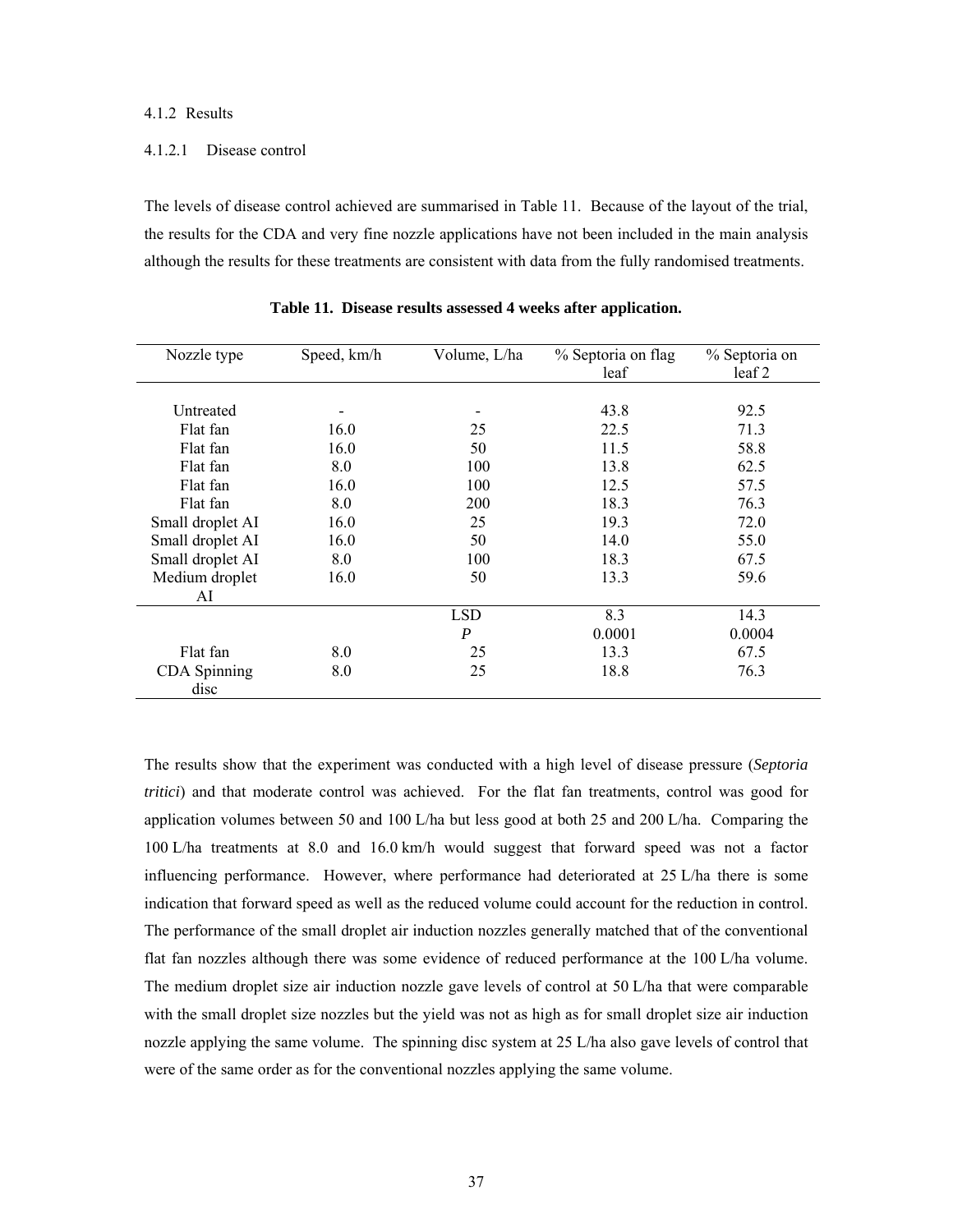### 4.1.2.2 Grain yield measurements

Mean grain yield measurements from the plots (Table 12) show values that reflect the results from the disease assessments.

| Nozzle type          | Speed, km/h | Volume, L/ha | Yield, t/ha | Yield as % of<br>control plot |
|----------------------|-------------|--------------|-------------|-------------------------------|
|                      |             |              |             |                               |
| Untreated            |             |              | 6.83        | 100                           |
| Flat fan             | 16.0        | 25           | 7.71        | 113                           |
| Flat fan             | 16.0        | 50           | 7.97        | 117                           |
| Flat fan             | 8.0         | 100          | 8.19        | 120                           |
| Flat fan             | 16.0        | 100          | 8.21        | 120                           |
| Flat fan             | 8.0         | <b>200</b>   | 7.95        | 116                           |
| Small droplet AI     | 16.0        | 25           | 7.70        | 113                           |
| Small droplet AI     | 16.0        | 50           | 8.11        | 119                           |
| Small droplet AI     | 8.0         | 100          | 7.84        | 115                           |
| Medium droplet AI    | 16.0        | 50           | 7.94        | 116                           |
|                      |             | <b>LSD</b>   | 0.43        |                               |
|                      |             | P            | 0.0001      |                               |
| Flat fan             | 8.0         | 25           | 7.75        | 113                           |
| CDA Spinning<br>disc | 8.0         | 25           | 7.69        | 113                           |

**Table 12. Measured grain yield in the plot trial.** 

There was a good relationship between disease control and yield for both the mean disease assessments on leaves 1 and 2 (Figure 21) and for the assessment of disease levels on leaf 2 alone (Figure 22).



**Figure 21. The relationship between yield and disease levels (% Septoria) as assessed on leaves 1 & 2**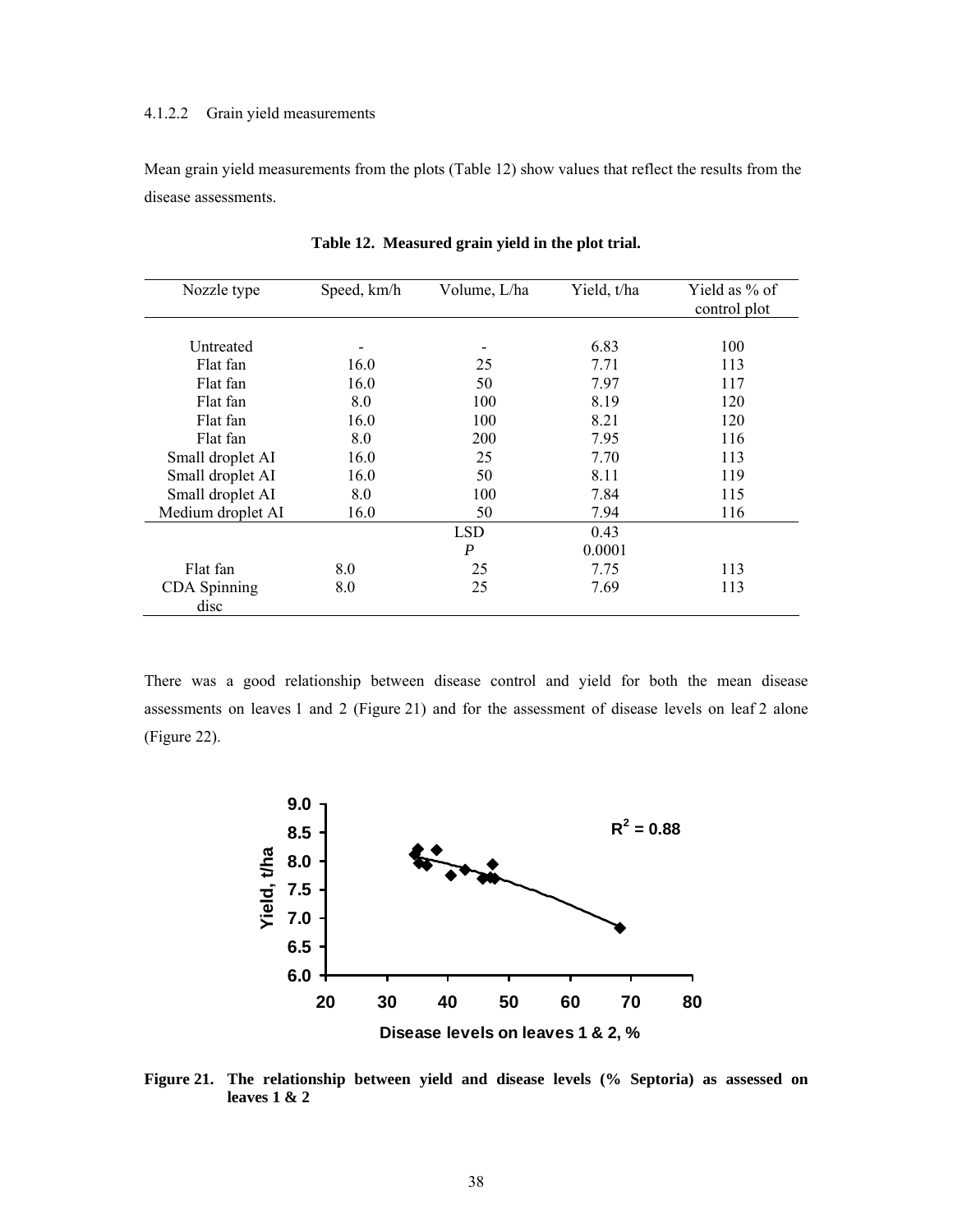

**Figure 22. The relationship between yield and disease levels (% Septoria) as assessed on leaf 2 only.** 

The previous trials had also shown no statistically significant differences between application equipment or nozzle, although the CDA treatment had resulted in low yields despite good disease control. The lack of disease may have influenced the lack of a volume effect, however. The 2004/5 trial has shown that under higher disease pressure, the 100 L/ha treatments with flat fan nozzles gave significantly higher yields than at 25 L/ha and higher (but not statistically significantly so) than at 200 L/ha. There was no effect of forward speed with a flat fan nozzle (Figure 23), and although there is a suggestion that a faster forward speed might improve the performance of the small droplet AI nozzle (apparent in both disease control and yield), this was not significant.



**Figure 23. The effect of application volume, forward speed and nozzle type on yield**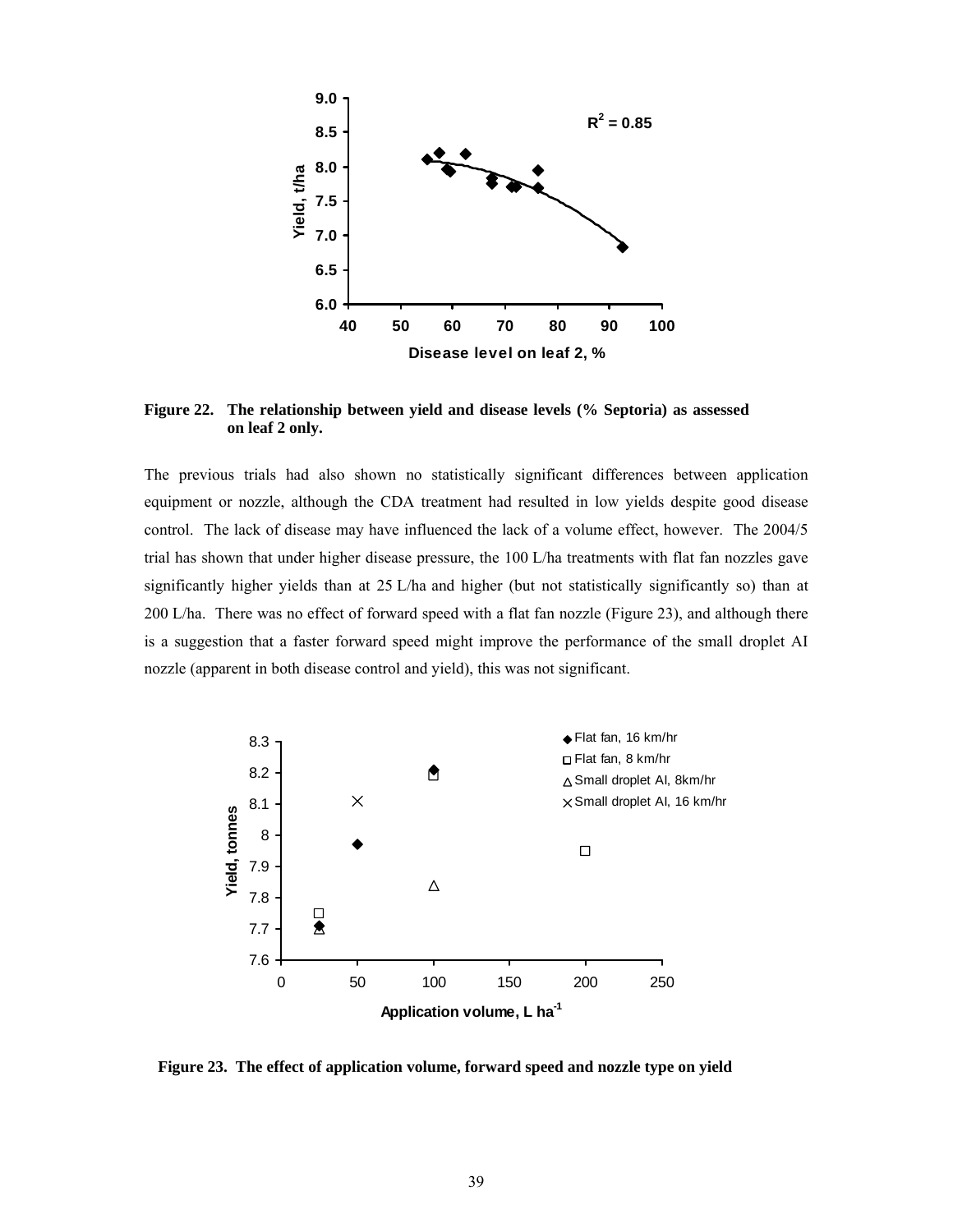The poorer yield performance with a CDA system in the previous trial (Butler Ellis *et al.*, 2004) was not repeated in the recent trial, suggesting that CDA could be a satisfactory method of achieving low volumes, although more data is needed.

# **4.2 Autumn herbicide application – Grasp on ryegrass**

### 4.2.1 Materials and methods

Italian ryegrass was undersown on 7/10/04 at 6 kg/ha in a crop of winter wheat, at a site in Dorset as in the previous two seasons. The ryegrass had a plant density of 160 plants/ $m<sup>2</sup>$ . Because of adverse weather conditions, the herbicide was not applied until the following year, 10/3/05 when the ryegrass growth stage was 1-2 tillers. The ten herbicide treatments are shown in Table 13. Two different doses of tralkoxydim were used in order to ensure that levels of control were both low enough to identify any differences between treatments but at the same time provide information relevant to practical use. A single dose of the adjuvant "Output" of 0.36 L/ha was used for all treatments. The herbicide was applied with a Hardi Master MB800. Since backward angling had shown no effect in previous trials, all treatments in this trial used nozzles spraying vertically downwards.

Control was assessed in the same way as previous trials, 2 months after application.

| Dose (Grasp),<br>L/ha | Application<br>volume, L/ha | Speed, km/h | Nozzle type/size                | Pressure,<br>bar |
|-----------------------|-----------------------------|-------------|---------------------------------|------------------|
| 0.7                   | 147                         | 8.0         | FF/110/1.2/3.0(03)              | 2.0              |
| 0.7                   | 73                          | 8.0         | FF/110/0.6/3.0(015)             | 2.0              |
| 0.7                   | 73                          | 8.0         | Air induction, Drift Beta (015) | 2.0              |
| 0.7                   | 37                          | 16.0        | FF/110/0.6/3.0(015)             | 2.0              |
| 0.7                   | 37                          | 16.0        | Air induction, Drift Beta (015) | 2.0              |
| 0.35                  | 147                         | 8.0         | FF/110/1.2/3.0(03)              | 2.0              |
| 0.35                  | 73                          | 8.0         | FF/110/0.6/3.0(015)             | 2.0              |
| 0.35                  | 73                          | 8.0         | Air induction, Drift Beta (015) | 2.0              |
| 0.35                  | 37                          | 16.0        | FF/110/0.6/3.0(015)             | 2.0              |
| 0.35                  | 37                          | 16.0        | Air induction, Drift Beta (015) | 2.0              |
|                       |                             |             |                                 |                  |

**Table 13. Treatments for the 2004/5 season herbicide field trial.**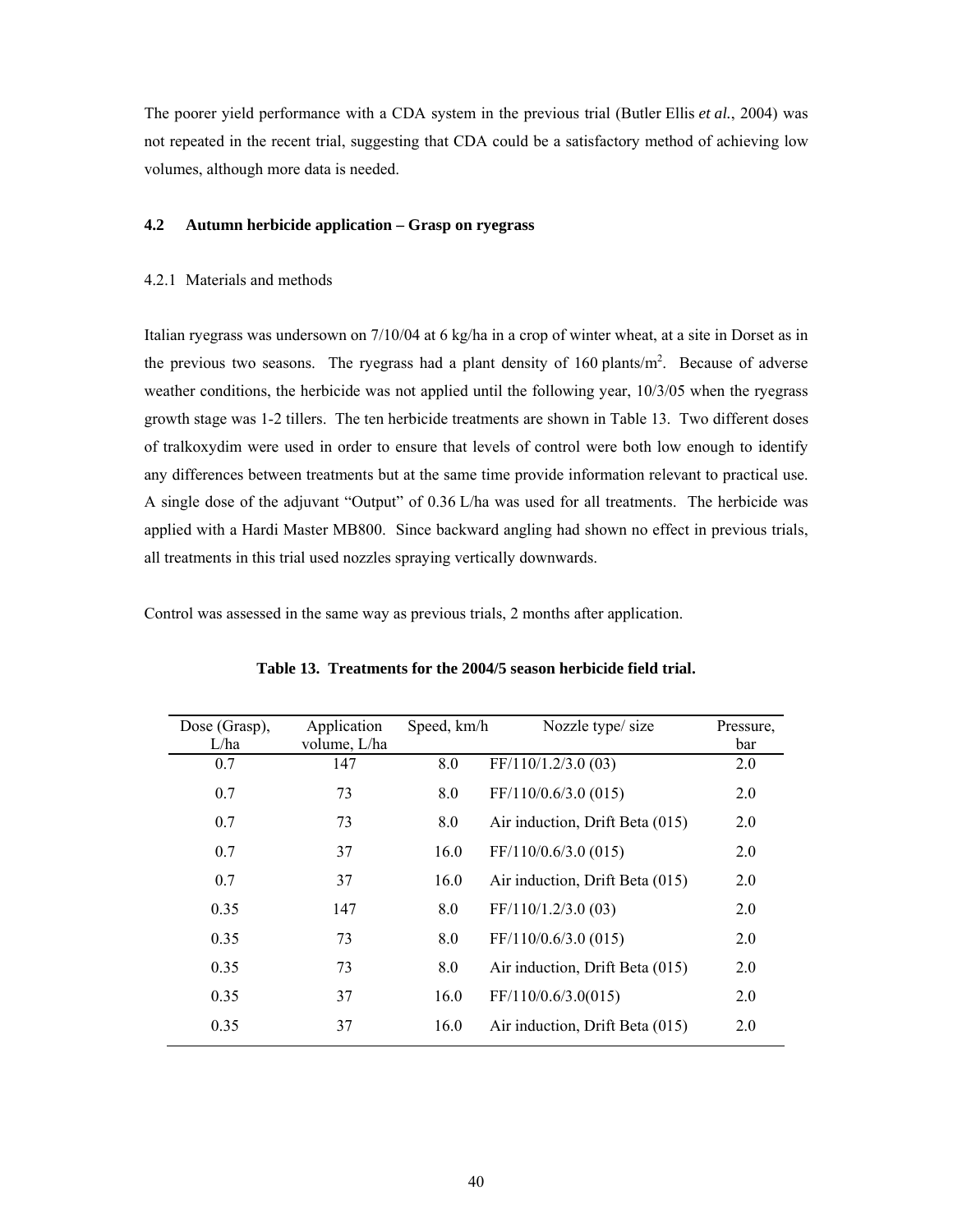# 4.2.2 Results and discussion

Control of ryegrass is shown in Table 14. Although there are some statistically significant differences, and an apparent trend of reduced performance with reducing volume, the results are not consistent with those from 2002/2003 and 2003/2004 (Figure 24). The results of this trial were complicated by a delayed treatment resulting in a larger weed size at the time of treatment. Although a moderate level of control was achieved, there was no consistent dose response that would have been expected. For the flat fan treatments in particular, levels of control achieved by the 0.35 L/ha dose were comparable with those at 0.7 L/ha. Plots were marked out in the autumn and detailed ryegrass population counts made in marked quadrats at that time. However, treatments were not applied until March because of weather conditions and it is possible that there was some further emergence of ryegrass between the counts being made and the treatments applied. This is considered unlikely but cannot be ruled out. There were also some inconsistencies in the assessments at one and two months after treatment. There was an increase in the level of control for some treatments, possibly due to a slow kill, whereas with others there was a reduction in control that could have been due to recovery of the weeds post treatment. It was not possible to determine if such effects were directly related to the applied treatments.

|                          |                             |                |                     | 1 month after application |                            | 2 months after<br>application |           |
|--------------------------|-----------------------------|----------------|---------------------|---------------------------|----------------------------|-------------------------------|-----------|
| Dose<br>(Grasp),<br>L/ha | Application<br>volume, L/ha | Speed,<br>km/h | Nozzle type/ size   | Plants/ $m^2$             | % Control                  | Plants/ $m^2$                 | % Control |
| 0.7                      | 147                         | 8.0            | FF/110/1.2/3.0 (03) | 79                        | 46                         | 43                            | 73        |
| 0.7                      | 73                          | 8.0            | FF/110/0.6/3.0      | 85                        | 44                         | 107                           | 39        |
|                          |                             |                | (015)               |                           |                            |                               |           |
| 0.7                      | 73                          | 8.0            | Air induction       | 103                       | 43                         | 76                            | 56        |
|                          |                             |                | Drift Beta (015)    |                           |                            |                               |           |
| 0.7                      | 37                          | 16.0           | FF/110/0.6/3.0      | 84                        | 31                         | 97                            | 25        |
|                          |                             |                | (015)               |                           |                            |                               |           |
| 0.7                      | 37                          | 16.0           | Air induction       | 85                        | 37                         | 80                            | 47        |
|                          |                             |                | Drift Beta $(015)$  |                           |                            |                               |           |
| 0.35                     | 147                         | 8.0            | FF/110/1.2/3.0 (03) | 95                        | 42                         | 109                           | 37        |
| 0.35                     | 73                          | 8.0            | FF/110/0.6/3.0      | 85                        | 43                         | 110                           | 33        |
|                          |                             |                | (015)               |                           |                            |                               |           |
| 0.35                     | 73                          | 8.0            | Air induction       | 112                       | 32                         | 117                           | 31        |
|                          |                             |                | Drift Beta (015)    |                           |                            |                               |           |
| 0.35                     | 37                          | 16.0           | FF/110/0.6/3.0      | 92                        | 37                         | 104                           | 35        |
|                          |                             |                | (015)               |                           |                            |                               |           |
| 0.35                     | 37                          | 16.0           | Air induction       | 99                        | 35                         | 128                           | 24        |
|                          |                             |                | Drift Beta (015)    |                           |                            |                               |           |
| <b>LSD</b>               |                             |                |                     |                           | No significant differences | 47                            | 23        |

**Table 14. Control of ryegrass 1 and 2 months after application.**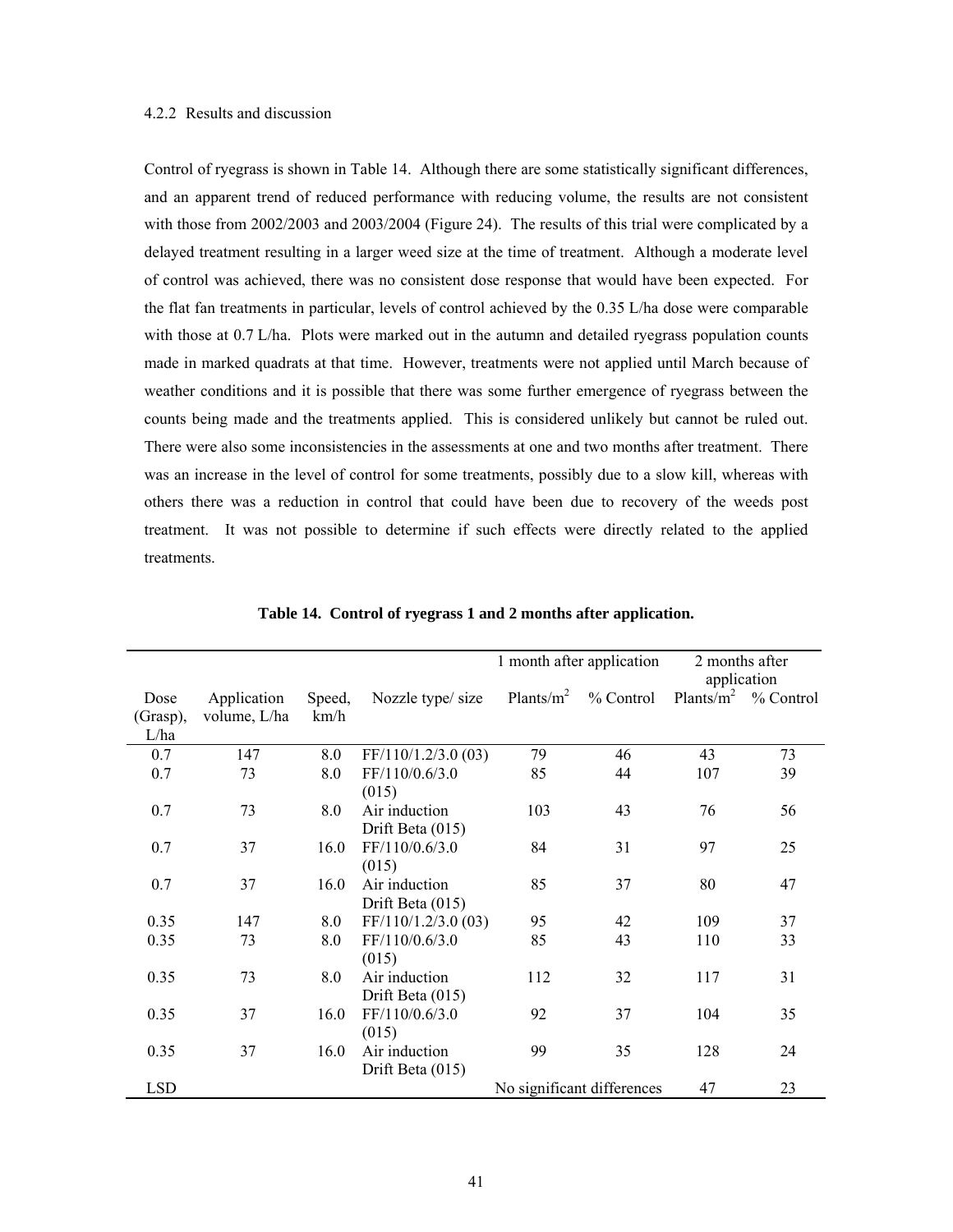

# **Figure 24. The effect of volume on control of ryegrass over three seasons with flat fan and air induction nozzles.**

Because of the uncertainties associated with this trial and because the results did not then fit with the trends observed in the previous two seasons, it was decided that the trial had to be repeated in the 2005/06 season at the end of the project.

#### **4.3 Repeat autumn herbicide trial 2005/06**

# 4.3.1 Materials and methods

The trial was conducted to the same protocol and methods as used in the 2004/05 season described in 4.2.1 above. The ryegrass was established with a population of 100 plants/ $m<sup>2</sup>$ . The treatments defined in Table 13 were applied on 13/12/2005 when the weeds were at growth stage 12.

#### 4.3.2 Results

The results for the repeated trial are summarised in Table 15.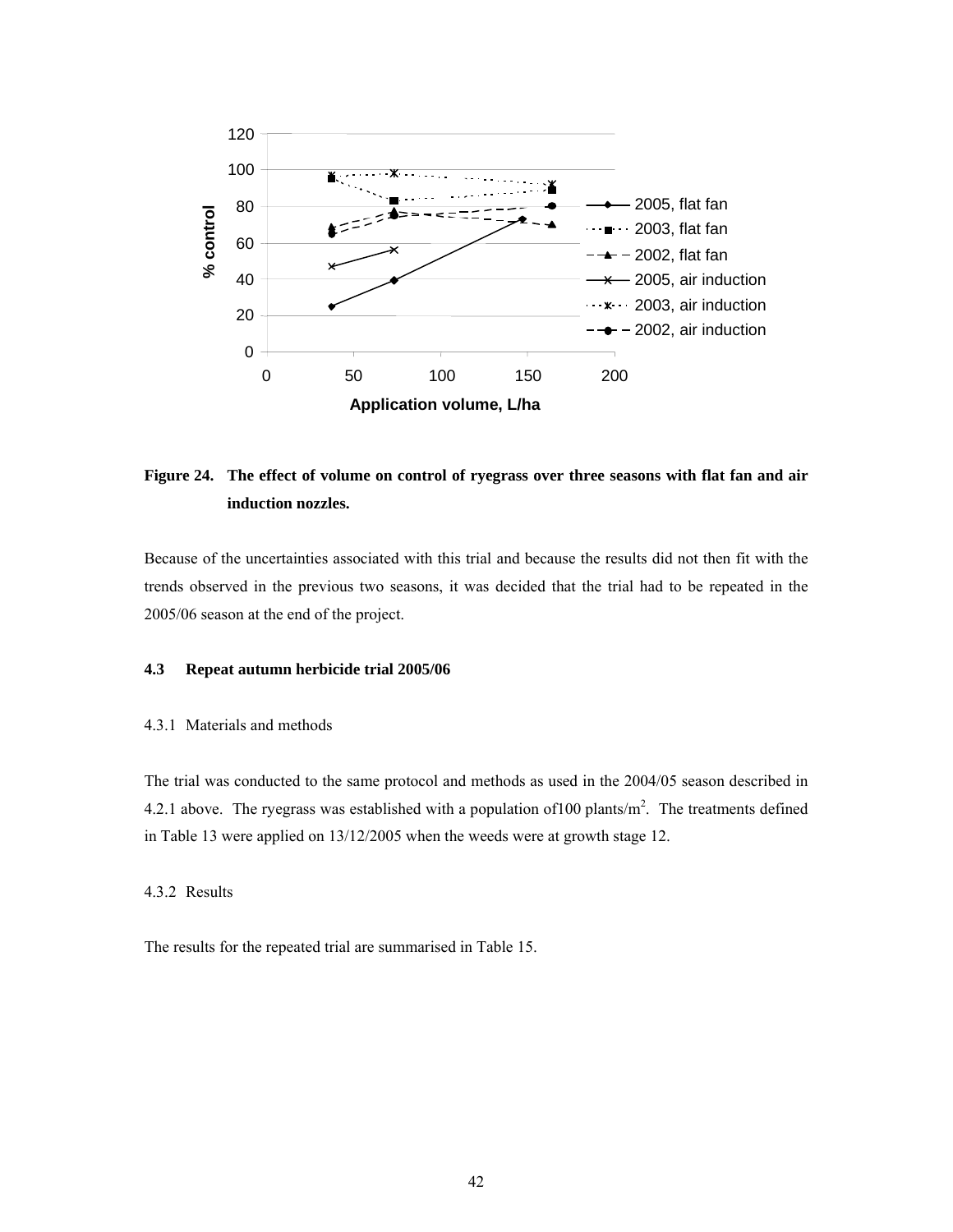| Dose<br>(Grasp),<br>L/ha | Application<br>volume, L/ha | Speed,<br>km/h | Nozzle type/ size % Control Heads/ $m^2$ | (13/02/06)(09/06/06) |      |
|--------------------------|-----------------------------|----------------|------------------------------------------|----------------------|------|
| 0.7                      | 147                         | 8.0            | FF/110/1.2/3.0<br>(03)                   | 86                   | 1.5  |
| 0.7                      | 73                          | 8.0            | FF/110/0.6/3.0<br>(015)                  | 83                   | 1.6  |
| 0.7                      | 73                          | 8.0            | Air induction<br>Drift Beta (015)        | 84                   | 3.5  |
| 0.7                      | 37                          | 16.0           | FF/110/0.6/3.0<br>(015)                  | 85                   | 5.0  |
| 0.7                      | 37                          | 16.0           | Air induction<br>Drift Beta (015)        | 86                   | 6.0  |
| 0.35                     | 147                         | 8.0            | FF/110/1.2/3.0<br>(03)                   | 92                   | 6.5  |
| 0.35                     | 73                          | 8.0            | FF/110/0.6/3.0<br>(015)                  | 88                   | 7.0  |
| 0.35                     | 73                          | 8.0            | Air induction<br>Drift Beta (015)        | 80                   | 12.0 |
| 0.35                     | 37                          | 16.0           | FF/110/0.6/3.0<br>(015)                  | 88                   | 19.0 |
| 0.35                     | 37                          | 16.0           | Air induction<br>Drift Beta (015)        | 77                   | 20.0 |
|                          | <b>LSD</b>                  | 12             | 10.4                                     |                      |      |
|                          | Prob.                       | <b>NS</b>      | 0.0058                                   |                      |      |

# **Table 15. Control of ryegrass 2 months after application.**

While the results show that there were no significant effects of application volume on the control of ryegrass the largest numbers of heads were counted in the lowest volume plots particularly when the lower dose of herbicide was used.

# **4.4 Conclusions from field trials – Part 2**

The best fungicide performance occurred with application volumes within the range 50 to 100 L ha<sup>-1</sup>. Small droplet air induction nozzles were similar in performance to conventional flat fan nozzles, but would give significantly better drift control, particularly at the lower volumes. There was no difference in performance between the 'small' and 'medium' droplet AI nozzles, which suggests that only at the largest droplet sizes do air induction nozzles give a significant reduction in fungicide performance.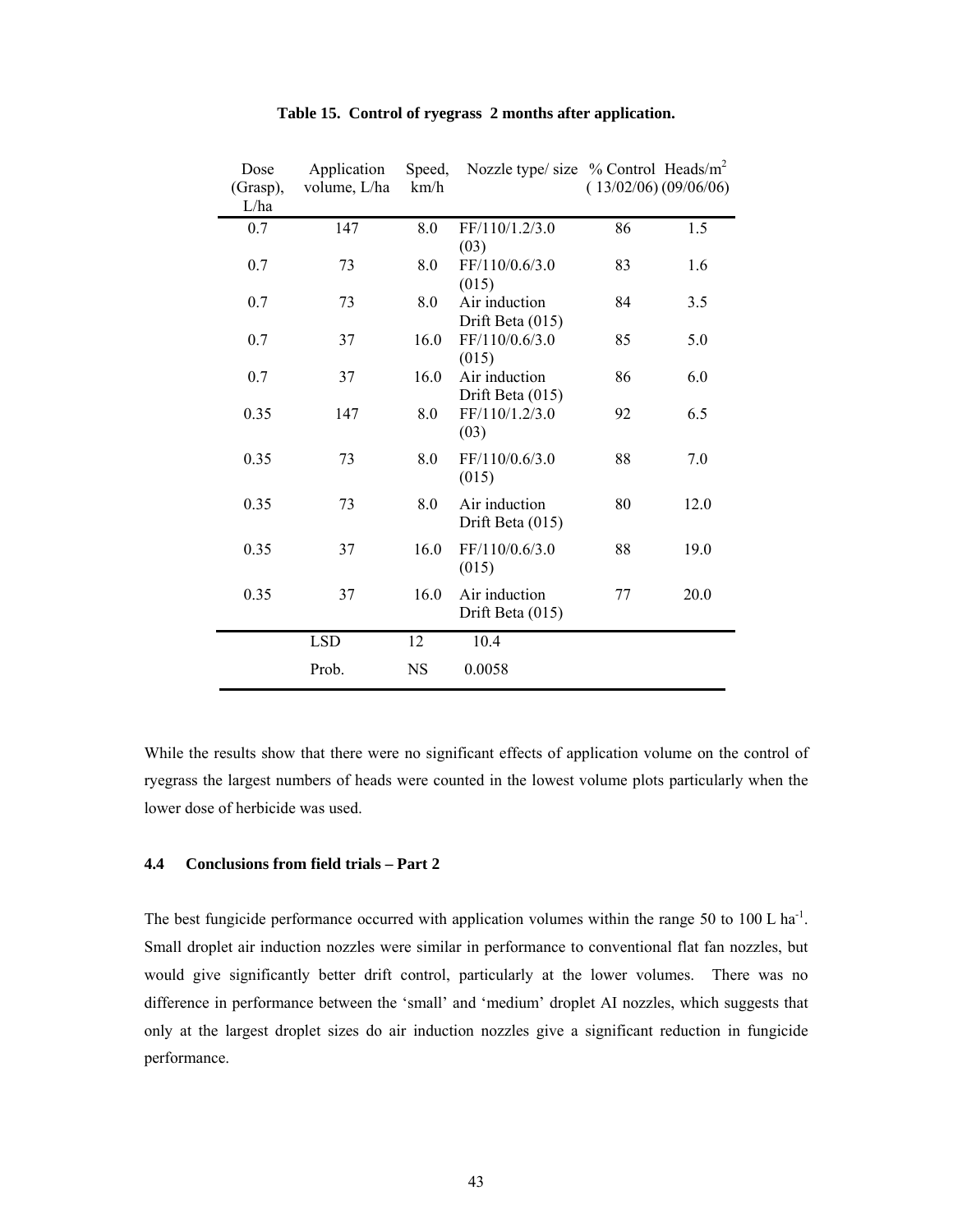200 L ha<sup>-1</sup> gave significantly worse disease control than 100 L ha<sup>-1</sup> with a flat fan nozzle. 25 L ha<sup>-1</sup> gave significantly lower yields than 100 L ha<sup>-1</sup> with a flat fan nozzle. There was no effect of forward speed in the range  $8 - 16$  km h<sup>-1</sup> and no effect of nozzle type.

The results from the two herbicide trials suggest that performance is influenced by application particularly when operating at the lowest volume of 37 L/ha. Results from the trial conducted in 2004/05 gave poor levels of control overall and a comparison of results at 73 and 37 L/ha indicated a reduced level of control at the lower volume. This was also seen in the repeated trial. Here effects due to application volume were not statistically significant but the number of heads were the highest at the lowest volumes and lowest doses. There was no detectable effects due to nozzle type.

# **5. Conclusions**

Investigations of the characteristics of sprays and deposits, both in the laboratory and in the field showed:

- More variability in the deposits with medium and large droplet air induction nozzles;
- Only a small increase in deposit with reducing volume for conventional flat fan nozzles that was not significant in the field;
- A large reduction in coverage as volumes reduce;
- Highest coverage with conventional flat fan nozzles and other equipment giving lower levels;
- Lower deposits in the field with an air induction nozzle that were not observed in laboratory results;
- Air flows in the environment can make a significant difference to deposits in the field this may account for different results seen in the field and in the laboratory. The use of a wind tunnel for laboratory measurements of deposit, where a consistent low level of air flow can be achieved, may be appropriate in the future;
- Forward speed had an effect on deposit only on winter wheat and only in field experiments. The interactions between forward speed, environmental air flow and the structure of the crop may be important in determining deposits.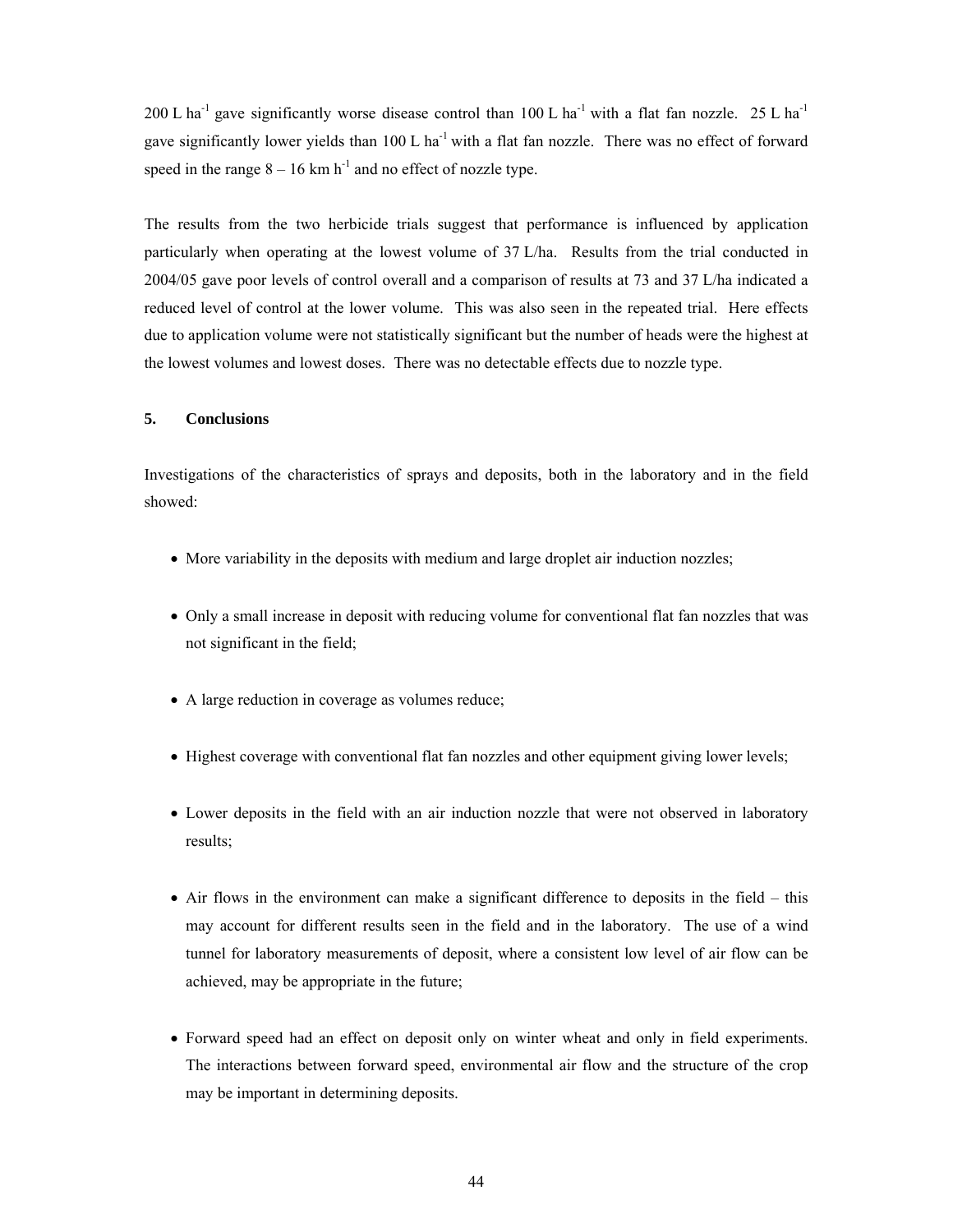Investigations of the effect of low volumes on the performance of a T2 fungicide application showed that:

- Large droplet air induction nozzles performed poorly at all volumes;
- Small droplet air induction nozzles had equivalent performance to flat fan nozzles;
- There was no measurable effect of volume.

Investigations of the effect of low volumes on the performance of an autumn herbicide applied to Italian ryegrass showed that:

• There was no application volume or application technique effect in the trials conducted although the fact that high head counts were seen in the repeat trial with the lowest doses and lowest doses suggests that an application volume of 37 L/ha may be too low to be robust.

While there are some fundamental reasons why low volumes may result in poorer pesticide performance, none of these influenced the efficacy of the pesticides investigated in this work. The most important factor that was shown to be influenced by application volume was coverage. Large droplet air induction nozzles, used to control drift did not perform well with the T2 fungicide application, but this appeared to be true at all volumes. Therefore it seems likely that volumes can be successfully reduced alongside modest drift control in a number of scenarios. It is important to find out how far these results can be extrapolated to other scenarios.

# **References**

- Anon (1999) Local Environmental Risk Assessment for Pesticides. A practical guide. Ministry of Agriculture, Fisheries and Food.
- Butler Ellis, M C, Scotford, I M, Robinson, T H, Knight, S (2004) The effects of low application volumes on the performance of a T2 fungicide application. Aspects of Applied Biology, **71**, International Advances in pesticide application, 223-230.
- Butler Ellis, M C, Webb, D A, Scotford, I (2003) The characteristics of pesticide sprays applied at low volumes. Proceedings of the BCPC Congress, Glasgow, 2003, 279-284.
- Holloway P J; Butler Ellis M C; Webb D A; Western N M; Tuck C R; Hayes A L; Miller P C H (2000) Effects of some agricultural tank-mix adjuvants on the deposition efficiency of aqueous sprays on foliage. *Crop Protection* **19**, 27-37.
- Knoche M (1994) Effect of droplet size and carrier volume on performance of foliage-applied herbicides. *Crop Protection* **13**, 163-177.
- Miller, P C H**.** (1999) Factors influencing the risk of drift into field boundaries. The 1999 Brighton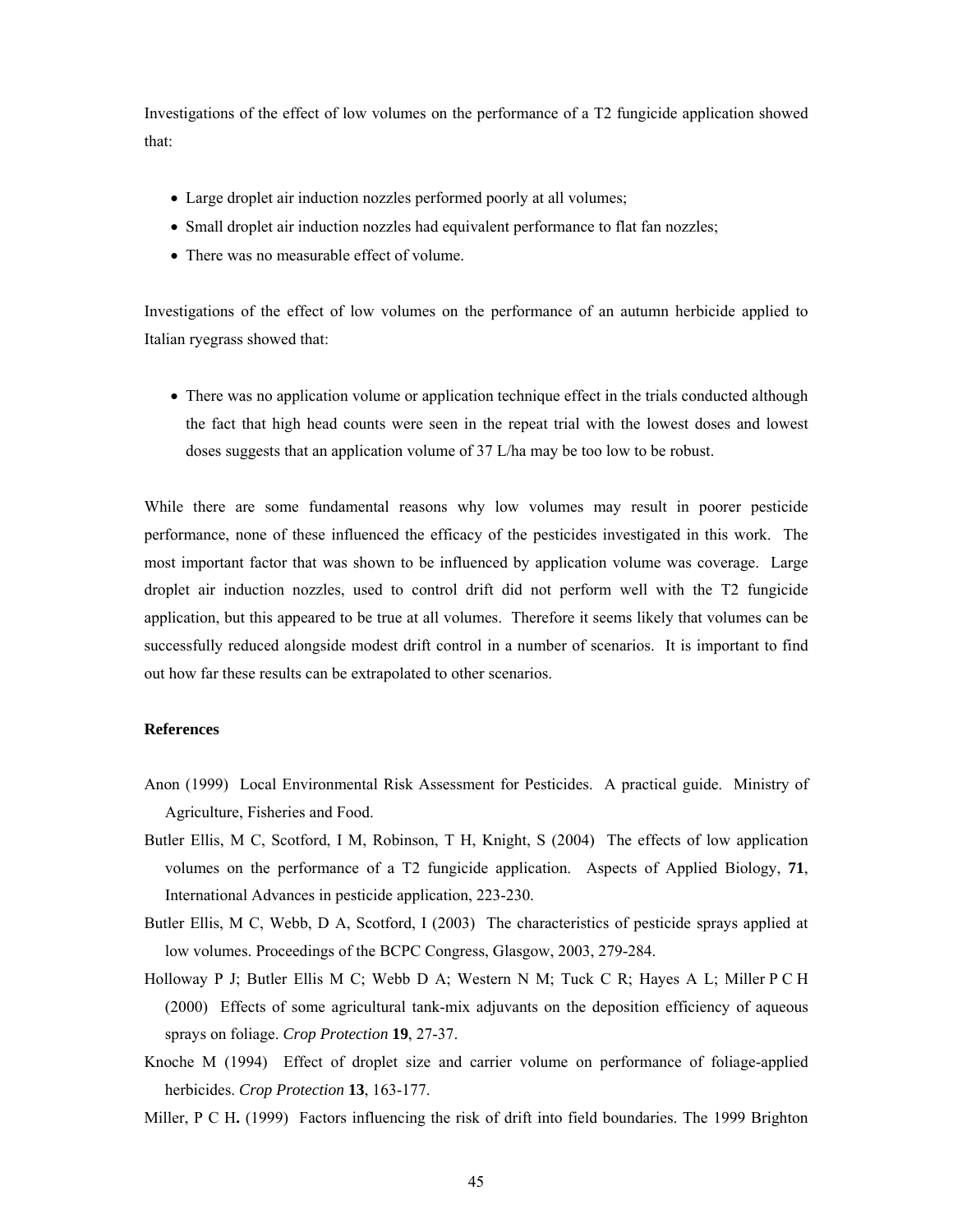Conference - Weeds. Proceedings of an international conference, Brighton, UK, 15-18 November 1999. Volume 2, Farnham, UK: British Crop Protection Council, 439-446.

- Miller, P C H; Smith R W (1997) The effect of forward speed on the drift from boom sprayers. Proceedings of Brighton Crop Protection Conference – Weeds, 399-407.
- Powell E S; Orson J H; Miller P C H; Kudsk P; Mathiassen S (2002) Defining the size of target for air induction nozzles. *Aspects of Applied Biology* **66**, 65-72.
- Robinson, T.H., Read, M.A., Butler Ellis, M.C., Scott, T., Mills, L.J, Lane, A.G. (2001) An investigation into the deposition and efficacy of pesticide sprays from air induction nozzles. The BCPC Conference, Nov 2001, 671-676.
- Tuck C R; Butler Ellis M C; Miller P C H (1997) Techniques for measuring droplet size and velocity distributions in agricultural sprays. *Crop Protection* **16**, (7) 619-628.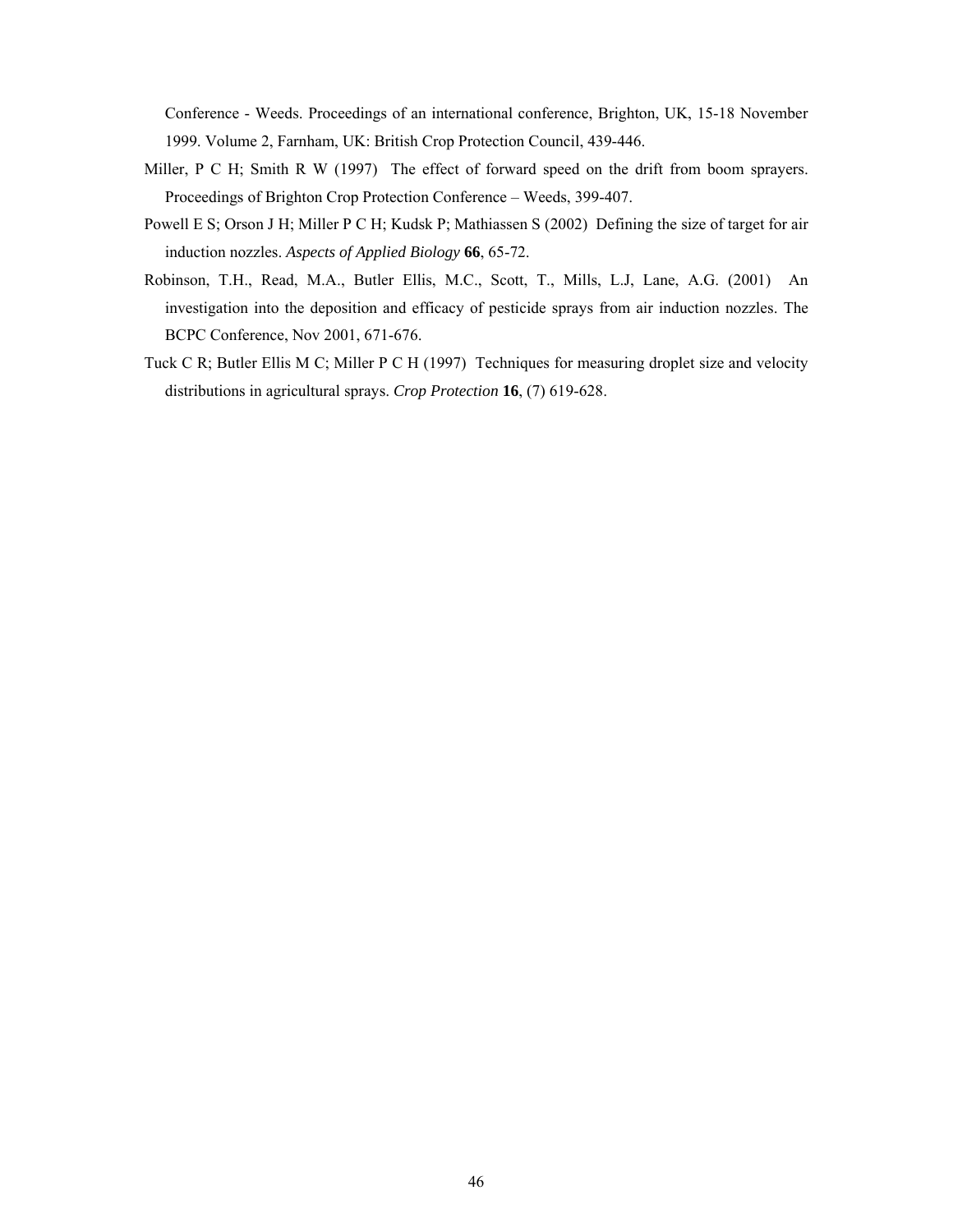# **Appendix I**

**Spray distribution results**